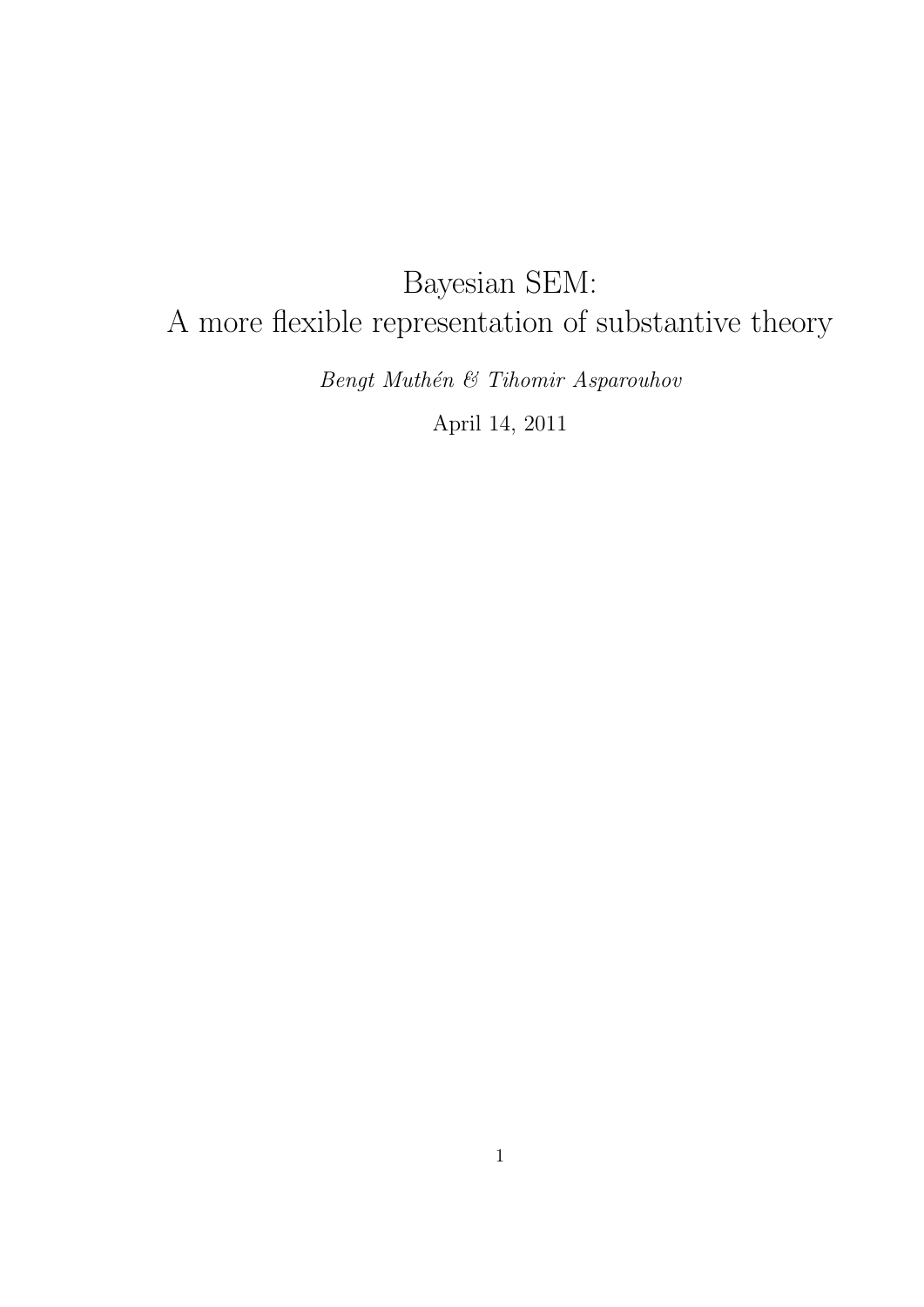#### Abstract

This paper proposes a new approach to factor analysis and structural equation modeling using Bayesian analysis. The new approach replaces parameter specifications of exact zeros with approximate zeros based on informative, small-variance priors. It is argued that this produces an analysis that better reflects substantive theories. The proposed Bayesian approach is particularly beneficial in applications where parameters are added to a conventional model such that a non-identified model is obtained if maximum-likelihood estimation is applied. This approach is useful for measurement aspects of latent variable modeling such as with CFA and the measurement part of SEM. Two application areas are studied, cross-loadings and residual correlations in CFA. The approach encompasses three elements: Model testing, model estimation, and model modification. Monte Carlo simulations and real data are analyzed using Mplus.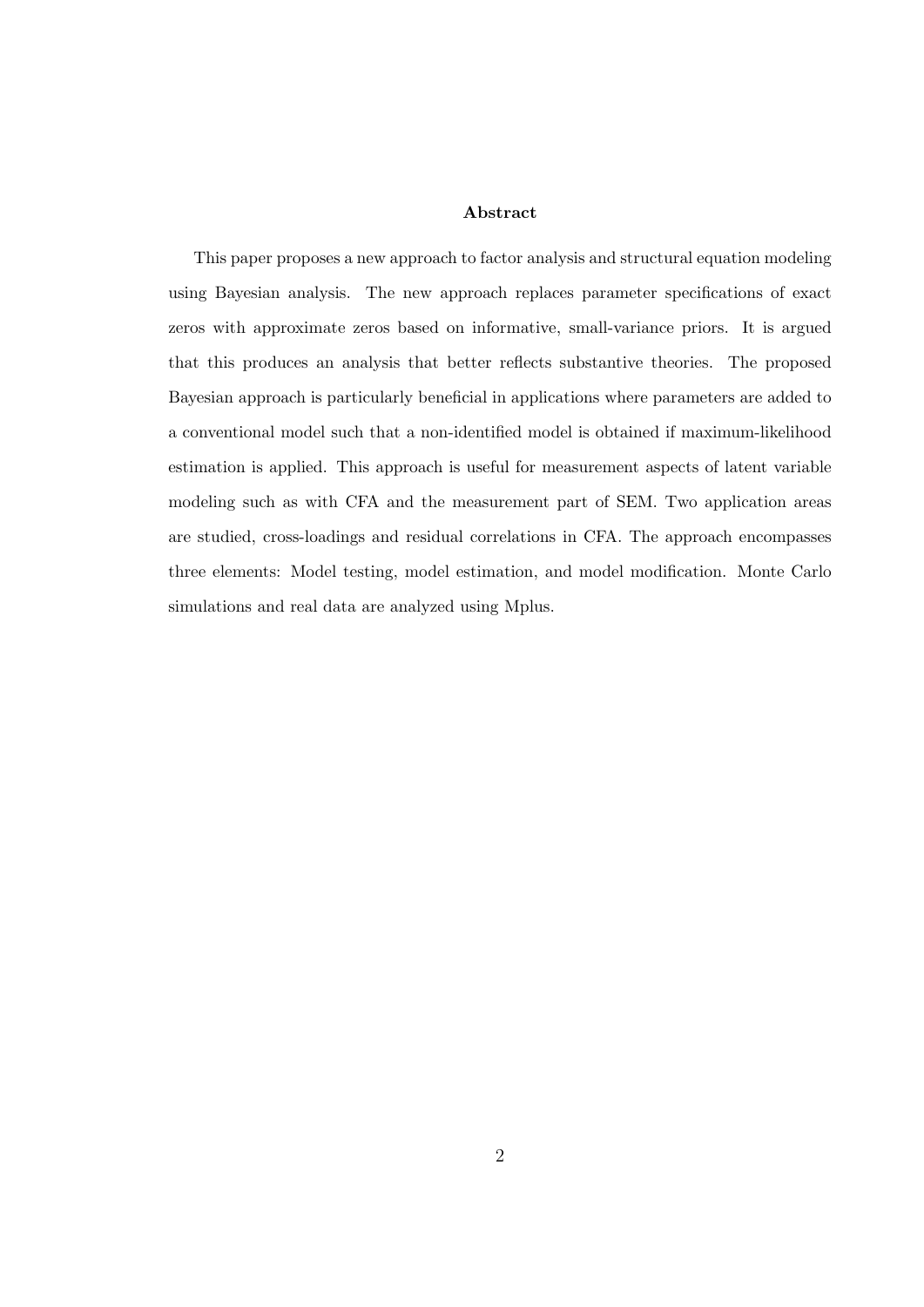## 1 Introduction

This paper proposes a new approach to factor analysis and structural equation modeling using Bayesian analysis. It is argued that current analyses using maximum likelihood (ML) and likelihood-ratio  $\chi^2$  testing apply unnecessarily strict models to represent hypotheses derived from substantive theory. This often leads to rejection of the model (see, e.g., Marsh et al, 2009) and a series of model modifications that may capitalize on chance (see, e.g. McCallum et al. 1992). The hypotheses are reflected in parameters fixed at zero. Examples include zero cross-loadings and zero residual correlations in factor analysis.

The new approach is intended to produce an analysis that better reflects substantive theories. It does so by replacing the parameter specification of exact zeros with approximate zeros. The new approach uses Bayesian analysis to specify informative priors for such parameters. In key applications, freeing these parameters in a conventional analysis, the model would not be identified. The Bayesian analysis, however, identifies the model by substantively-driven small-variance priors. Model testing is carried out using posterior predictive checking which is found to be less sensitive than likelihood-ratio  $\chi^2$ testing to ignorable degrees of model misspecification. A side product of the proposed approach is information to modify the model in line with the use of modification indices in ML analysis. ML modification indices inform about model improvement when a single parameter is freed and can lead to a long series of modifications. In contrast, the proposed approach informs about model modification when all parameters are freed and does so in a single-step analysis.

Section 2 presents a brief overview of the Bayesian analysis framework that is used. Sections 4 and 5 present two studies that illustrate the new approach. Each study consists of a real-data example showing the problem, the proposed Bayesian solution for the real-data problem, and simulations showing how well the method works. Study 1 considers factor analysis where cross-loadings make simple structure CFA inadequate. As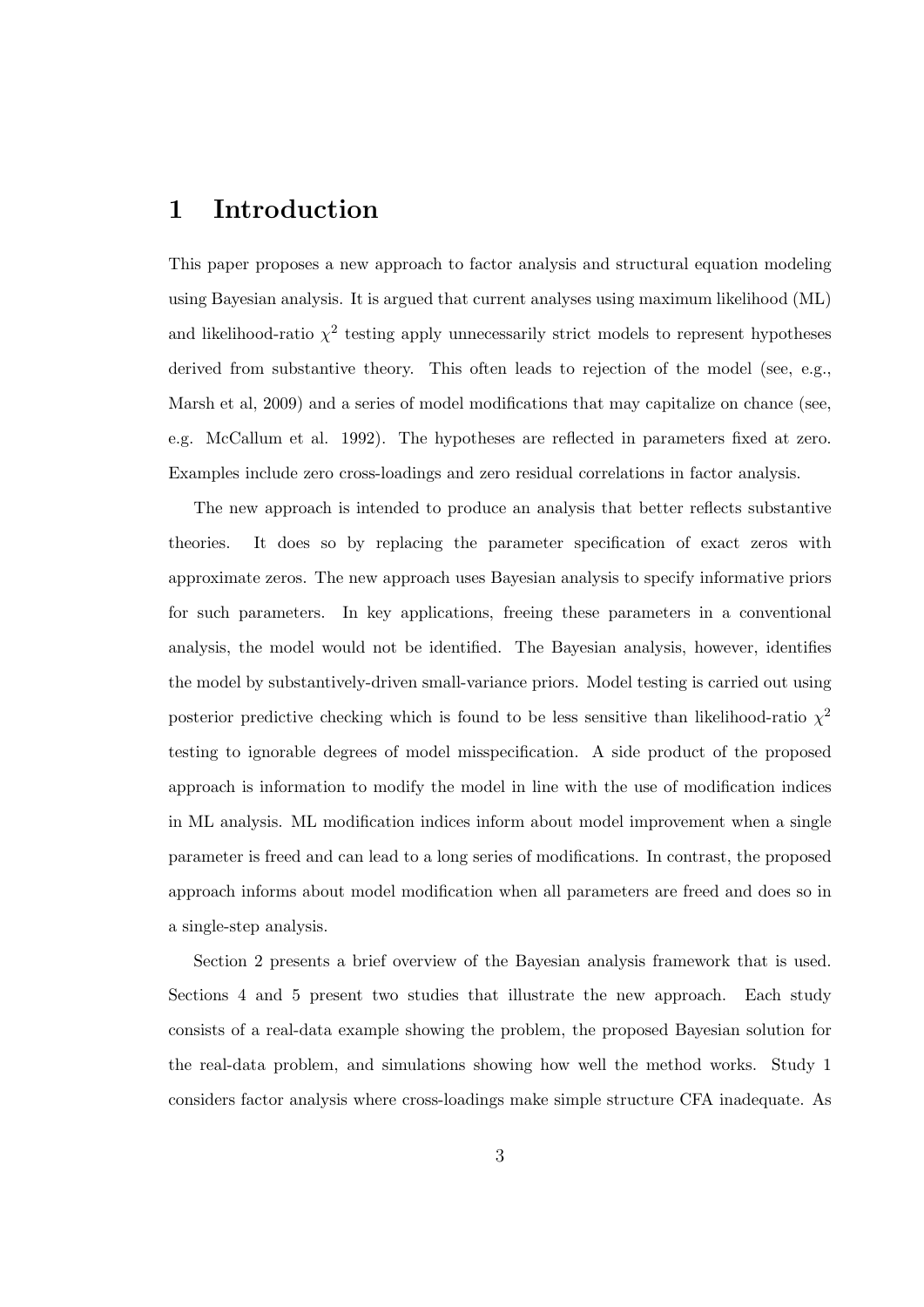an example, a re-analysis is made of the classic Holzinger-Swineford mental abilities data, where a simple structure does not fit well by ML CFA standards. Study 2 considers residual correlations in factor analysis which make a factor model inadequate. As an example, the big-five factor model is analyzed using an instrument administered in a British household survey, where the hypothesized five-factor pattern is not well recovered by ML CFA or EFA due to many minor factors. All analyses are carried out by Bayesian analysis in Mplus (Muthén & Muthén, 1998-2010) and scripts are available at www.statmodel.com. Section 6 concludes.

## 2 Bayesian analysis

There are many books on Bayesian analysis and most are quite technical. Gelman et al. (2004) provides a good general statistical description, whereas Kruschke (2010) and Lynch (2010) give somewhat more introductory accounts. Press (2003) discusses Bayesian factor analysis. Lee (2007) gives a discussion from a structural equation modeling perspective. Schafer (1997) gives a statistical discussion from a missing data and multiple imputation perspective, whereas Enders (2010) gives an applied discussion of these same topics. Statistical overview articles include Gelfand et al. (1990) and Casella and George (1992). Overview articles of an applied nature and with a latent variable focus include Scheines et al. (1999), Rupp et al. (2004), and Yuan and MacKinnon (2009).

Bayesian analysis is firmly established in mainstream statistics and its popularity is growing. Part of the reason for the increased use of Bayesian analysis is the success of new computational algorithms referred to as Markov chain Monte Carlo (MCMC) methods. Outside of statistics, however, applications of Bayesian analysis lag behind. One possible reason is that Bayesian analysis is perceived as difficult to do, requiring complex statistical specifications such as those used in the flexible, but technically-oriented general Bayes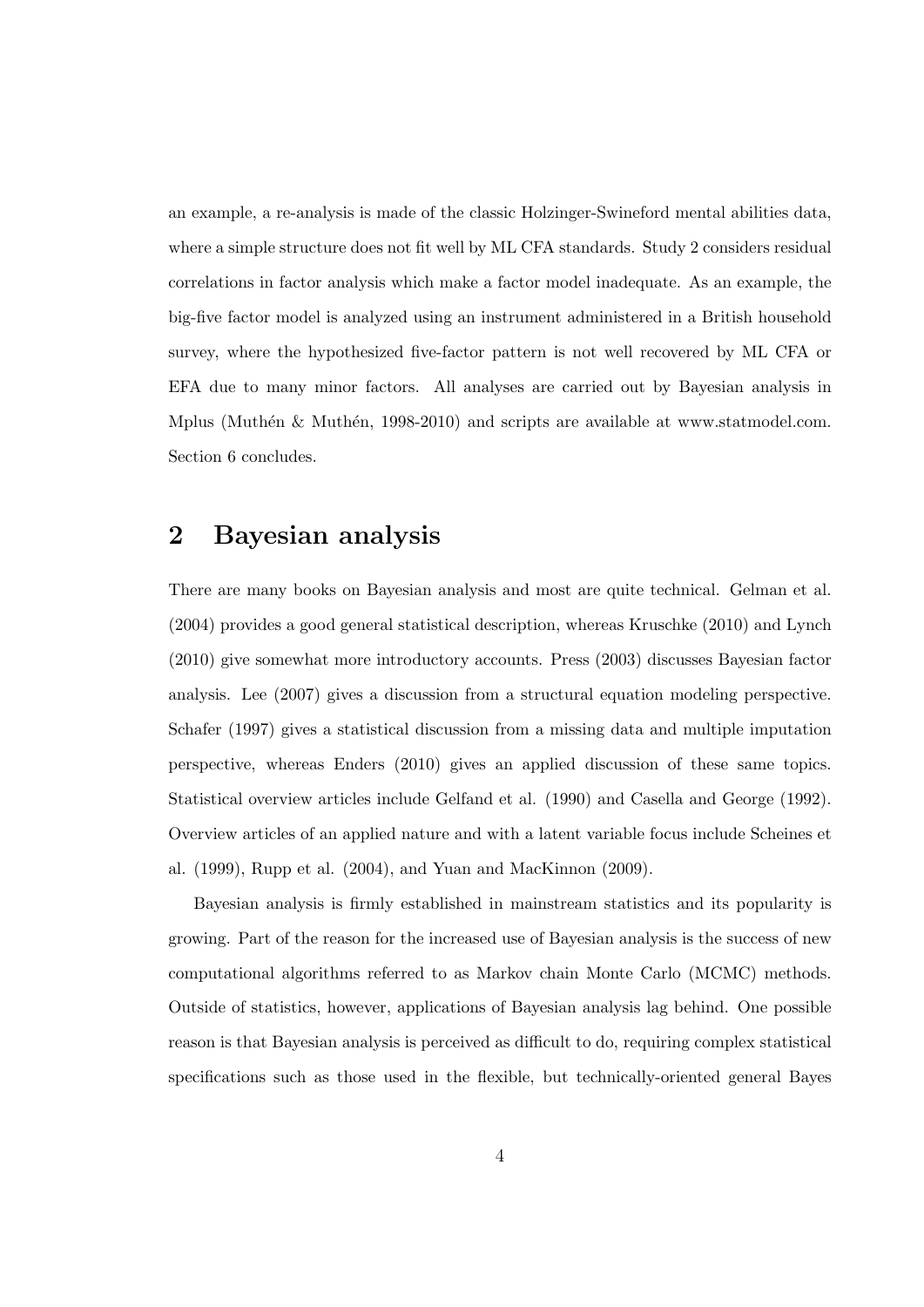program WinBUGS. These observations were the background for developing Bayesian analysis in Mplus (Muthén  $\&$  Muthén, 1998-2010). In Mplus, simple analysis specifications with convenient defaults allow easy access to a rich set of analysis possibilities. For a technical description of the Mplus implementation, see Asparouhov and Muthén  $(2010a)$ .

Four key points motivate taking an interest in Bayesian analysis:

- 1. More can be learned about parameter estimates and model fit
- 2. Better small-sample performance can be obtained and large-sample theory is not needed
- 3. Analyses can be made less computationally demanding
- 4. New types of models can be analyzed

Point 1 is illustrated by parameter estimates that do not have a normal distribution. An example is an indirect effect  $a \times b$  in a mediation model (MacKinnon, 2008). Maximumlikelihood (ML) gives a parameter estimate and its standard error and assumes that the distribution of the parameter estimate is normal based on asymptotic (large-sample) theory. In contrast, Bayes does not rely on large-sample theory and provides the whole distribution, referred to as the posterior distribution, not assuming that it is normal. The ML confidence interval  $Estimate \pm 1.96 \times SE$  assumes a symmetric distribution, whereas the Bayesian credibility interval based on the percentiles of the posterior allows for a strongly skewed distribution. Bayesian exploration of model fit can be done in a flexible way using Posterior Predictive Checking (PPC; see, e.g., Gelman et al., 1996; Gelman et al., 2004, Chapter 6; Lee, 2007, Chapter 5; Scheines et al., 1999). Any suitable test statistics for the observed data can be compared to statistics based on simulated data obtained via draws of parameter values from the posterior distribution, avoiding statistical assumptions about the distribution of the test statistics.

Point 2 is illustrated by better Bayesian small-sample performance for factor analyses prone to Heywood cases and better performance when a small number of clusters are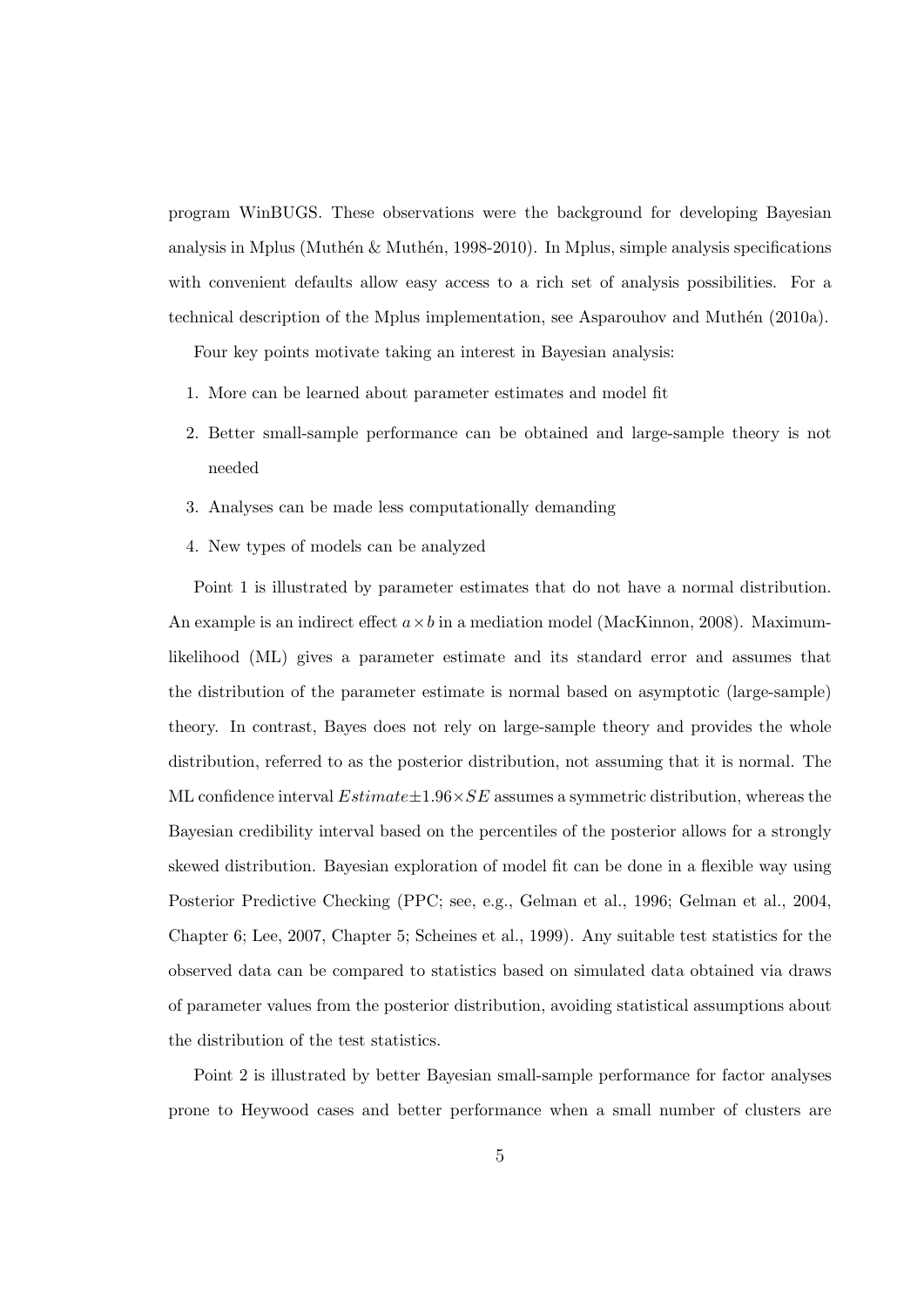analyzed in multilevel models. This, however, requires a judicious choice of prior. For examples, see Asparouhov and Muthén (2010b).

Point 3 may be of interest for an analyst who is hesitant to move from ML estimation to Bayesian estimation. Many models are computationally cumbersome or impossible using ML, such as with categorical outcomes and many latent variables resulting in many dimensions of numerical integration. Such an analyst may view the Bayesian analysis simply as a computational tool for getting estimates that are analogous to what would have been obtained by ML had it been feasible. This is obtained with diffuse priors, in which case ML and Bayesian results are expected to be close in large samples (Browne  $\&$ Draper, 2006; p. 505).

Point 4 is exemplified by models with a very large number of parameters or where ML does not provide a natural approach. Examples of the former include image analysis (see, e.g., Green, 1996)) and examples of the latter include random change-point analysis (see, e.g., Dominicus et al., 2008). The Bayesian SEM approach proposed in this paper is a further example of the new type of models that can be analyzed.

### 2.1 Bayesian estimation

Frequentist analysis (e.g., maximum likelihood) and Bayesian analysis differ by the former viewing parameters as constants and the latter as variables. Bayesian analysis uses the term prior to refer to the parameter distribution. Priors can be diffuse (non-informative) or informative. Information about priors can be built up from a sequence of formulating hypotheses from theory, carrying out pilot studies, and revising hypotheses. An example that will be discussed in detail later on is drawn from the classic Holzinger-Swineford factor analysis study (Holzinger & Swineford, 1939). Using two new samples of subjects, the authors used a set of well-known tests to measure factors that had been derived from several previous factor analyses. A factor loading pattern was hypothesized corresponding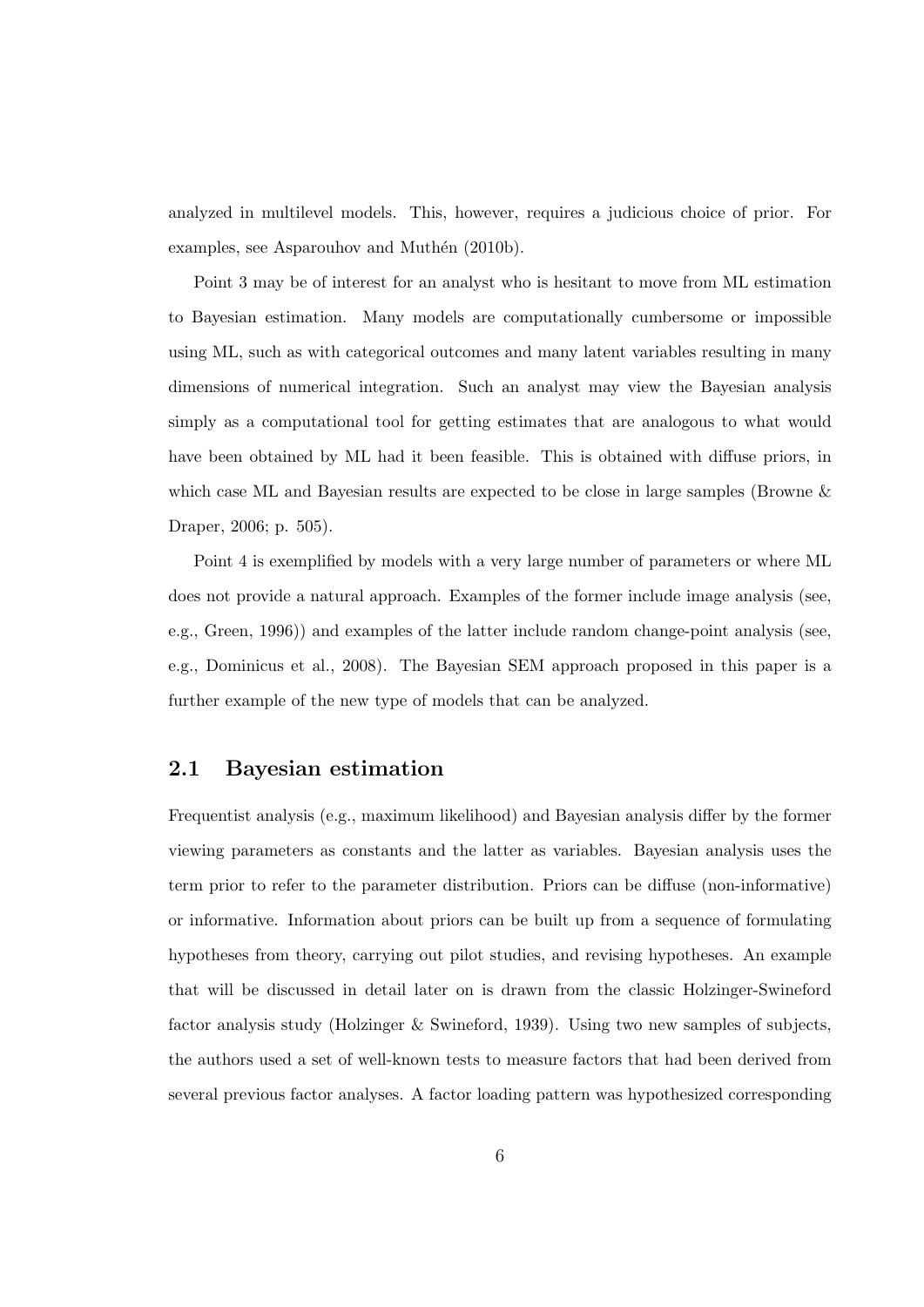to a large number of ignorable cross-loadings. Although these authors did not invoke Bayesian analysis, their careful groundwork could have been used in the analysis of the two new samples to specify informative priors centered around zero for the cross-loadings.

Maximum likelihood (ML) finds estimates by maximizing a likelihood computed for the data. In Bayesian analysis data inform about a parameter and modify the prior into a posterior that gives the Bayesian estimate. This is illustrated in Figure 1 which shows distributions for a prior and a posterior for a parameter, together with the likelihood. The likelihood can be thought of as the distribution of the data given a parameter value. In Figure 1 the major portion of the prior distribution has a lower parameter value than that at the peak of the likelihood. The posterior is obtained as a compromise between the prior and the likelihood.

Priors can be non-informative or informative. A non-informative prior, also called a diffuse prior, can for example have a uniform distribution or have normal distribution with a large variance. A large variance reflects large uncertainty in the parameter value. With a large prior variance the likelihood contributes relatively more information to the formation of the posterior and the estimate is closer to a maximum-likelihood estimate.

#### [Figure 1 about here.]

#### 2.1.1 Bayes theorem

Formally, the formation of a posterior draws on Bayes Theorem. Consider the probabilities of events A and B,  $P(A)$  and  $P(B)$ . By probability theory the joint event A and B can be expressed in terms of conditional and marginal probabilities:

$$
P(A, B) = P(A|B) P(B) = P(B|A) P(A).
$$
 (1)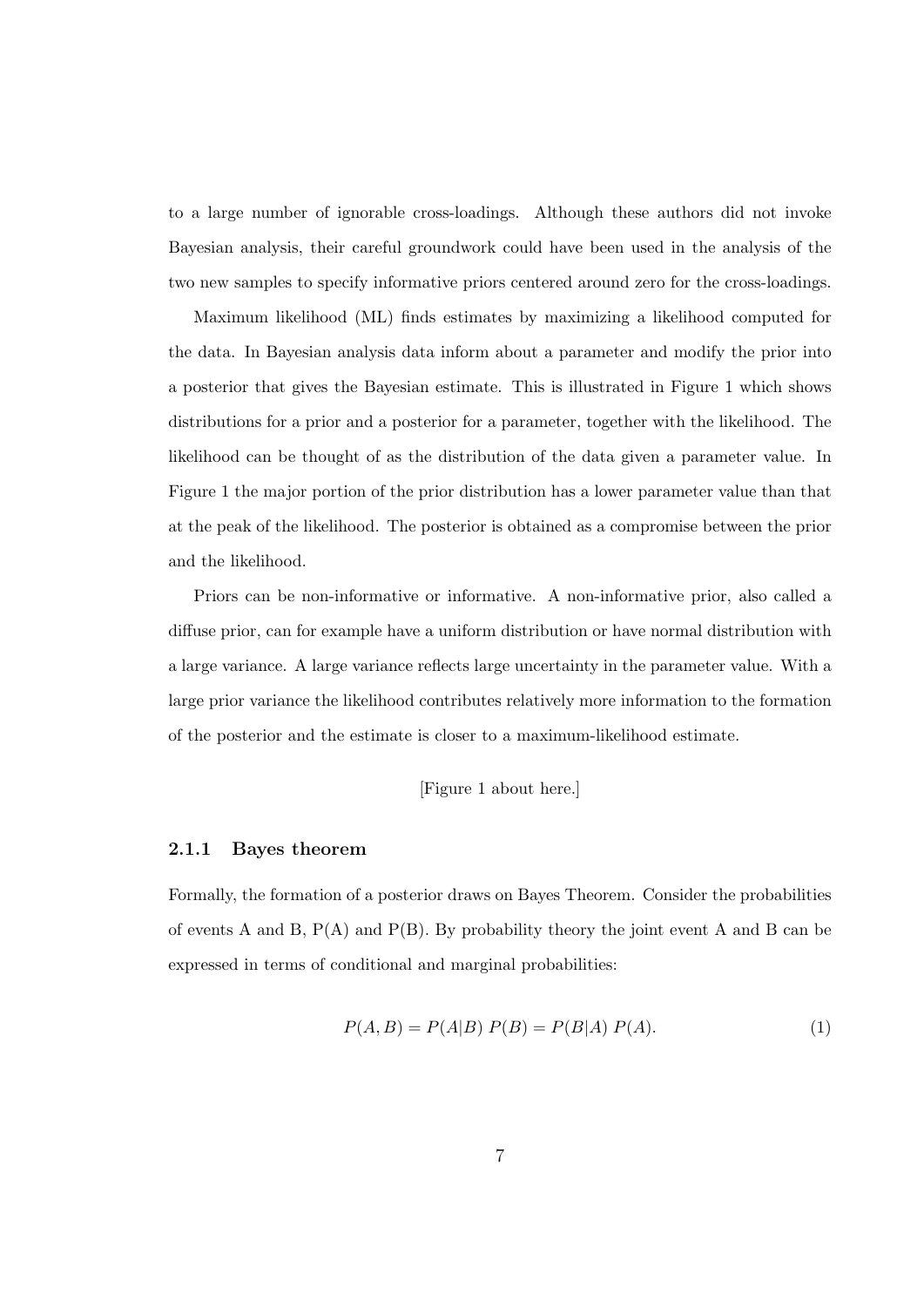Dividing by  $P(A)$  it follows that

$$
P(B|A) = \frac{P(A|B) P(B)}{P(A)},
$$
\n(2)

which is Bayes Theorem. Applied to modeling, let data take the role of A and the parameter values take the role of B. The posterior can then be expressed symbolically as

$$
posterior = parameters | data \t\t(3)
$$

$$
=\frac{data|parameters \times parameters}{data}
$$
(4)

$$
= \frac{likelihood \times prior}{data}
$$
 (5)

$$
\frac{1}{2} \left( \frac{1}{2} \right)
$$

$$
\propto likelihood \times prior,\tag{6}
$$

where  $\propto$  means proportional to, recognizing that the data do not contain parameters so that this term does not need updating when iteratively finding the posterior.

The prior distribution is the key element of Bayesian analysis. Priors reflect prior beliefs in likely parameter values before collecting new data. These beliefs may come from substantive theory and previous studies of similar populations. The priors modify the likelihood to obtain the posterior distribution. The Bayesian estimates are obtained as means, modes, or medians of their posterior distributions. The posterior distribution is obtained via Markov Chain Monte Carlo (MCMC) algorithms. MCMC is briefly outlined in the Appendix and will not be discussed here. The reader is instead referred to the Bayesian literature. The Appendix also discusses determination of convergence of the MCMC process. For a technical description of the Mplus Bayesian implementation, see Asparouhov and Muthén (2010a).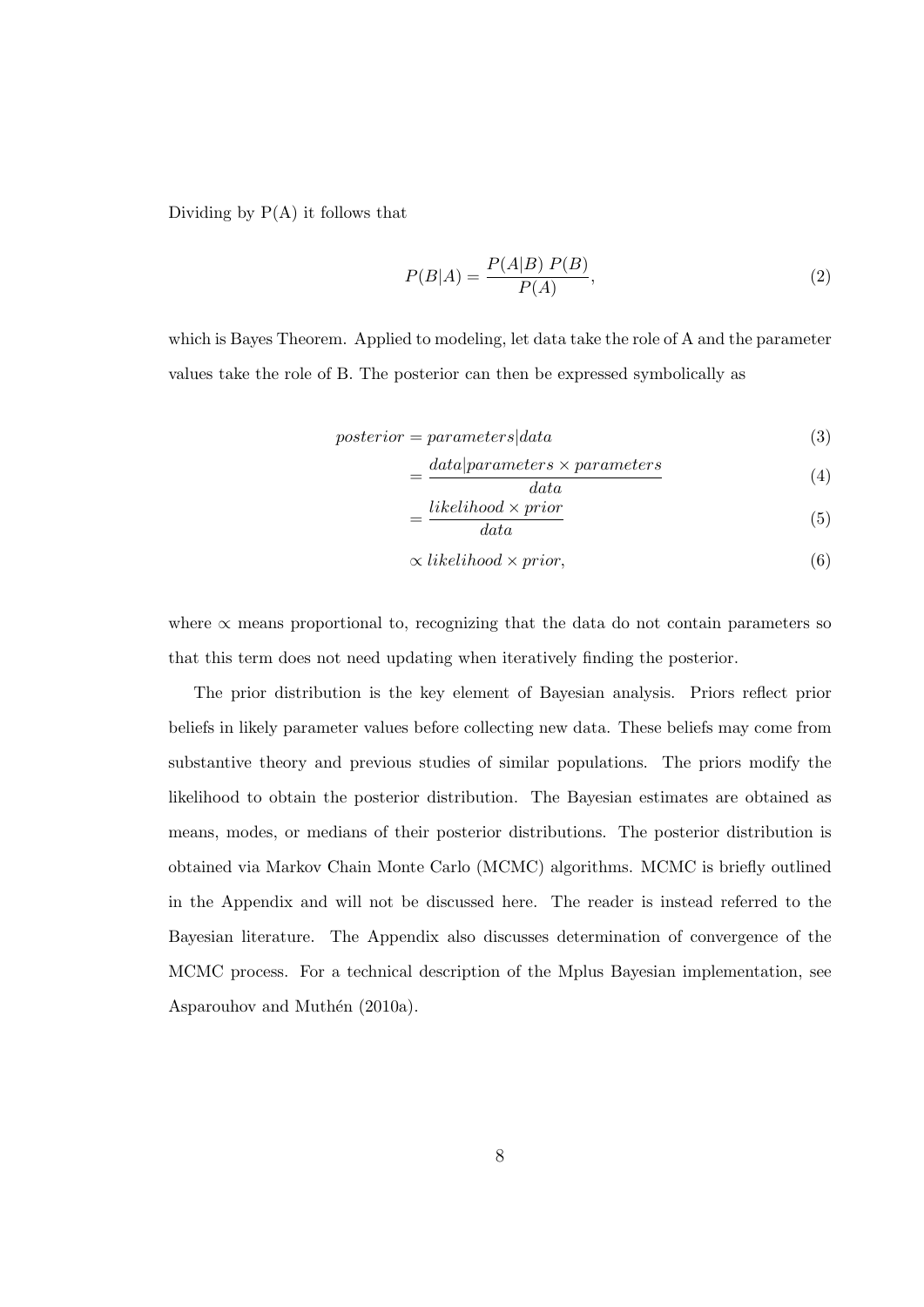#### 2.1.2 Model fit

Model fit assessment is possible using Posterior Predictive Checking (PPC) introduced in Gelman, Meng and Stern (1996). With continuous outcomes, PPC as implemented in Mplus builds on the standard likelihood-ratio  $\chi^2$  statistic in mean- and covariance-structure modeling. This PPC procedure is described in Scheines et al. (1999) and Asparouhov and Muthén (2010a, b) and is briefly reviewed here. Gelman et al. (2004) presents a more general discussion of PPC, not tied to likelihood-ratio  $\chi^2$ .

A Posterior Predictive p-value (PPP) of model fit can be obtained via a fit statistic f based on the usual likelihood-ratio  $\chi^2$  test of an  $H_0$  model against an unrestricted  $H_1$ model. Low PPP indicates poor fit. Let  $f(Y, X, \pi_i)$  be computed for the data Y, X using the parameter values at MCMC iteration  $i$ . Here,  $X$  denotes covariates that are conditioned on in the analysis. At iteration *i*, generate a new data set  $Y_i^*$  of synthetic or replicated data of the same sample size as the original data. In this generation the parameter values at iteration *i* are used. For these replicated data the fit statistic  $f(Y_i^*, X, \pi_i)$  is computed. This data generation and fit statistic computation is repeated over the  $n$  iterations, after which PPP is approximated by the proportion of iterations where

$$
f(Y, X, \pi_i) < f(Y_i^*, X, \pi_i). \tag{7}
$$

In the Mplus implementation (Asparouhov & Muthén, 2010a) PPP is computed using every  $10^{th}$  iteration among the iterations used to describe the posterior distribution of parameters. A 95% confidence interval is produced for the difference in the  $f$  statistic for the real and replicated data. A positive lower limit is in line with a low PPP and indicates poor fit. An excellent-fitting model is expected to have a PPP value around 0.5 and an f statistic difference of zero falling close to the middle of the confidence interval.

It should be noted that the PPP value does not behave like a p-value for a  $\chi^2$  test of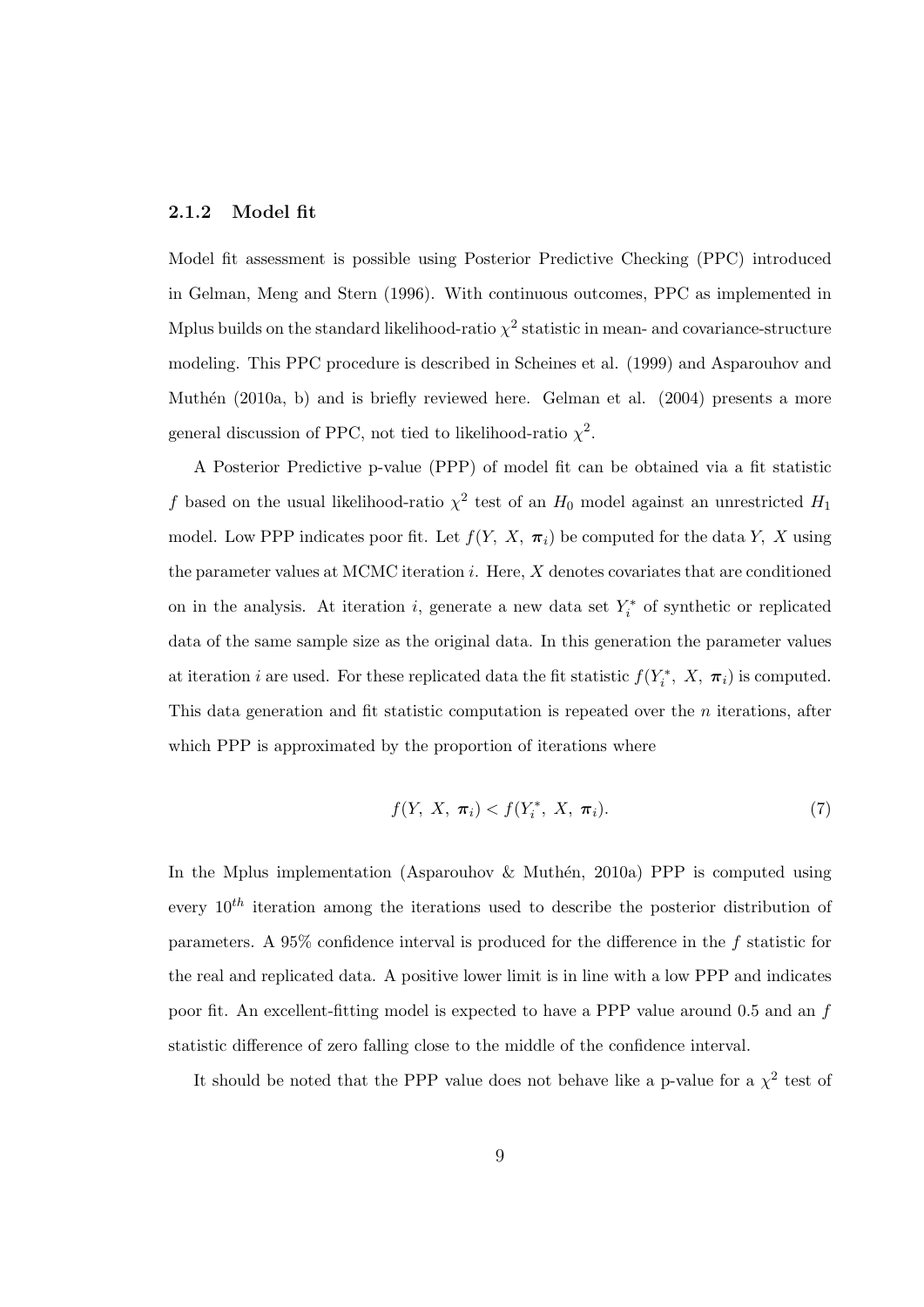model fit (see also Hjort et al., 2006). The type I error is not 5% for a correct model. There is not a theory for how low PPP can be before the model is significantly ill-fitting at a certain level. In this sense, PPP is more akin to a structural equation modeling fit index rather than a  $\chi^2$  test. Empirical experience with different models and data has to be established for PPP and some simulation studies are presented here. From these simulations and further ones in Asparouhov and Muthen (2010b), however, the usual approach of using p-values of 0.05 or 0.01 appears reasonable. This warrants further investigations, however.

## 3 BSEM: A more flexible SEM approach

A new approach to structural equation modeling based on Bayesian analysis is described below. It is intended to produce an analysis that better reflects the researcher's theories and prior beliefs. It does so by systematically using informative priors for parameters that should not be freely estimated according to the the researcher's theories and prior beliefs. In a frequentist analysis such parameters are typically fixed at zero or are constrained to be equal to other parameters. In key applications, freeing these parameters would in fact produce a non-identified model. The Bayesian analysis, however, identifies the model by substantively-driven small-variance priors. The proposed approach is referred to as BSEM for Bayesian structural equation modeling. It should be recognized, however, that BSEM refers to the specific Bayesian approach proposed here of using informative, small-variance priors to reflect the researcher's theories and prior beliefs. Typically, this would be combined with the use of non-informative priors for parameters that would not be restricted in a corresponding ML analysis. For example, major loadings would have a normal prior with a very large variance.

The BSEM approach of using informative priors is applicable to any constrained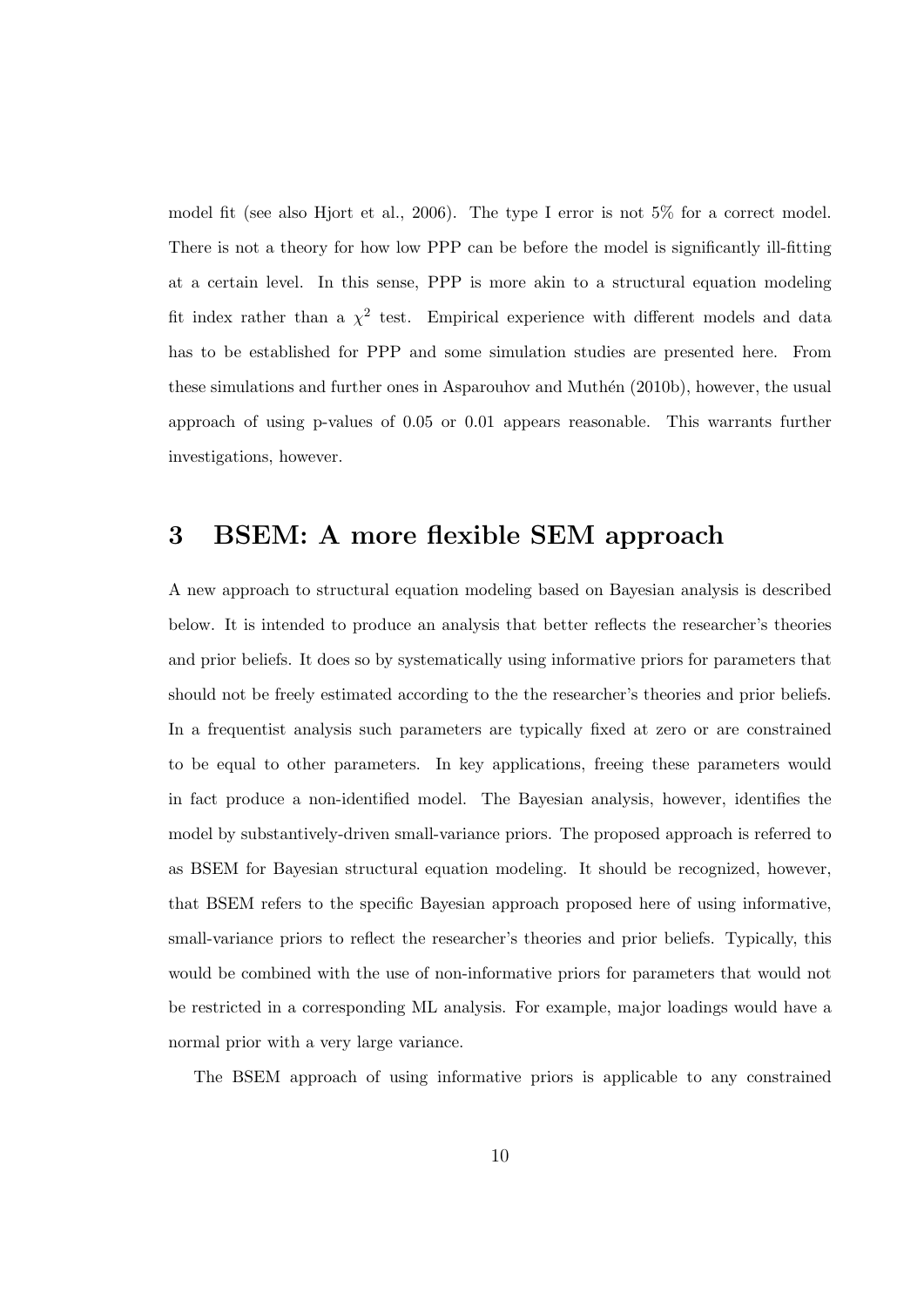parameter in an SEM. This paper focuses on parameters in the measurement part, but restrictions in the structural part can also be considered. Two types of model features are considered, cross-loadings in CFA and residual correlations in CFA. Further examples are considered in the Conclusion section.

### 3.1 Informative priors for cross-loadings in CFA

An analyst who is used to frequentist methods such as ML may at first feel uncomfortable specifying informative priors. It is argued here, however, that a user of CFA is in a sense already engaged in specifying such priors. Consider the confirmatory factor analysis model for an observed p-dimensional vector  $y_i$  of factor indicators for individual i,

$$
\mathbf{y}_{i} = \boldsymbol{\nu} + \boldsymbol{\Lambda} \, \boldsymbol{\eta}_{i} + \boldsymbol{\epsilon}_{i},
$$
\n
$$
E(\mathbf{y}_{i}) = \boldsymbol{\nu} + \boldsymbol{\Lambda} \, \boldsymbol{\alpha},
$$
\n
$$
V(\mathbf{y}_{i}) = \boldsymbol{\Lambda} \, \boldsymbol{\Psi} \, \boldsymbol{\Lambda}' + \boldsymbol{\Theta}, \tag{8}
$$

where  $\nu$  is an intercept vector,  $\Lambda$  a loading matrix,  $\eta_i$  is an m-dimensional factor vector,  $\epsilon_i$  is a residual vector,  $\alpha$  is a factor mean vector,  $\Psi$  is a factor covariance matrix, and  $Θ$  is a residual covariance matrix. Here,  $\epsilon$  and  $η$  are assumed normally distributed and uncorrelated.

Drawing on substantive theory, zero cross-loadings in  $\Lambda$  are specified for the factor indicators that are hypothesized to not be influenced by certain factors. An exact zero loading can be viewed as a prior distribution that has mean zero and variance zero. A prior that probably more accurately reflects substantive theory uses a mean of zero and a normal distribution with small variance. Figure 2 shows an example where a loading  $\lambda \sim N(0, 0.01)$  so that 95% of the loading variation is between -0.2 and +0.2. Using standardized factor indicators and factors, a loading of 0.2 is considered a small loading,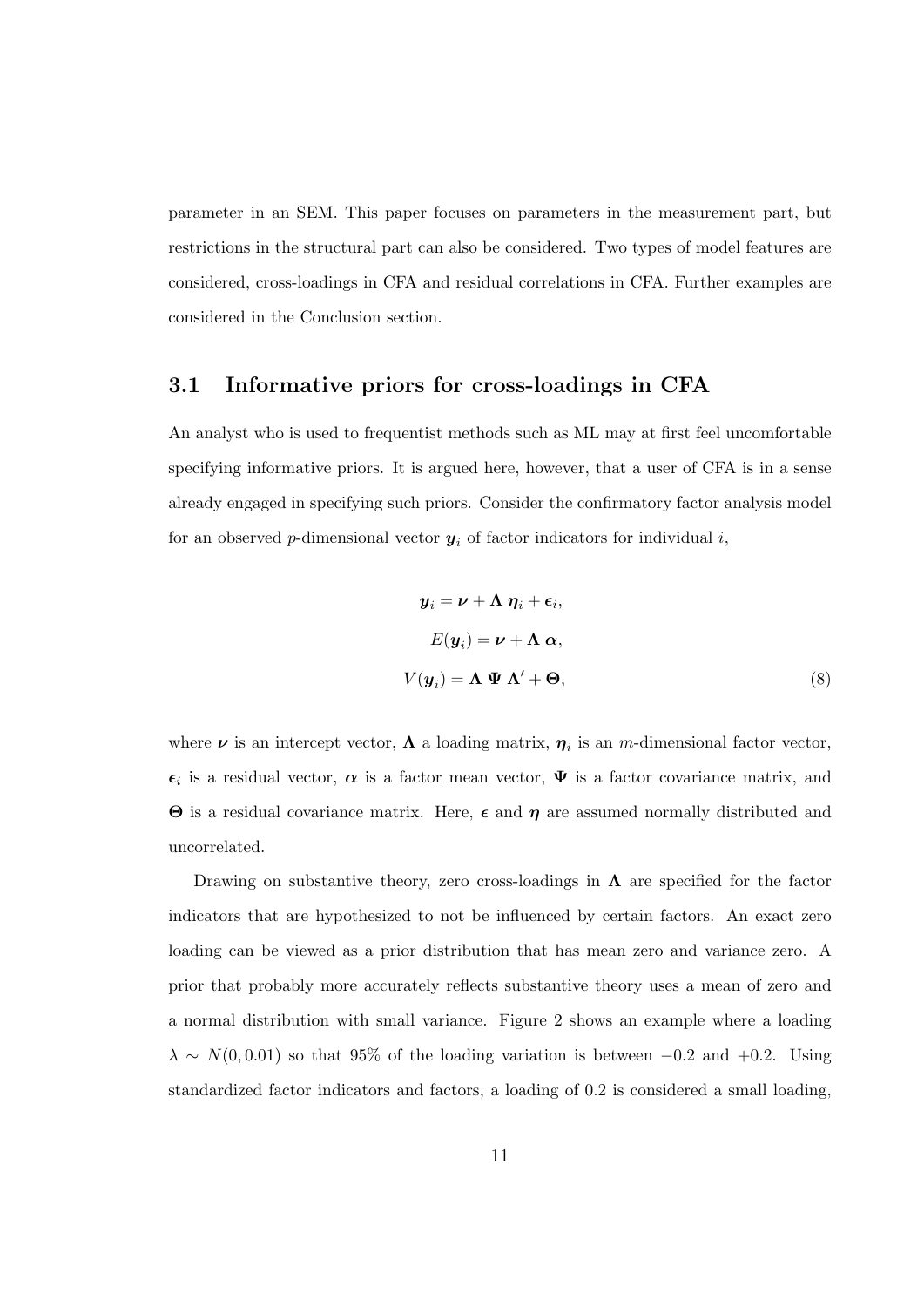implying that this prior essentially says that the cross-loading is close zero, but not exactly zero. The prior is strongly informative, but it is not assumed that the parameter is zero.

#### [Figure 2 about here.]

In frequentist analysis freeing all cross-loadings in a CFA model such as Table 2 leads to a non-identified model because the  $m^2$  restrictions, where m is the number of factors, necessary to eliminate indeterminacies are not present (see, e.g., Hayashi & Marcoulides, 2006). Using small-variance priors for all cross-loadings, however, brings information into the analysis which avoids the non-identification problem. The choice of variance for the prior should correspond to the researcher's theories and prior beliefs. As stated above, the variance of 0.01 produces a prior where  $95\%$  lies between  $-0.2$  and  $+0.2$ . Other choices are shown in Table 1.

#### [Table 1 about here.]

A smaller variance may not let cross-loadings escape sufficiently from their zero prior mean, producing a worse Posterior Predictive p-value. A larger variance may let a cross-loading have too large of a probability of having a substantial value. For example, a variance of 0.08 corresponds to 95% lying between  $-0.55$  and  $+0.55$ , which on a standardized variable scale approaches a major loading size. When the variance is increased, the prior contributes less information so that the model gets closer to being nonidentified which eventually causes non-convergence of the MCMC algorithm. It should be noted that the prior variance should be determined in relation to the scale of the observed and latent variables. A prior variance of 0.01 corresponds to small loadings for variables with unit variance, but it corresponds to a smaller loading for an observed variable with variance larger than one. This means that for convenience observed variables may be brought to a common scale either by multiplying them by constants, or standardizing if the model is scale free.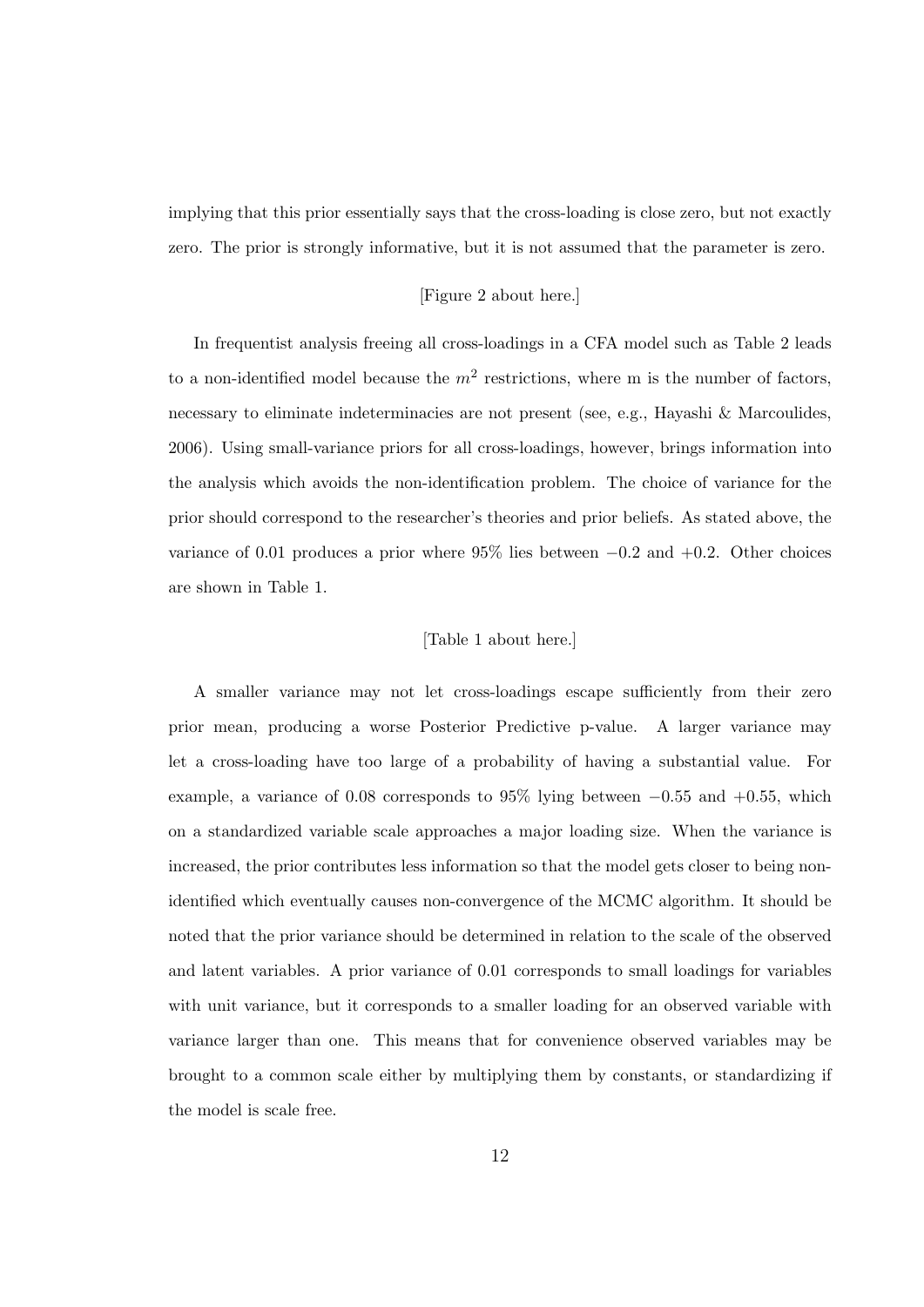BSEM has an additional advantage. It produces posterior distributions for crossloadings which can be used in line with modification indices to free parameters for which the credibility interval does not cover zero. Modification indices pertain to freeing only one parameter at a time and a long sequence of model modification is often needed, running the risk of capitalizing on chance (see, e.g., McCallum et al. 1992). In contrast, the small-variance prior approach provides information on model modification that considers the fixed parameters jointly in a single analysis. The relative benefits of the Bayesian approach to modifying the model compared to the use of modification indices with ML need further study, however.

### 3.2 Informative priors for residual covariances in CFA

An analogous idea can also be used to study residual correlations among factor indicators. In (8), the residual covariance matrix  $\Theta$  is commonly assumed to be diagonal. Some residuals may, however, be correlated due to the omission of several minor factors. It is difficult to foresee which residuals should be covaried and freeing all of them leads to a nonidentified model in the conventional ML framework. BSEM provides a possible approach to this problem.

Instead of assuming a diagonal residual covariance matrix, a more realistic covariance structure model may be expressed as

$$
V(\mathbf{y}_i) = \mathbf{\Lambda} \mathbf{\Psi} \mathbf{\Lambda}' + \mathbf{\Omega} + \mathbf{\Theta}^*,
$$
\n(9)

where  $\Omega$  is a covariance matrix for the minor factors, not assumed to be diagonal, and  $\Theta^*$  is a diagonal covariance matrix. Here, a freely estimated  $\Omega$  is not separately identified from  $\Lambda$ ,  $\Psi$ , and  $\Theta^*$ . In Bayesian analysis, however,  $\Omega$  can be given an informative prior using the inverse-Wishart distribution so that the posterior distribution can be obtained.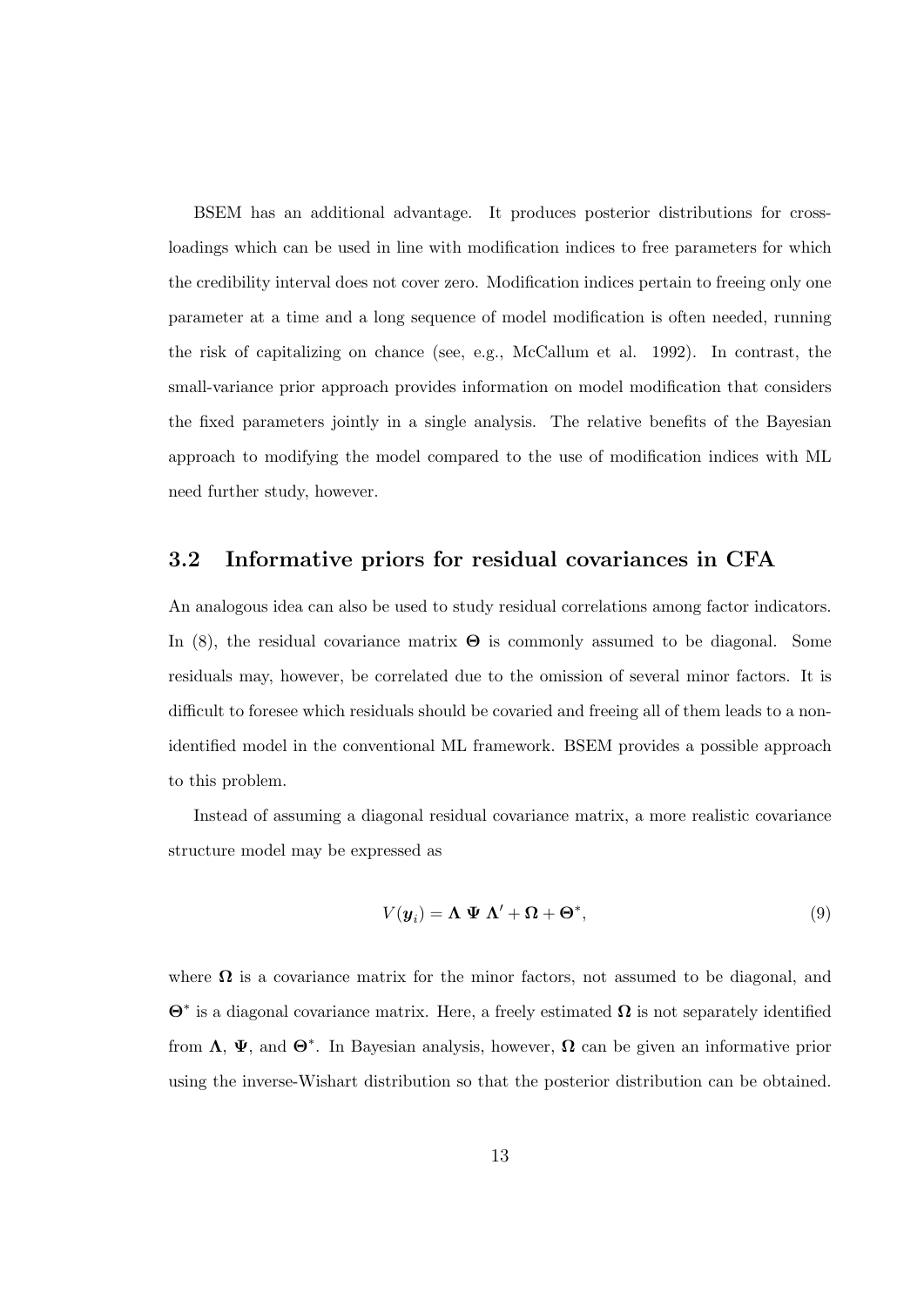In this way, the diagonal and off-diagonal elements of  $\Omega$  are restricted to small values. This implies that the residual covariance matrix  $\Omega + \Theta^*$  contains residual covariances that are allowed to deviate to a small extent from zero means. Sufficiently stringent priors for the off-diagonal elements are needed so that the essential correlations are channeled via  $\Lambda \Psi \Lambda'$ . The sums on the diagonal of  $\Omega + \Theta^*$  produce the residual variances. The inverse-Wishart distribution is described in the Appendix.

The BSEM approach for residual covariances outlined in connection with (9) will be referred to as Method 1. A more direct method, Method 2, applies an inverse-Wishart prior directly on  $\Theta$  in (8). This approach has been discussed in Press (2003; chapter 15). One advantage of Method 1 over Method 2 is that the prior for the total residual variance is not tied to the prior of the residual covariances because of the fact that the residual covariance has two components that have different priors. Method 2, however, is simpler to carry out. A disadvantage of both Method 1 and Method 2 is that particular residual covariance elements cannot be given their own priors. For example, an analysis may show that some residual covariances should be freely estimated with non-informative priors because they have 95% credibility intervals that do not cover zero. To this aim, Method 3 makes it possible to specify element-specific normal priors for the residual covariances. Mplus allows two different algorithms for Method 3, a random-walk algorithm (Chib & Greenberg, 1988) and a proposal prior algorithm (Asparouhov & Muthén, 2010a).

The choice of inverse-Wishart prior should be made to reflect prior beliefs in the potential magnitude of residual covariances. This is accomplished by using a sufficiently large choice for the degrees of freedom  $(df)$  of the inverse-Wishart distribution. To obtain a proper posterior where the marginal mean and variance is defined,  $df \geq p+4$  needs to be chosen, where  $p$  is the number of variables  $y$ . The prior means for the residual covariances can be chosen as zero and the degree of informativeness specified using the df which affects the marginal prior variance via  $df - p$ . For example, (26) of the Appendix shows that using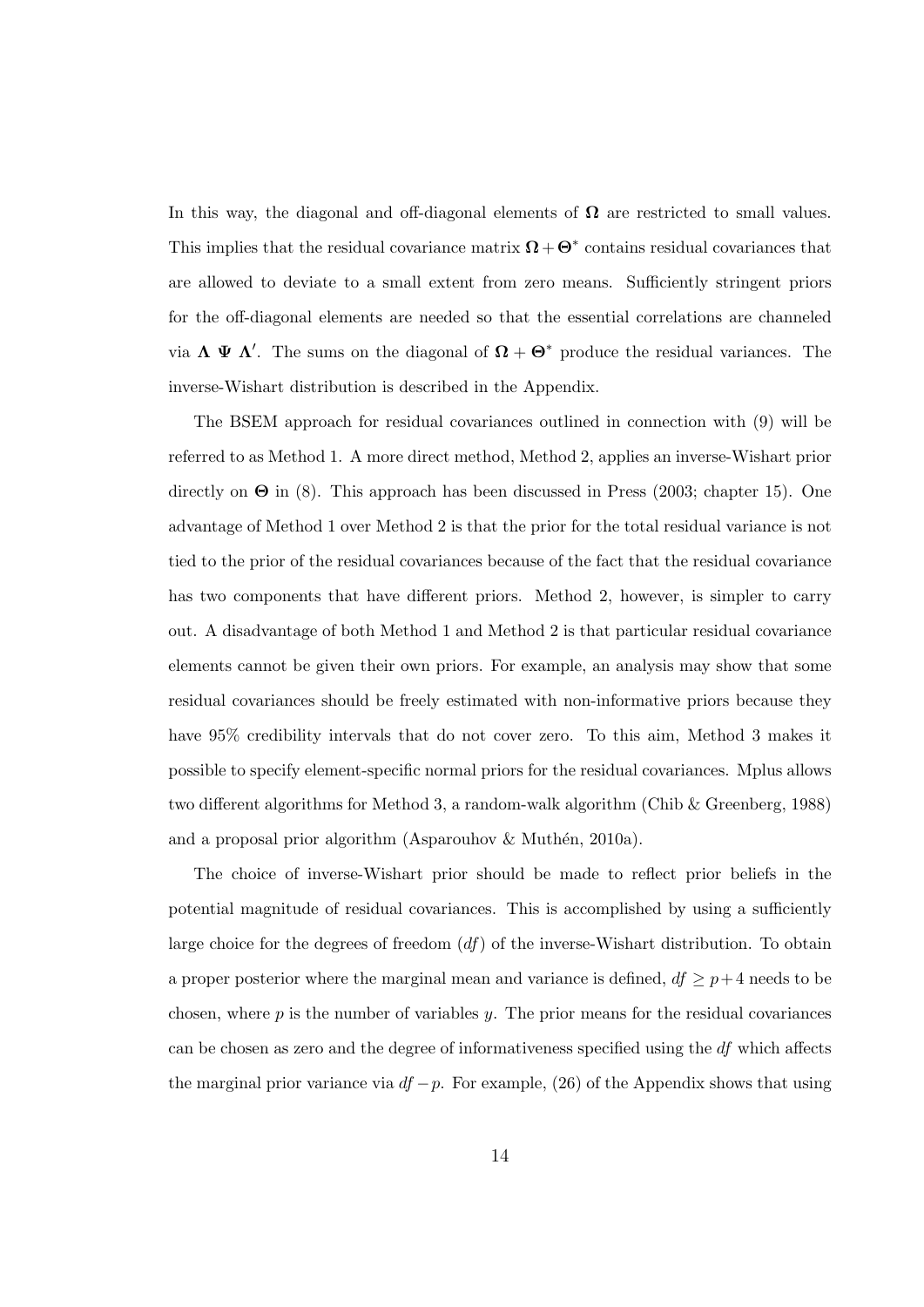the inverse-Wishart prior  $IW(I, df)$  with  $df = p + 6$  gives a prior standard deviation of 0.1, so that two standard deviations below and above the zero mean correspond to the residual covariance range of  $-0.2$  to  $+0.2$ . The effect of priors is relative to the variances of the ys. For scale-free models, the variables may be standardized before analysis. For larger sample sizes, the prior needs to use a larger df to give the same effect.

Method 1 and 2 both use conjugate priors, that is, the posterior distribution of the covariance matrices is also of the Wishart family of distributions. This generally produces good convergence of the MCMC chain. Both versions of Method 3, random walk and proposal prior algorithm, are instead based on the Metropolis-Hastings algorithm and that generally yields somewhat worse convergence performance. The random walk algorithm has difficulty converging or converges very slowly when the variance-covariance matrix has a large number of parameters. However when a large number of parameters have small prior variance the convergence is fast. The proposal prior algorithm generally works well, but not when the prior variance is very small.

When estimating the above models all the algorithms are applied to extreme conditions with a nearly unidentified model and near zero prior variance. Convergence of the MCMC sequence should be carefully evaluated and automated convergence criteria such as PSR are not always reliable. Instead, the stability of the parameter values across the iterations should be studied. The models should be estimated with a large number of MCMC iterations, for example, 50,000 or 100,000.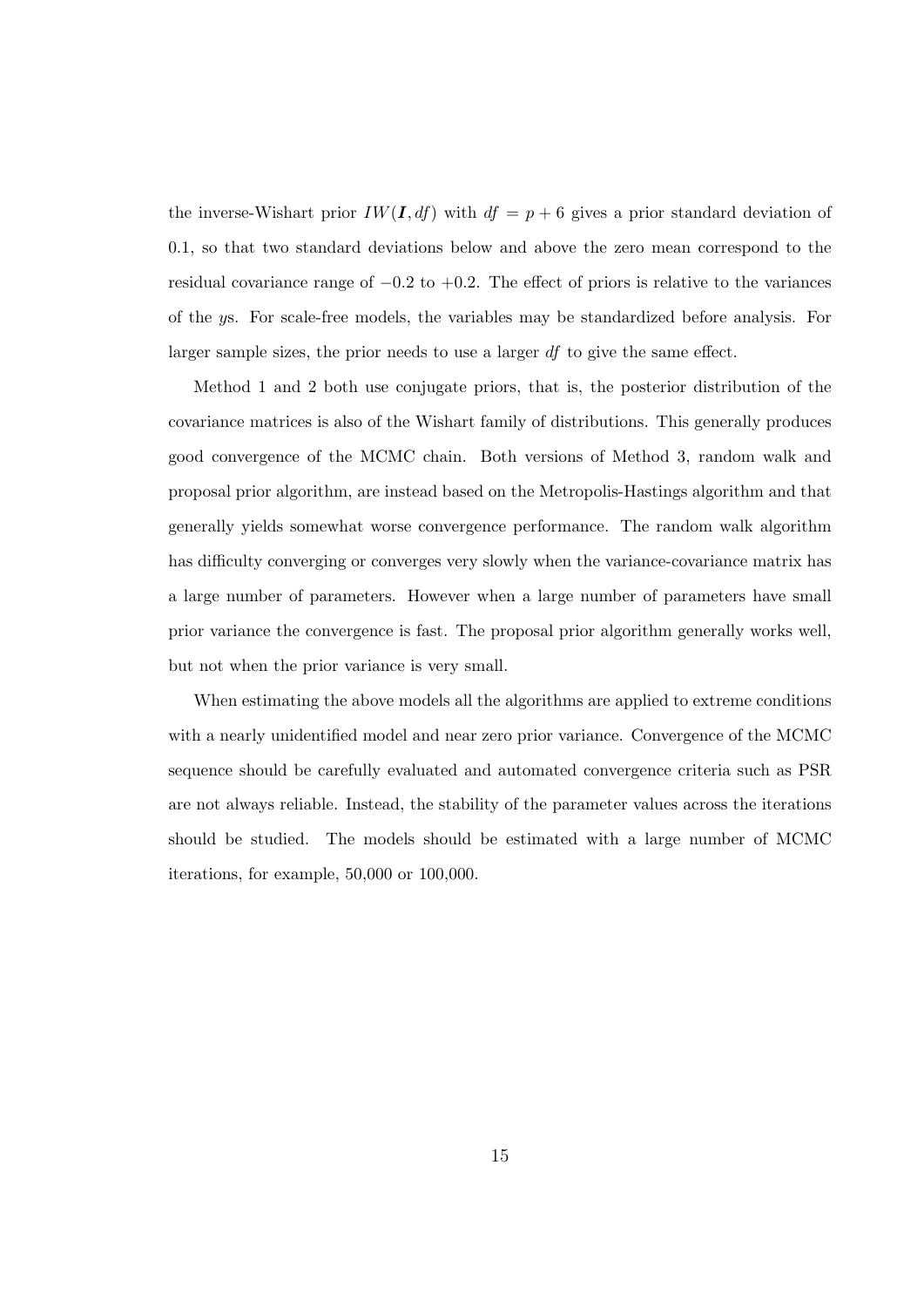## 4 Study 1: Cross-loadings in CFA

# 4.1 Holzinger-Swineford mental abilities example: ML analysis

The first example uses data from the classic 1939 factor analysis study by Holzinger and Swineford (1939). Twenty-six tests intended to measure a general factor and five specific factors were administered to seventh and eighth grade students in two schools, the Grant-White school ( $n = 145$ ) and the Pasteur school ( $n = 156$ ). Students from the Grant-White school came from homes where the parents were mostly American-born, whereas students from the Pasteur school came largely from working-class parents of whom many were foreign-born and where their native language was used at home.

Factor analyses of these data have been described e.g. by Harman (1976; pp. 123-132) and Gustafsson (2002). Of the 26 tests, nineteen were intended to measure four domains, five measured general deduction, and two were revisions/new test versions. Typically, the last two are not analyzed. Excluding the five general deduction tests, 19 tests measuring four domains are considered here, where the four domains are spatial ability, verbal ability, speed, and memory. The design of the measurement of the four domains by the 19 tests is shown in the factor loading pattern matrix of Table 2. Here, an X denotes a free loading to be estimated and 0 a fixed, zero loading. This corresponds to a simple structure CFA model with variable complexity one, that is, each variable loads on only one factor.

#### [Table 2 about here.]

Using maximum-likelihood estimation, the model fit using both confirmatory factor analysis (CFA) and exploratory factor analysis (EFA) is reported in Table 3 for both the Grant-White and Pasteur schools. It is seen that the CFA model is rejected by the likelihood-ratio  $\chi^2$  test in both samples. Given the rather small sample sizes, one cannot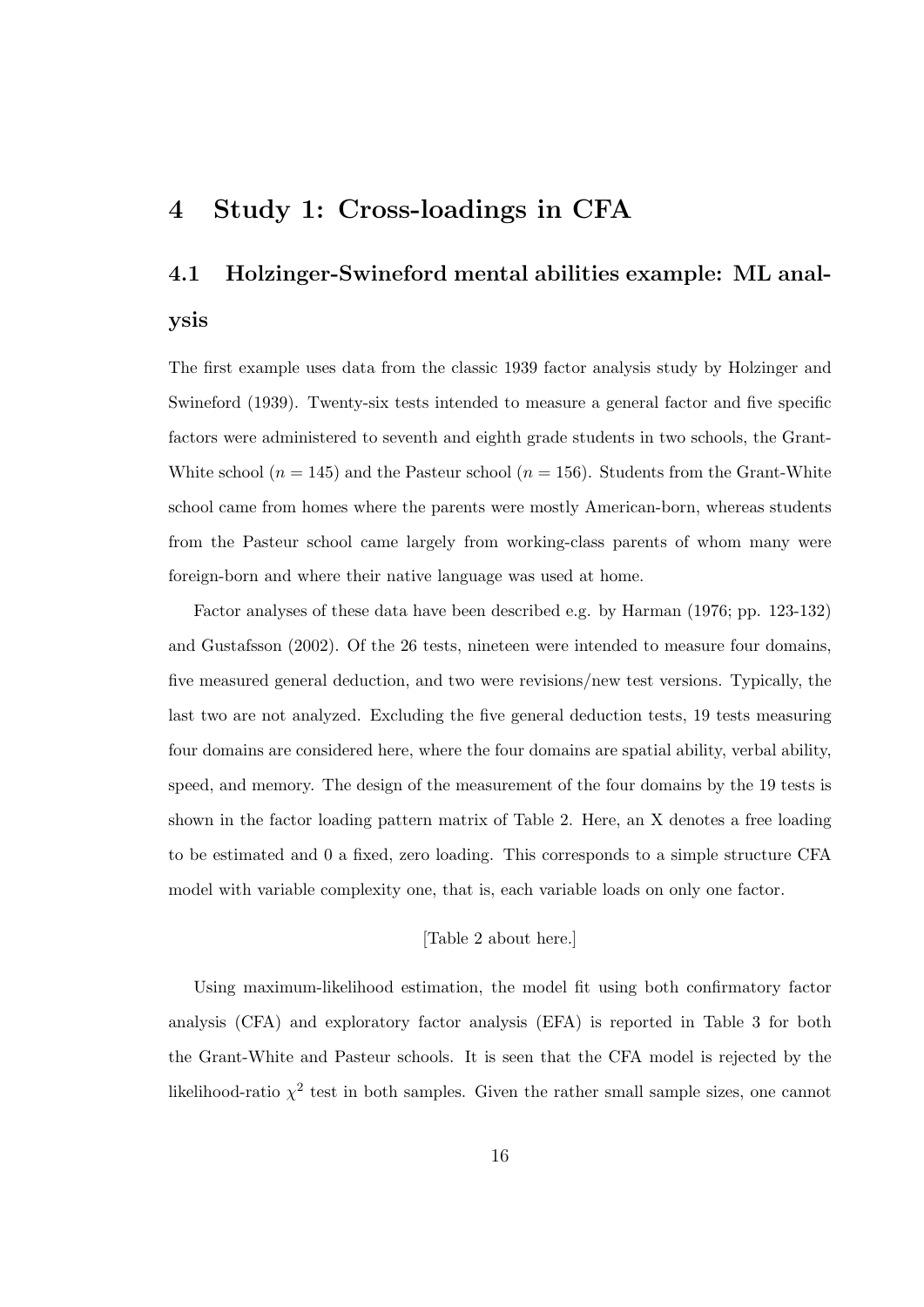attribute the poor fit to the  $\chi^2$  test being overly sensitive to small misspecifications due to a large sample size as is often done. The common fit indices RMSEA and CFI are also not at acceptable levels. In contrast to the CFA, Table 3 shows that the EFA model fits the data well in both schools.

#### [Table 3 about here.]

Table 4 shows the EFA factor solution for both schools using the Geomin rotation. The Quartimin rotation gives similar results. For a description of these rotations, see, e.g., Asparouhov and Muthén  $(2009)$  and Browne  $(2001)$ . The table shows that the major loadings of the EFA correspond to the hypothesized four-factor loading pattern (bolded entries). Several of the tests, however, also have significant cross-loadings on other factors (significance on the 5% level marked with asterisks). There are six significant cross-loadings for the Grant-White solution and nine for the Pasteur solution. This explains the poor fit of the CFA model.

The question arises how to go beyond postulating only the number of factors as in EFA and maintain the essence of the hypothesized factor loading pattern without resorting to an exploratory rotation. Cross-loadings need to be allowed to some degree, but a model with freely estimated cross-loadings is not identified. The proposed Bayesian solution to this problem is presented next. As an intermediate step, however, it is instructive to consider the EFA alternative of target rotation (Browne, 2001; Asparouhov & Muthén, 2009). Here, a rotation is chosen to match certain zero target loadings using a least-squares fitting function. Target rotation is similar to BSEM in that it replaces mechanical rotation with rotation guided by the researcher's judgement, in this case using zero targets for crossloadings. Target rotation is also similar in that the fitting function can result in non-zero values for the targets. It is different from BSEM by not allowing user-specified stringency of closeness to zero by varying the prior variance, replacing that with least-squares fitting. It is also different from BSEM because specifying  $m-1$  zeros for each of the m factors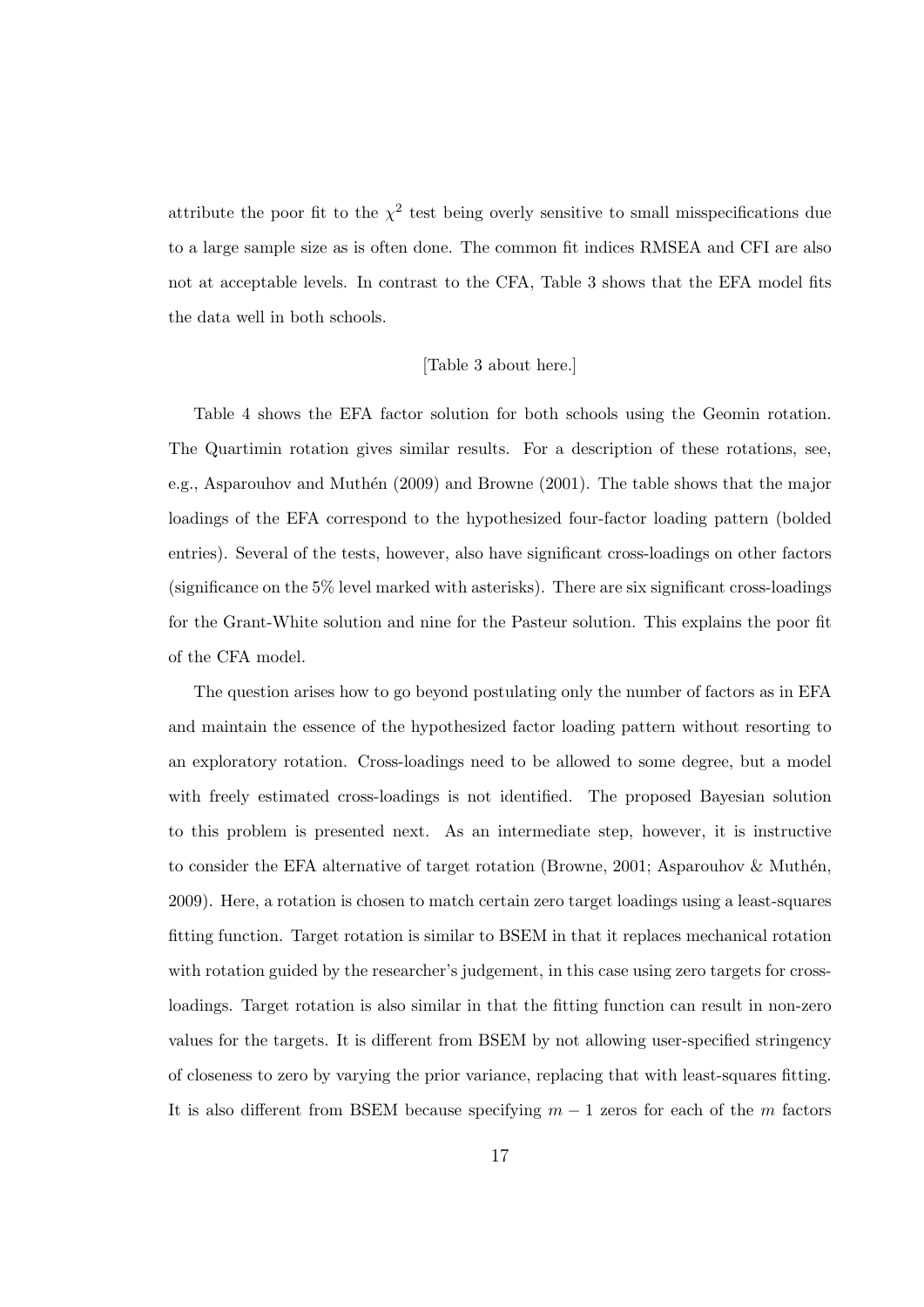gives the same model fit as specifying more zeros. For the two Holzinger-Swineford data sets, applying target rotation with zero targets for all cross-loadings gives results similar to EFA using Geomin or Quartimin rotation. Four more significant cross-loadings are obtained for Grant-White, adding to ten, while Pasteur obtains six more cross-loadings, adding to fifteen. The increase in number of significant loadings is due to smaller standard errors for target rotation as compared to Geomin rotation. The smaller standard errors are a function of the more fully specified rotation criterion. As will be shown below, BSEM using small-variance cross-loading priors gives far simpler loading patterns by shrinking the cross-loadings towards their zero prior means.

[Table 4 about here.]

# 4.2 Holzinger-Swineford mental abilities example: Bayesian analysis

This section uses data from the Grant-White and Pasteur schools of the Holzinger-Swineford study to illustrate the Section 3.1 BSEM approach with informative cross-loading priors. The factor loading pattern of the four-factor model of Table 2 is used. Table 5 repeats the fit statistics for the ML CFA and EFA and adds the fit statistics for Bayesian analysis using both the original CFA model and the proposed CFA model with informative, small-variance priors for cross-loadings. The cross-loading priors use variances 0.01. All other parameters have non-informative priors. Standardized variables are analyzed and the factor variances are fixed at one in order for the priors to correspond to standardized loadings. In all analyses, the reported estimates are the median values of the parameter posterior (this is the Mplus default).

Table 5 shows that the Bayesian analysis of the CFA model with exact zero crossloadings gives almost zero Posterior Predictive p-values in line with the ML CFA. In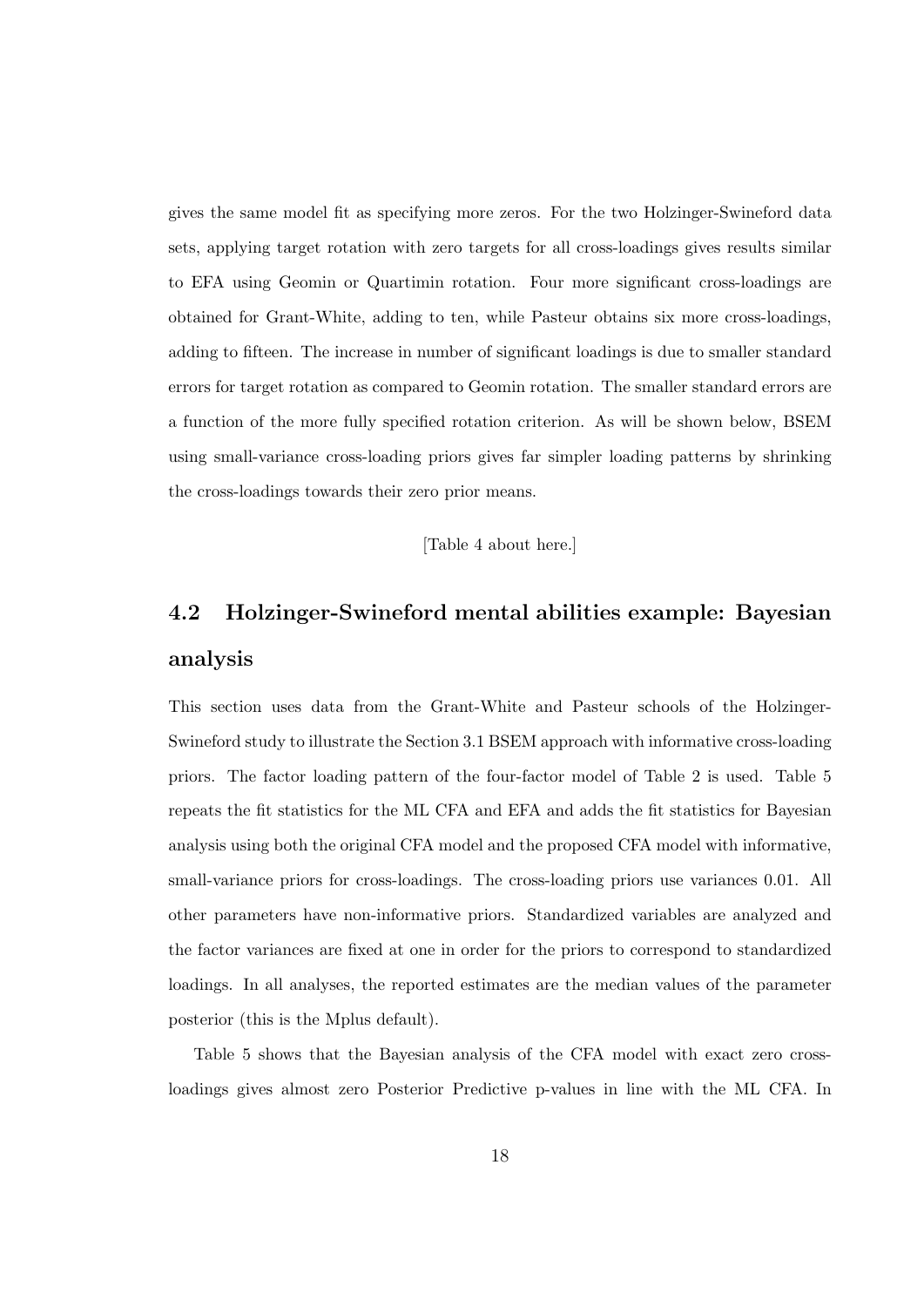contrast, for the proposed Bayesian CFA with cross-loadings model fit is acceptable in that the Posterior Predictive p-value is 0.361 for Grant-White and 0.162 for Pasteur.

As an aside, the Bayesian estimates can be used as fixed parameters in an ML analysis in order to get the likelihood-ratio test (LRT) value for the Bayes solution. They can be viewed as a descriptive measure of fit that can be compared to the ML likelihood-ratio  $\chi^2$ values. It is seen in Table 5 that the Bayesian LRT values for the CFA model are close to those of ML  $\chi^2$  values. In contrast, the Bayesian LRT values for the model with crossloadings show a great improvement, falling in between the ML CFA and EFA  $\chi^2$  values although closer to the EFA values.

#### [Table 5 about here.]

The Bayes solutions for the two schools are shown in Table 6. It is interesting to compare the Bayes solution to the ML EFA solution of Table 4. The Bayes factor loadings are on the whole somewhat larger than those for ML and there are far fewer significant cross-loadings (marked with asterisks). For ML EFA, there are six significant cross-loadings for Grant-White and nine for Pasteur, whereof only three appear for both solutions. Because they appear for both schools, a researcher may be tempted to free these three cross-loadings. For Bayes, the Grant-White sample has only two cross-loadings that are significant (have a 95% credibility interval that does not cover zero) and Pasteur has one. These three cross-loadings are also significant in the ML EFA. In the Bayes analysis the significant cross-loadings are different in the two schools. Because of the lack of agreement, freeing these three cross-loadings could be capitalizing on chance and is also not necessary on behalf of model fit. Bayes clearly gives a simpler pattern than ML EFA for these data. This is achieved by shrinking the cross-loadings towards their zero prior means. The degree of shrinking that is possible while still obtaining reasonable model fit is gauged by the PPP.

It should be emphasized that cross-loadings that are found to be important in BSEM, in the sense that the 95% credibility interval does not cover zero and the cross-loading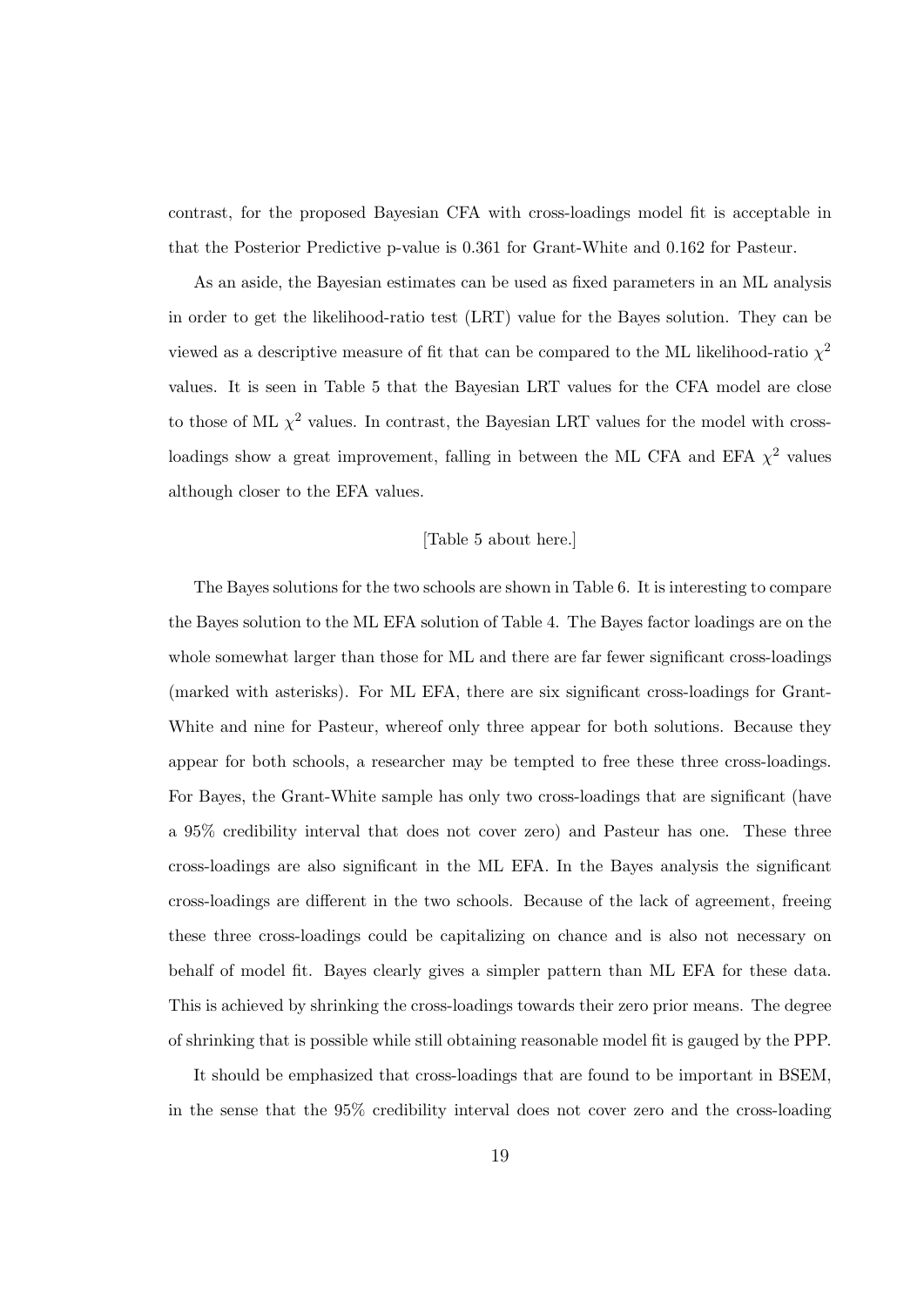has strong substantive backing, can be freely estimated with non-informative priors while keeping small-variance priors for other cross-loadings. This should improve the results because the small-variance prior gives a too small estimate for such a cross-loading. Monte Carlo simulations show that this gives better estimation.

The ML EFA factor correlations are smaller than the Bayesian factor correlations as is seen when comparing Table 4 with Table 6. The greater extent of cross-loadings in the EFA may contribute to the lower factor correlations in that less correlation among variables need to go through the factors. The Bayesian factor correlations are not excessively high, however, because the factors are expected to correlate to a substantial degree according to theory. Holzinger and Swineford (1939) hypothesized that the variables are all influenced by a deductive factor which in the current model is not partialled out of the four factors.

#### [Table 6 about here.]

The choice of cross-loading prior variance should be linked to the researcher's prior beliefs. It could be argued, however, that the choice of a variance of 0.01 resulting in 95% cross-loading limits of  $\pm 0.20$  is not substantially different from a variance of, say, 0.02 resulting in 95% limits of  $\pm 0.28$ ; see Table 1. It is therefore of interest to vary the prior variance to study sensitivity in the results. Increasing the prior variance tends to affect the Posterior Predictive p-value and also increase the variability of the estimates. At a certain point of increasing the prior variance, the model is not sufficiently identified and the MCMC algorithm tends to give non-convergence. Table 7 shows the effects of varying the prior variance for cross-loadings from 0.01 to 0.10 for the data from both the Grant-White and the Pasteur schools. The table gives the absolute value of the 95% limit of the prior distribution, the PPP, the largest cross-loading with its posterior standard deviation, and the range of the factor correlations. For Grant-White the largest cross-loading is observed for the straight test loading on the spatial factor, while for Pasteur the largest loading is observed for the figurer test loading on the spatial factor. The change in prior variance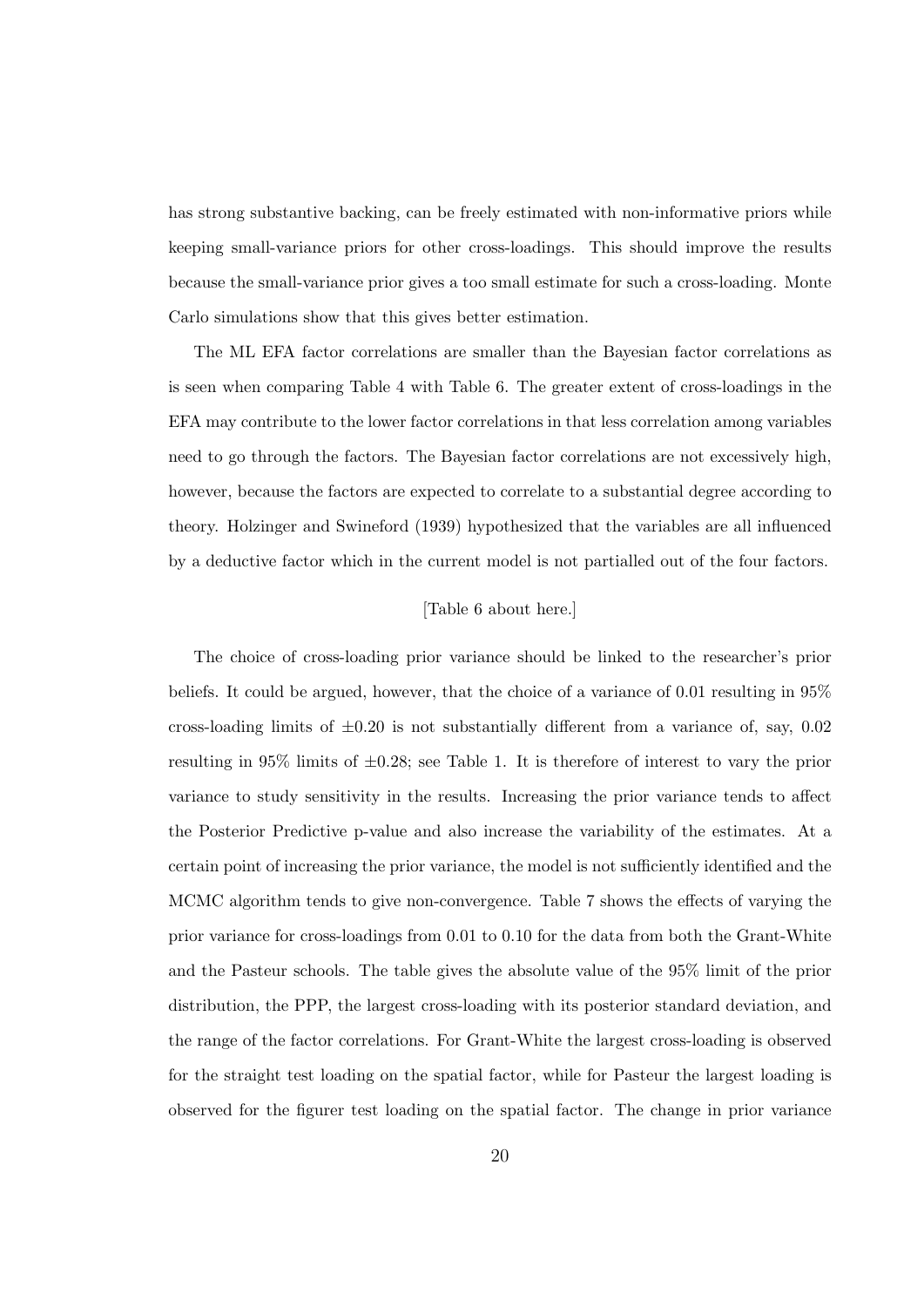does not affect the hypothesized pattern of major loadings and this is not reported. The range of factor correlations is included given that larger prior variance may lead to larger cross-loadings which in turn may have the effect of lowering the factor correlations due to correlations among the tests having to be channeled via the factors to a lesser degree.

Table 7 suggests that the prior variance of 0.01 may be on the low side in the sense that for both schools the PPP peaks at the prior variance 0.03 (95% cross-loading limit of 0.34). The change in prior variance, however, does not affect the results in important ways for these two data sets. For all prior variance choices the largest cross-loading for Grant-White and for Pasteur is detected, in the sense that it has its 95% credibility interval not covering zero. For Pasteur, the three highest prior variances result in the figurer cross-loading not being detected (getting a 95% credibility interval that does cover zero; entries shown as none in the table). This is because of the higher posterior variability at the higher prior variances. In hindsight, perhaps a prior variance of 0.02 or 0.03 would have been a slightly better choice, but this may not be true for other examples. On the other hand, when presenting results it is useful to give information on how a range of prior choices affects the results. Although the factor correlations show smaller values with increasing prior variance, the decrease is small and of little substantive importance. All in all, these results are reassuring in that the exact degree of informativeness does not seem critical. Also, with larger sample sizes the choice is less important in that the data provides relatively more information than the priors.

#### [Table 7 about here.]

In summary, BSEM provides a simpler model and a model that better fits the researcher's prior beliefs than ML. BSEM provides an approach which is a compromise between that of EFA and CFA. The ML CFA rejects the hypothesized model, presumably because it is too strict. ML EFA does not reject the model, but the model does not match the researcher's prior beliefs because it only postulates the number of factors, not where the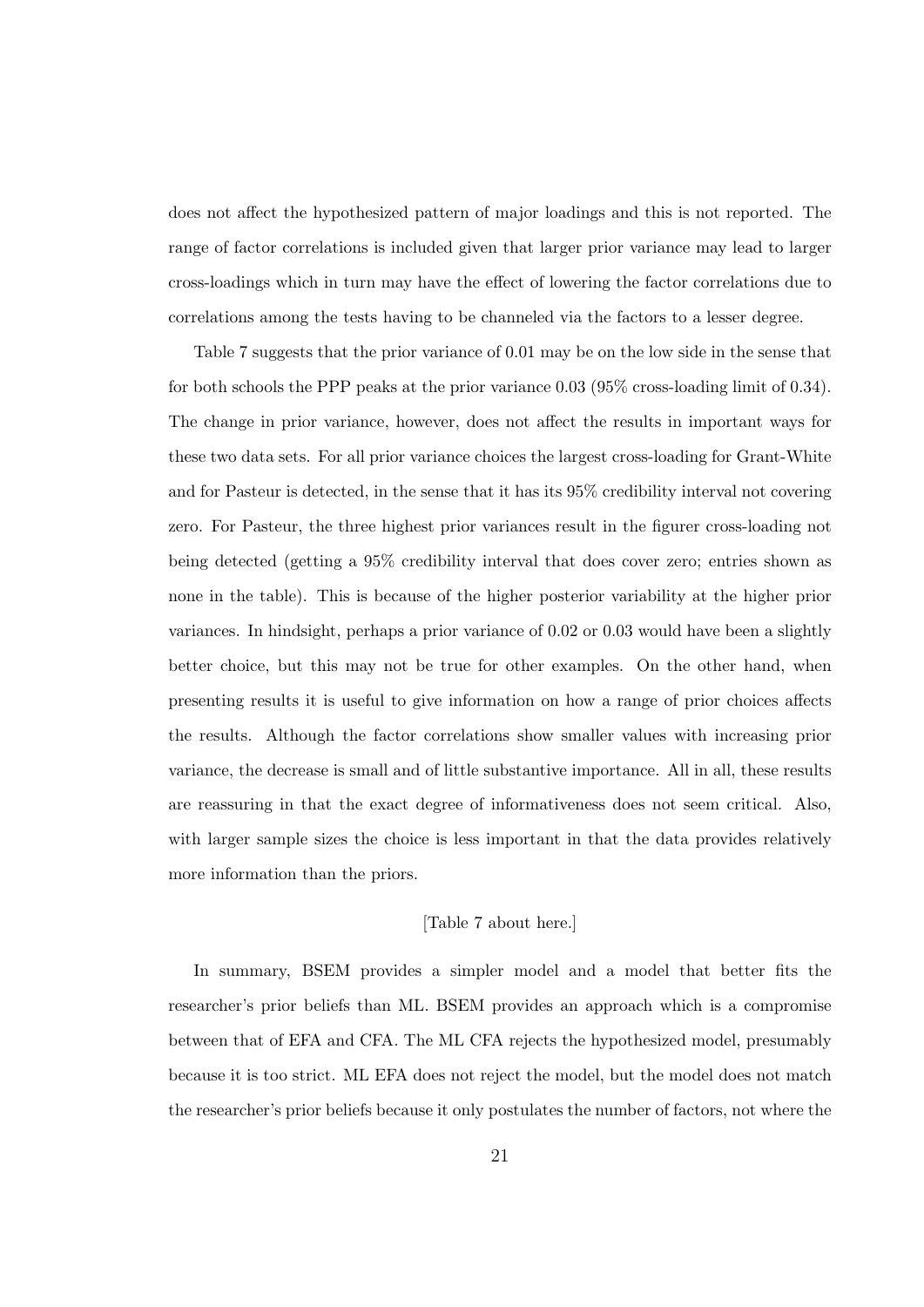large and small loadings should appear. Furthermore, ML EFA provides a solution through a mechanical rotation algorithm, whereas BSEM uses priors to represent the researcher's beliefs.

### 4.3 Cross-loading simulations

This section discusses Monte Carlo simulations of BSEM applied to factor modeling with cross-loadings. The aim is to demonstrate that the proposed approach provides good results for data with known characteristics.

The factor loading pattern of Table 8 is considered where X denotes a major loading and x cross-loadings. The major loadings are all 0.8. The size of the three cross-loadings are varied as 0.0, 0.1, 0.2, and 0.3 in different simulations. The observed and latent variables have unit variances so the loadings are on a standardized scale. A cross-loading of 0.1 is considered to be of little importance, a cross-loading of 0.2 of some importance, and a cross-loading of 0.3 of importance (see also Cudeck & O'Dell, 1994). The correlations among the three factors are all 0.5. The factor metric is determined by fixing the first loading for each factor at 0.8. Non-informative priors are used for all parameters except for cross-loadings when those are included in the analysis. For cross-loading priors, a variance of 0.01 is chosen. Sample sizes of  $n = 100$ ,  $n = 200$  and  $n = 500$  are studied.

#### [Table 8 about here.]

A total of 500 replications are used. The reported parameter estimate is the median in the posterior distribution for each parameter. The key result is what frequentists would refer to as the 95% coverage, that is, the proportion of the replications for which the 95% Bayesian credibility interval covers the true parameter value used to generate the data (credibility intervals obtained via percentiles of the posterior). For cross-loadings it is also of interest to study what corresponds to power in a frequentist setting. This is computed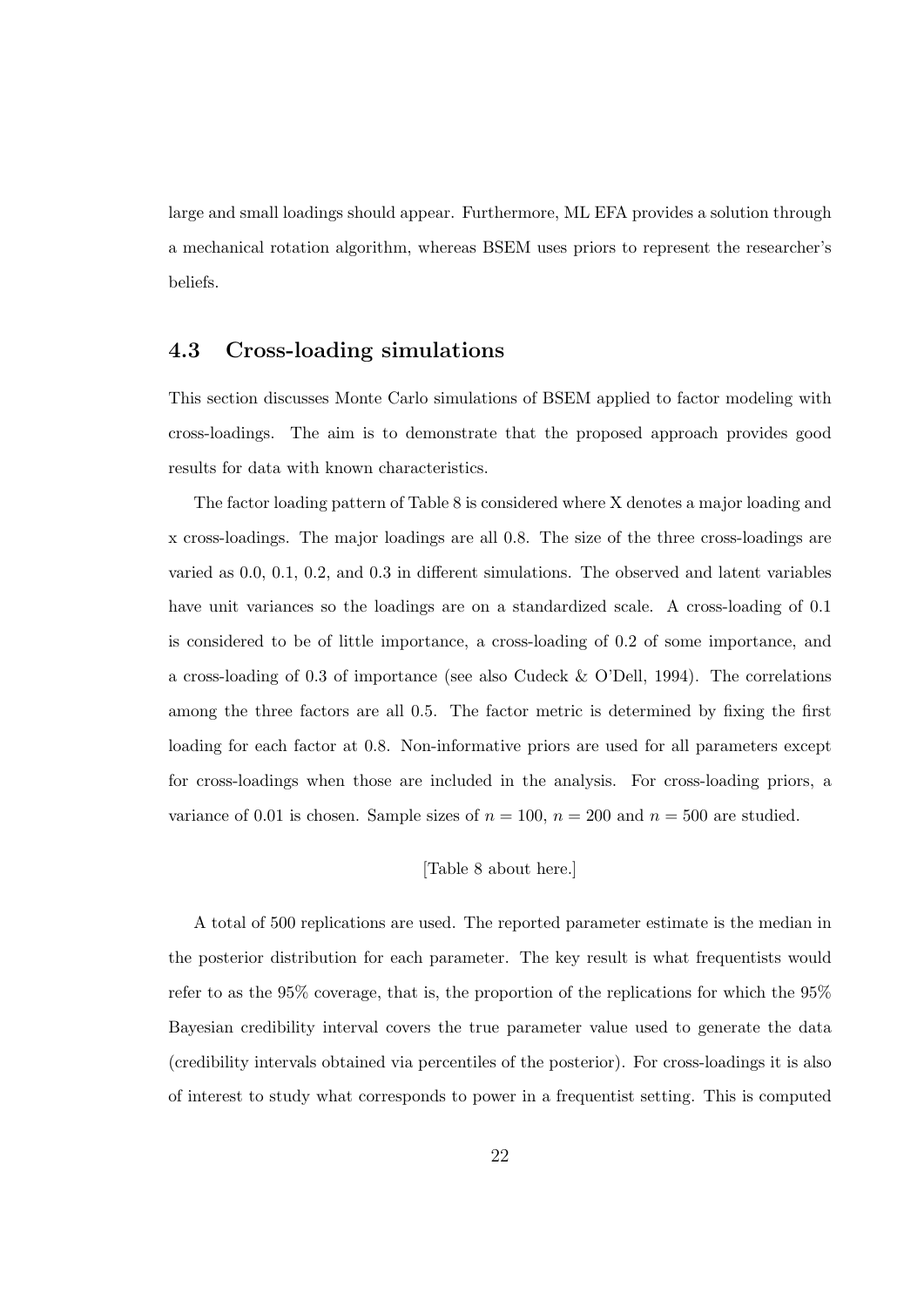as the proportion of the replications for which the 95% Bayesian credibility interval does not cover zero. Results are reported only for a representative set of parameters or functions of parameters: the major loading of  $y2$ , the cross-loading for  $y6$ , the variance for the first factor, and the correlation between the first and second factor.

The results are divided into three categories: Bayesian analysis using non-informative priors, model fit comparisons between ML and Bayes with non-informative priors, and Bayesian analysis with informative priors. Not all results are presented here, but some tables are instead available on the web page www.statmodel.com/examples/penn.shtml#baysem.

#### 4.3.1 Bayes, non-informative priors

As a check of the Bayesian analysis procedure, a first analysis is carried out with noninformative priors and ignoring cross-loadings. Results can be found in web Table 1 at www.statmodel.com/examples/penn.shtml#baysem. Data are generated both with zero and non-zero cross-loadings. For zero cross-loadings, the analysis is correctly specified and close to 95% coverage is obtained for all free parameters. Posterior Predictive p-values for the model fit assessment are 0.036, 0.032, and 0.024, respectively for the three sample sizes of  $n = 100$ ,  $n = 200$ , and  $n = 500$ , that is, reasonably close to the nominal 5% level. Bayesian analysis with non-informative priors works well in this situation.

With cross-loadings of 0.1 the effects of model misspecification show up in that the coverage is less good. Posterior Predictive p-values for the model fit assessment are 0.056, 0.080, and 0.262, respectively for the three sample sizes. This shows limited power to reject the incorrect model. On the other hand, the misspecification is deemed of little importance given the small size of the cross-loadings.

With cross-loadings of 0.2 (not shown) the Posterior Predictive p-value is 0.196 for  $n = 100, 0.474$  for  $n = 200$ , and 0.984 for  $n = 500$ , showing excellent power at higher sample sizes. With cross-loadings of 0.3 the Posterior Predictive p-value is 0.544 for  $n = 100, 0.944$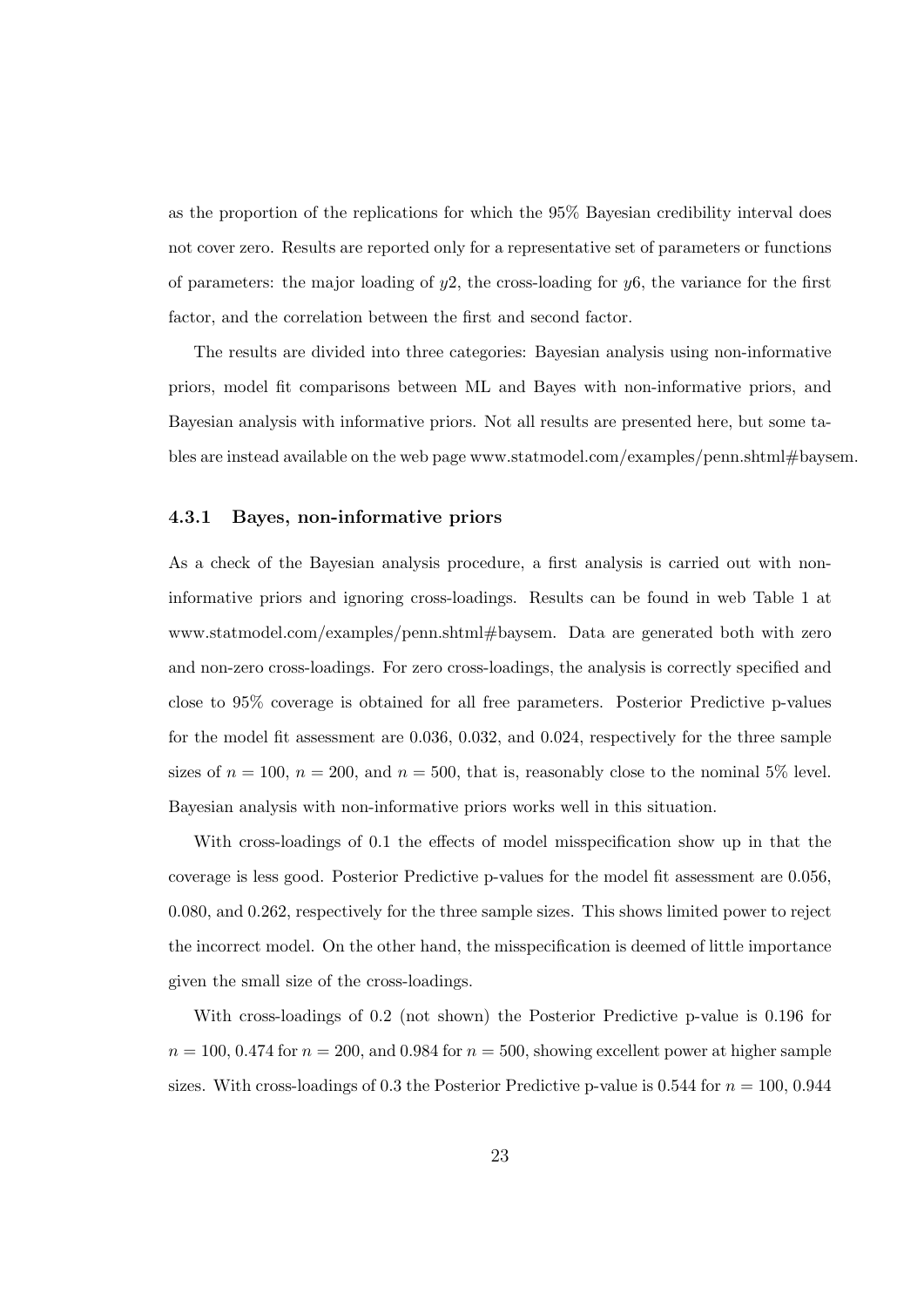for  $n = 200$ , and 1.000 for  $n = 500$ , showing that the power is excellent when the crossloading is of an important magnitude.

## 4.3.2 Comparing model fit for ML versus Bayes with non-informative priors

Model fit assessment comparing ML to Bayesian analysis with non-informative priors is shown in Table 9. The correctly specified model with zero cross-loadings shows an inflated ML p-value of 0.172 at  $n = 100$ . This small-sample bias is well-known for ML  $\chi^2$  testing (see, e.g., Scheines et al., 1999). The Posterior Predictive p-value of 0.036 based on the Bayesian analysis does not show the same problem. For the 0.1 size of the cross-loadings, which is deemed of little substantive importance, ML rejects the model 46% of the time at  $n = 500$ . This reflects the common notion that the ML LRT  $\chi^2$  can be oversensitive to small degrees of model misspecification. For the important degree of misspecification with cross-loading 0.3, the ML test is more powerful than Bayes, but the Bayes power is sufficient for sample sizes of at least  $n = 200$ .

#### [Table 9 about here.]

Web Table 2 shows ML model estimation results as a comparison to the Bayesian analysis with non-informative priors presented earlier. For both the correctly specified model with zero cross-loadings and for the misspecified model with cross-loadings 0.1 the ML coverage is close to that of Bayes. The mean-square-error (MSE) is also similar for Bayes and ML. Based on this, there is no reason to prefer one method over the other.

#### 4.3.3 Bayes, informative priors

As the next step, the proposed BSEM approach of using Bayesian analysis with informative, small-variance priors for the cross-loadings is applied. The informative priors are applied to not only the three cross-loadings used to generate the data, but to all cross-loadings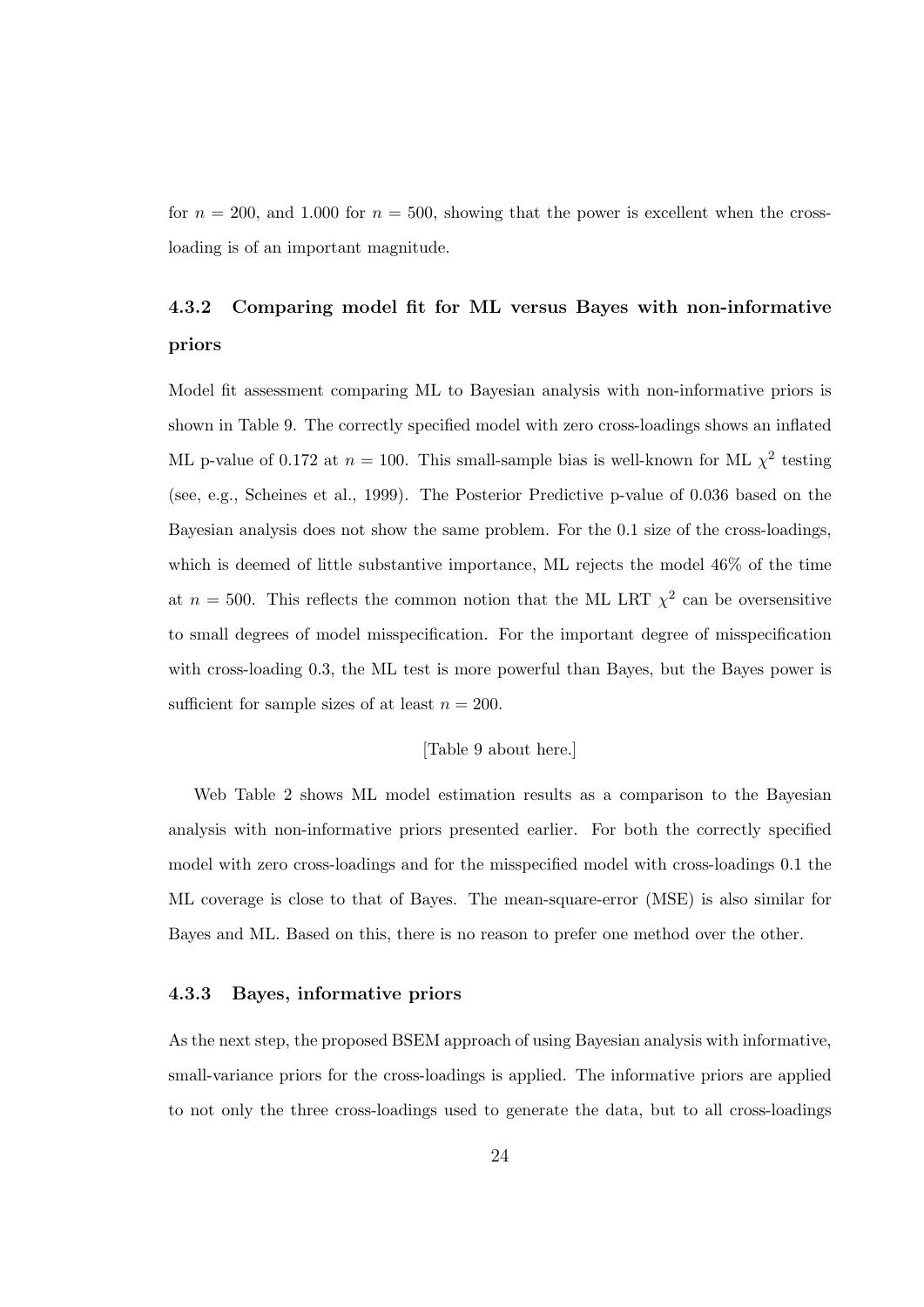to reflect a real-data analysis situation. The prior variance is chosen as 0.01. All other parameters are given non-informative priors. Table 10 shows good coverage and for the top part of the table corresponding to the correctly specified analysis with zero crossloadings the coverage remains largely the same as in web Table 1. For cross-loadings of 0.1, however, the bottom part of the table shows that coverage has improved by the introduction of informative, small-variance priors for the cross-loadings. The coverage is acceptable also for the cross-loading. The power to detect the cross-loading is, however, small at this low cross-loading magnitude,  $0.038$ ,  $0.098$  and  $0.176$ , respectively for the three sample sizes. The Posterior Predictive p-value is on the low side in all four cases.

It is interesting to compare the coverage results for the four parameters in the case of cross-loadings 0.1 given in the Table 10 for BSEM with the results from the ML approach in web Table 2. ML is outperformed by BSEM by its use of informative priors.

#### [Table 10 about here.]

Table 11 shows the results of BSEM where data have been generated with larger crossloadings of 0.2 and 0.3. Here the coverage is also good with the exception of the crossloadings. For the cross-loadings, however, the focus is on power as shown in the last columns. For a cross-loading of 0.2 a sample size of  $n = 500$  is needed to obtain power above 0.8. For a cross-loading of 0.3 a sample size of  $n = 200$  is sufficient to obtain power above 0.8. This shows that the approach of using informative, small-variance priors for cross-loadings leads to a successful way to modify the model, allowing free estimation of the indicated cross-loadings. When freed and estimated using non-informative priors, these cross-loadings are well estimated.

The point estimates indicate that the key parameter of factor correlation is overestimated. Note, however, that given the power to detect cross-loadings, estimating the cross-loadings freely results in good point estimates for factor correlations.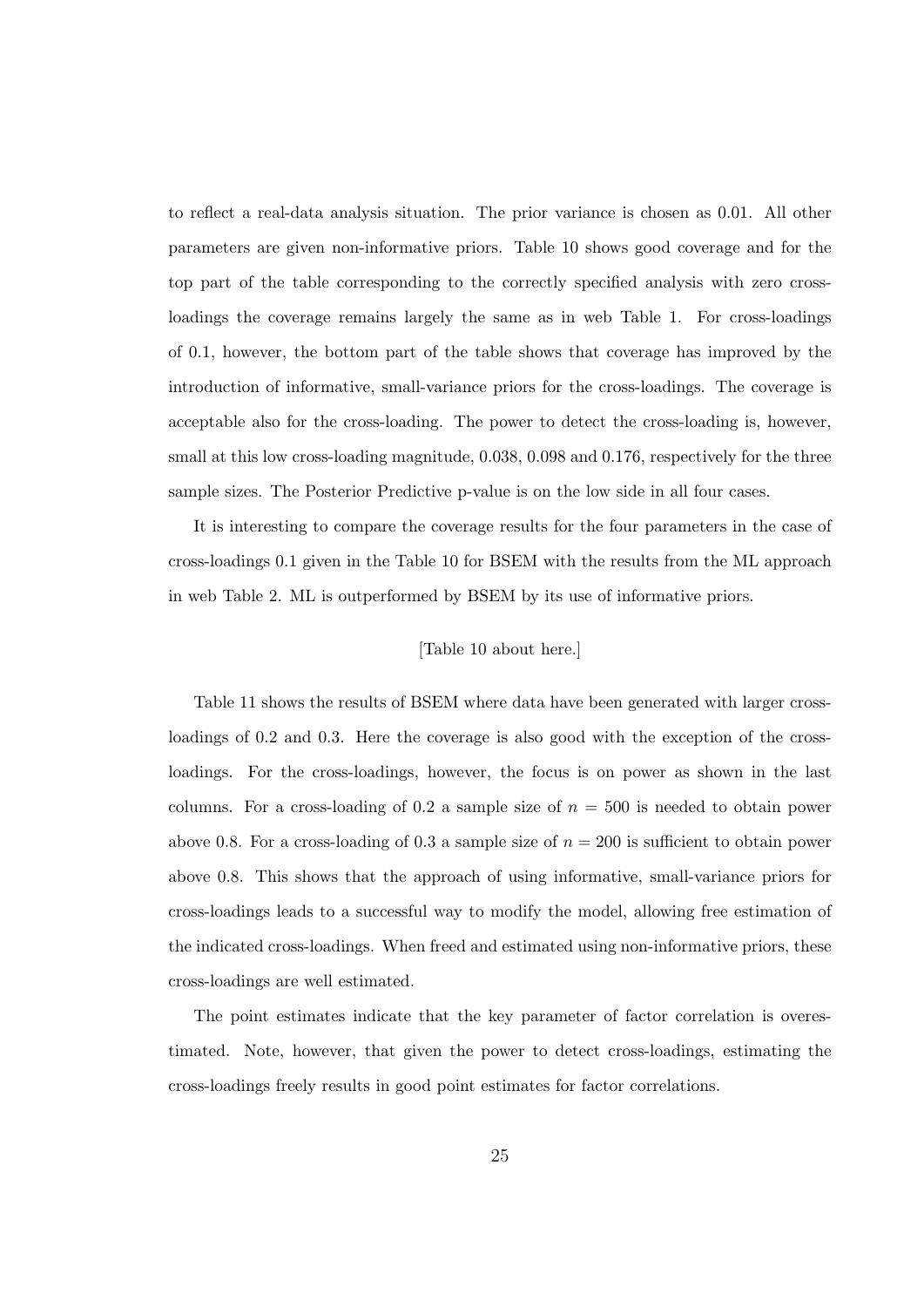For the case of 0.3 cross-loadings in Table 11, the alternative prior variance of 0.02 was also tried, yielding improved results. The average estimates for the four entries was 0.8060, 0.2117, 1.0965, and 0.5620, while the coverage was 0.956, 0.886, 0.954, and 0.982.

In summary, the cross-loading simulation study shows that the Bayesian analysis performs well. It also shows that in terms of parameter coverage and for the case of small cross-loadings ML is inferior to BSEM. In terms of model testing, BSEM avoids the small-sample inflation of the ML  $\chi^2$  and also avoids the ML  $\chi^2$  sensitivity to rejecting a model with an ignorable degree of misspecification.

[Table 11 about here.]

## 5 Study 2: Residual correlations in CFA

# 5.1 British Household Panel Study (BHPS) big-five personality example: ML analysis

A second example uses data from the British Household Panel Study (BHPS) of 2005 and 2006. A 15-item, five-factor instrument uses three items to measure each of the "bigfive" personality factors: agreeableness, conscientiousness, extraversion, neuroticism, and openness. Each item uses the question "I see myself as someone who . . ." followed by a statement. There are seven response categories ranging from 1 "does not apply" to 7 applies perfectly". A total of 14, 021 subjects are included. The big-five factors are expected a priori to have low correlations and are known to be related to gender and age; see, e.g. Marsh, Nagengast, and Morin (2010). For simplicity, the current analyses hold age constant by considering the subgroup of ages 50-55. This produces a sample of  $n = 691$ females and  $n = 589$  males.

The item wording and hypothesized loading pattern are shown in Table 12. For all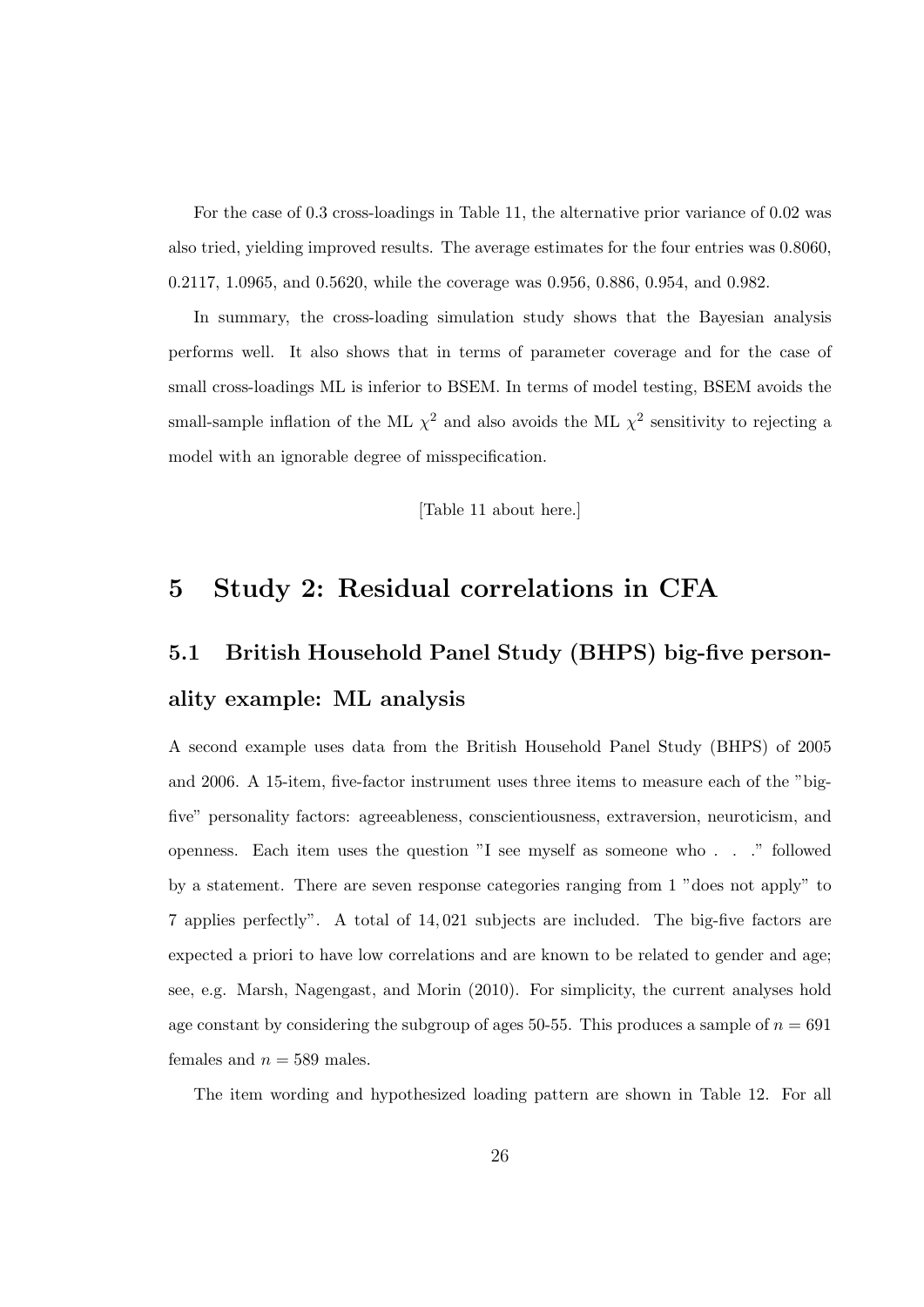factors except openness, there are two positively-worded items and one negatively-worded item. Marsh, Nagengast, and Morin (2010) suggest that the four negatively-worded items may a priori have correlated residuals (correlated uniquenesses) when applying factor analysis.

#### [Table 12 about here.]

Using maximum-likelihood estimation, model fit using confirmatory factor analysis (CFA), CFA with correlated uniquenesses (CU) among the negatively-worded items, and exploratory factor analysis (EFA) is reported in Table 13. It is seen that the fit is not acceptable for either of the two CFA models as judged by  $\chi^2$  or the two model fit indices. The EFA model is also rejected by  $\chi^2$  and only marginally acceptable for males when judged by RMSEA or CFI.

#### [Table 13 about here.]

An interesting finding is that the EFA solutions for females and males do not fully capture the hypothesized factors. This is the case using the Geomin rotation as well as using Quartimin and Varimax. The Geomin rotation for each gender is shown in Table 14. The bolded entries are loadings that are the largest for the item. Comparing to Table 12 it is seen that only the factors extraversion, neuroticism, and openness are found, not the agreeableness and conscientiousness factors. A possible reason for this is the existence of correlated residuals among the items. As the CFA with CUs model showed, however, allowing residual correlations among the reverse-coded items is not sufficient. It is likely that in addition to the big-five factors the personality instrument measures many minor factors.

The question arises how correlated residuals can be accounted for while maintaining the hypothesized factor loading pattern. A model with all residual correlations freely estimated is not identified. The proposed BSEM solution to this problem is presented next.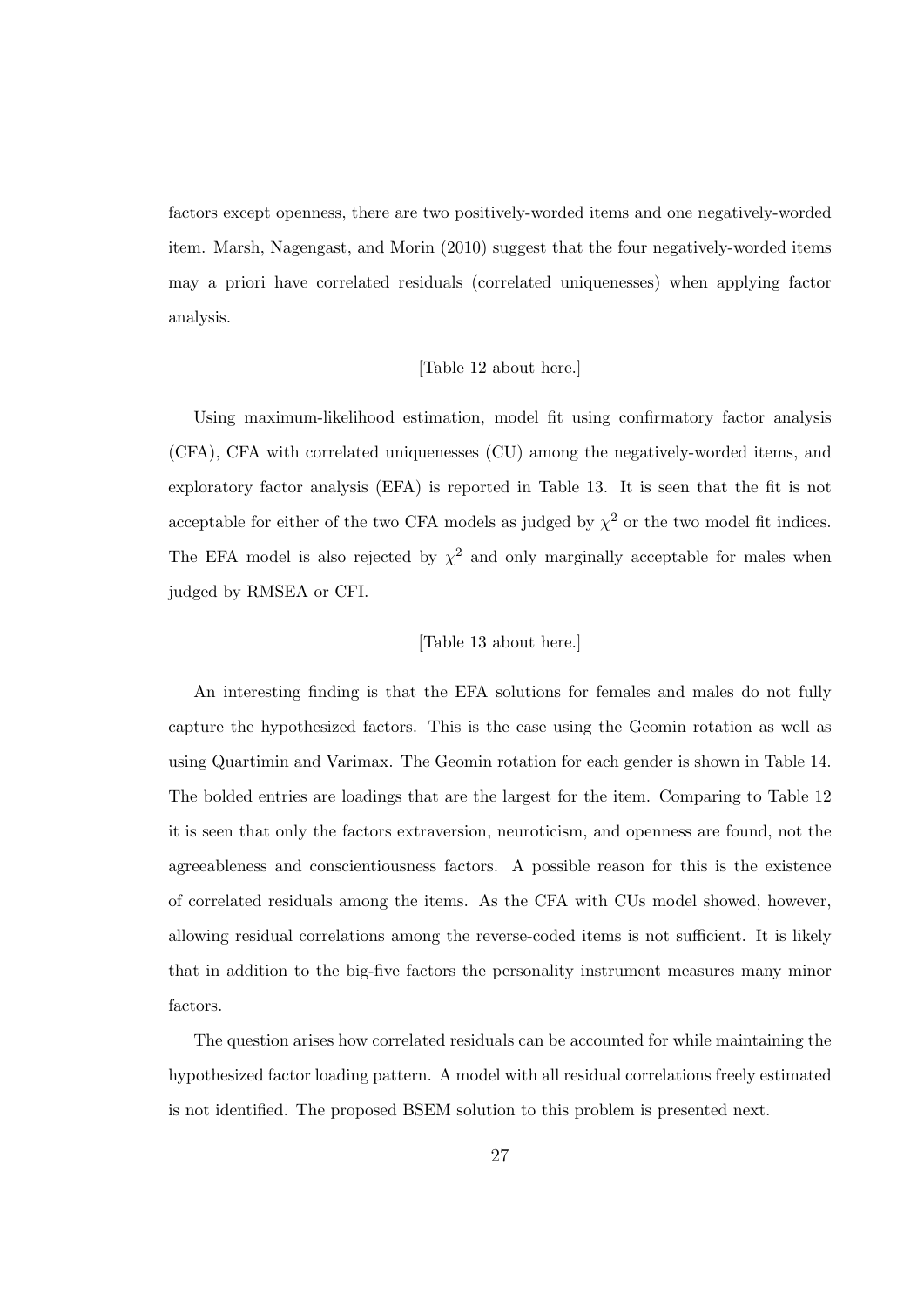[Table 14 about here.]

# 5.2 British Household Panel Study (BHPS) big-five personality example: Bayesian analysis

This section uses the big-five personality data in the British Household Panel Study (BHPS) to illustrate the BSEM approach of Section 3.2 with an informative prior for the residual covariance matrix. Because of its relative simplicity, Method 2 is used. The simulation studies to be presented also favor Method 2. An inverse-Wishart prior  $IW(I, df)$  with  $df = p + 6 = 21$  is used, corresponding to prior means and standard deviations for residual covariances of zero and 0.1, respectively (see Appendix, (26)). Standardized variables are analyzed. Because of high auto-correlation among the MCMC iterations, only every  $10^{th}$ iterations is used with a total of 100,000 iterations to describe the posterior distribution. Informative cross-loading priors are also used with prior distributions  $N(0, 0.01)$ .

The Posterior Predictive p-values are 0.534 and 0.518, respectively for females and males indicating a good match between the model and the data. For the two samples 17 and 37 residual covariances, respectively, were found significant in the sense of the 95% Bayesian credibility interval not covering zero. The average absolute residual correlation (range) is 0.329 (−0.462 to 0.647) for females and 0.285 (−0.484 to 0.590) for males. For both genders only one residual correlation exceeds 0.5 in absolute value. This suggests that many small residual correlations need to be included in the factor model, as was expected. The fact that these residual correlations are left out in the ML analyses may contribute to the poor ML fit and the poor ML EFA loading pattern recovery.

Table 15 gives the results for the female and male samples. Standardized loadings are presented so that the results can be compared to the ML EFA of Table 14. The hypothesized major loadings are all recovered at substantial values with no significant cross-loadings. The factor correlations are all small to moderate as was expected. The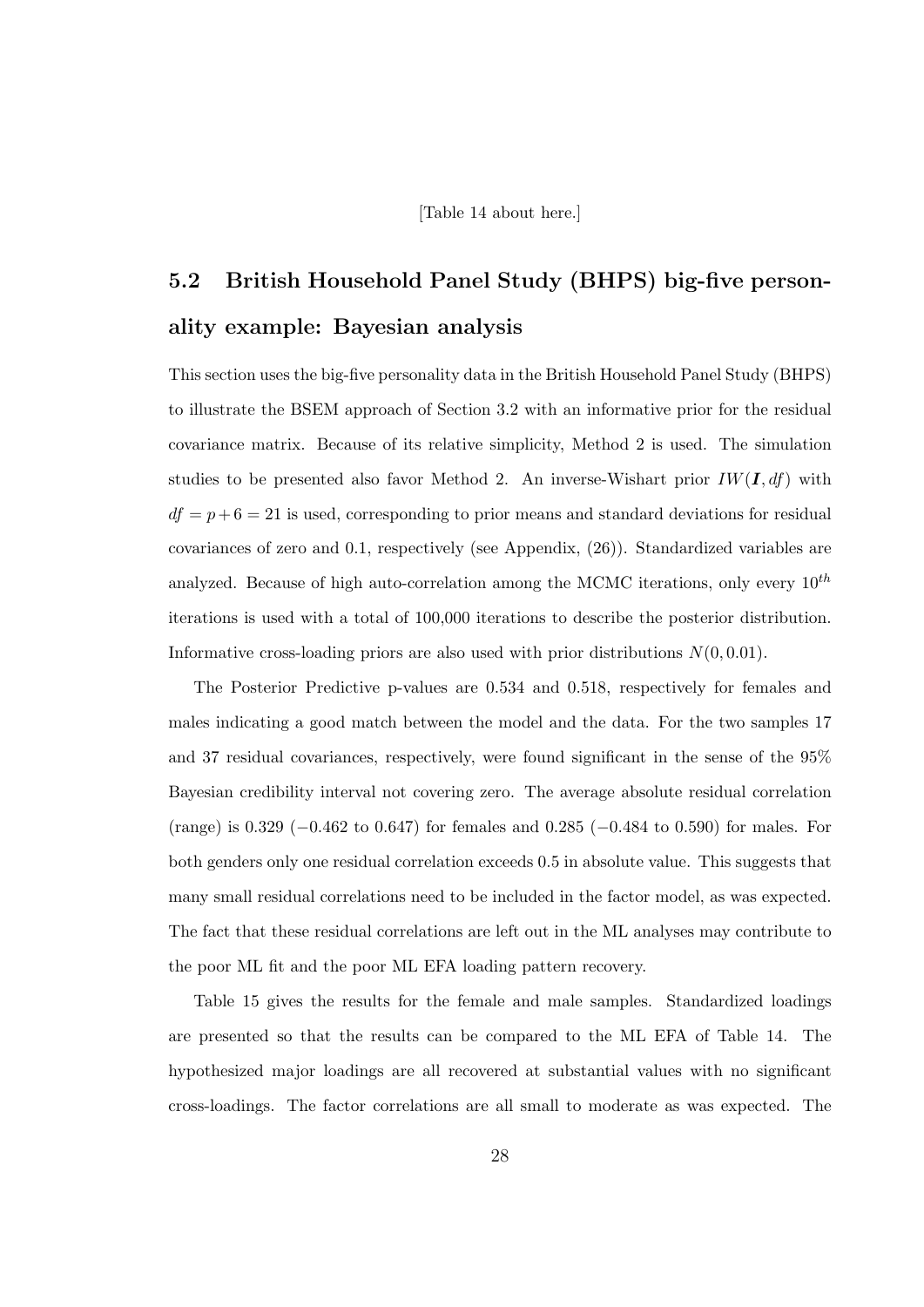extraversion, neuroticism, and openness factors that were recovered in the ML EFA of Table 14 have lower correlations in the Bayesian solution than in the ML EFA.

In summary, BSEM provides a solution that better fits the researcher's prior beliefs than ML. The ML CFA rejects the hypothesized model, presumably because it is too strict in terms of requiring exactly zero residual covariances. ML EFA does not recover the researcher's hypothesized big-five factor pattern.

[Table 15 about here.]

## 5.3 Residual correlations simulations

This section discusses Monte Carlo simulations of the BSEM approach to factor modeling with residual correlations. A factor model with 10 variables and two factors is used, where the first five variables load on only the first factor and the second five variable load only on the second factor. The loadings are all 0.8, the factor variances are 1, and the factor correlation is 0.5. The residual variances are 0.36 so that observed variables all have variances 1. Two residual covariances (correlations) are included, one for the first and sixth variables and one for the second and seventh variables. In this way, ignoring the residual covariances in the modeling tends to inflate the factor correlation. An example would be an instrument administered at two time points, where some variables have residuals that are correlated over time. Residual correlations of 0.0, 0.1, and 0.3 are considered together with sample sizes  $n = 200$  and  $n = 500$ . A total of 500 replications are used and the results presented in the format used for the cross-loading simulations. The simulations present results for all three methods discussed in Section 3.2. For Method 1, both a more informative prior with  $df = 30$  and a less informative prior with  $df = 14$  (=  $p + 4$ ) is studied. For Method 2,  $df = 30$  is used. For Method 3, the normal prior variance is set at 0.001. Tables with results are available at the web page www.statmodel.com/examples/penn.shtml#baysem.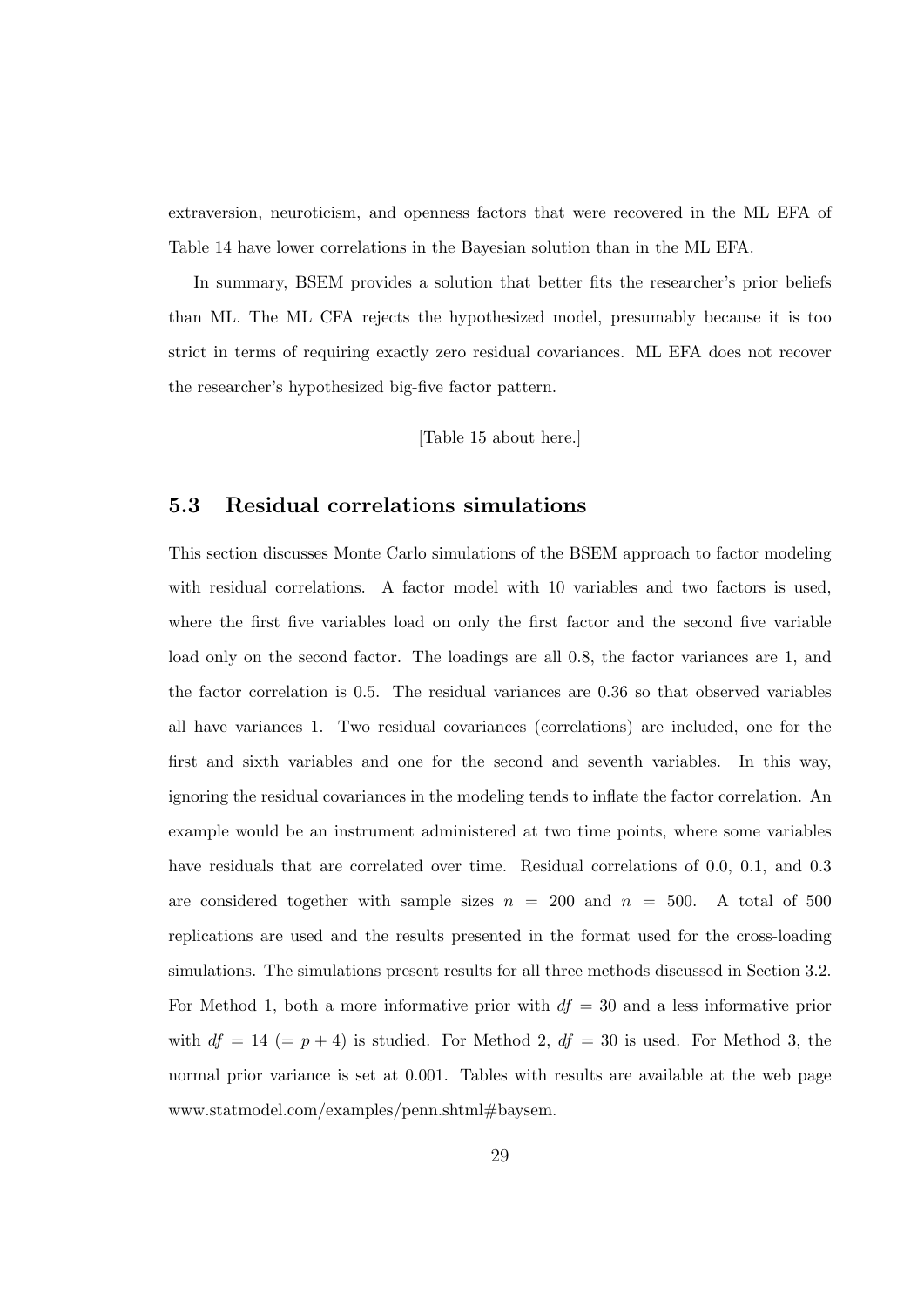#### 5.3.1 Comparing ML to Bayes

As a first step, model testing using ML and Bayes with non-informative priors is compared for both correctly and misspecified models. With residual correlations of 0.0, both ML and Bayes give acceptable rejection rates with the correctly specified model (results presented in web Table 3). Both ML and Bayes reject the model with ignorable residual correlations of 0.1, although ML is more sensitive to this misspecification. For the larger misspecification with residual correlations of 0.3, both ML and Bayes show sufficient power to reject the model at both  $n = 200$  and  $n = 500$ .

With BSEM Method 1 and residual correlations 0.1, good coverage is found for all parameters except the residual covariance (web Table 4). There is sufficient power to detect the residual covariance of 0.1 at  $n = 500$ . There is no important difference between using  $df = 30$  and  $df = 14$ , except that the point estimate and the power for the residual covariance is slightly better for the less informative prior with  $df = 14$ .

With BSEM Method 1 and residual correlations 0.3, acceptable coverage is found when using the less informative prior with  $df = 14$ , except for the residual correlation (web Table 5). The power to detect the residual correlations is, however, excellent in all cases. For the more informative prior with  $df = 30$ , the coverage is less good. The key parameter of the factor correlation shows an important overestimation, which is also seen with  $df = 14$ .

The simulation results for BSEM Methods 2 and 3 using residual correlations of 0.3 are studied next (web Table 6). The 5% reject proportion for the Posterior Predictive p-value is 0 in all cases. For Method 2 the results are very good except for the residual covariance being underestimated and having poor coverage. The power to detect it is, however, excellent. The factor correlation is also somewhat underestimated. Method 2 performs considerably better than Method 1. The Method 3 results are somewhat worse than those of Method 1 for  $df = 14$ , with poorer performance for the residual covariance and the factor correlation. The power to detect the residual covariance is, however, excellent also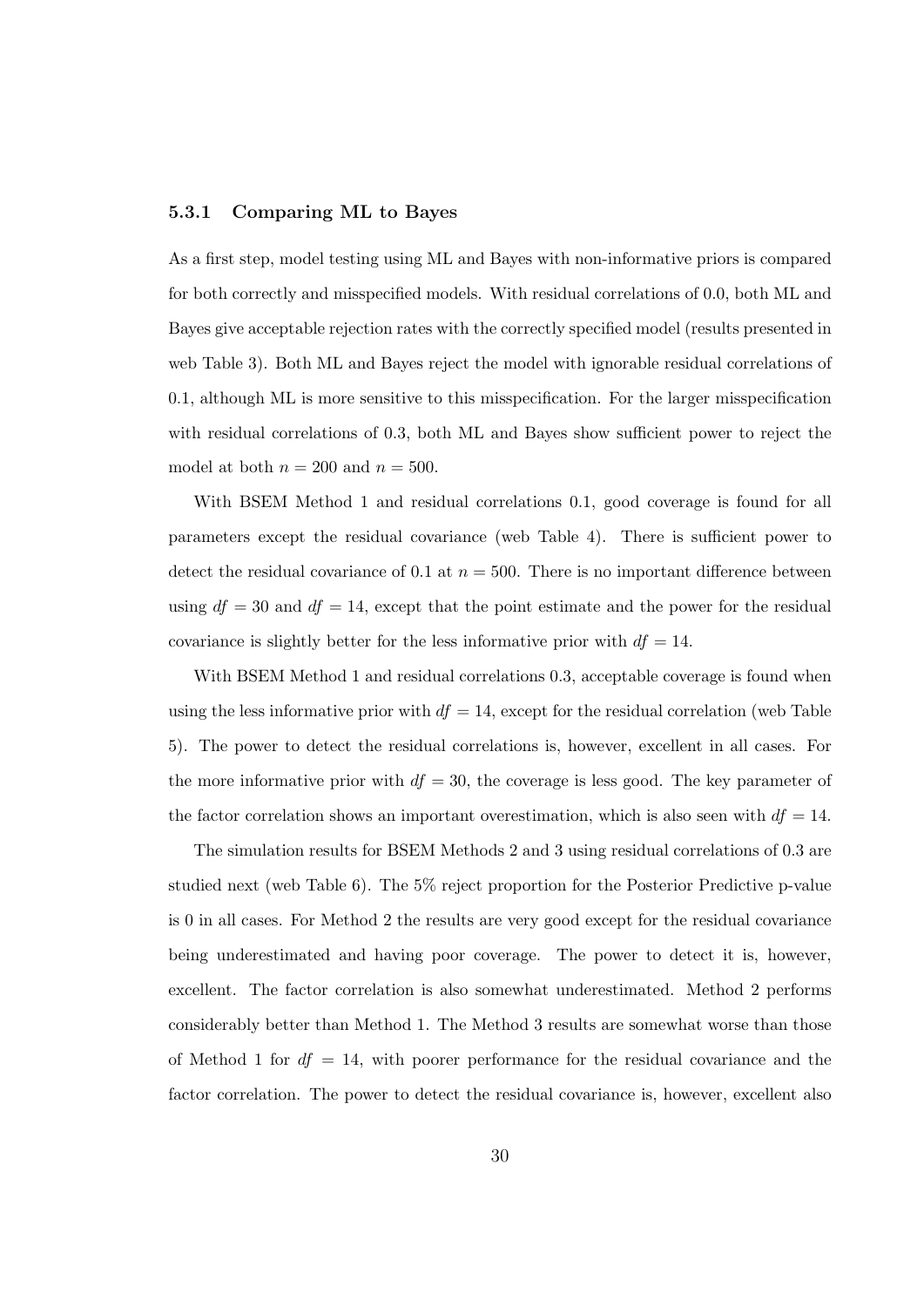for Method 3. It should be noted that Method 3 is the only one of the three methods that can let such a residual covariance be freely estimated, that is, using a non-informative prior. Using a less informative Method 3 prior with a larger variance of 0.01 did not alter the results very much. In summary, Method 2 performs the bests of the three methods and Method 3 the worst for this simulation setting.

Method 3 works well when the two residual covariances are freely estimated, that is, using non-informative priors (web Table 7). The remaining residual covariances are using the same informative priors as before. Results are shown for  $n = 200$  and  $n = 500$ .

## 6 Conclusions

This paper proposes a new approach to factor analysis and structural equation modeling using Bayesian analysis. The new approach represent hypotheses in a new way, replacing parameter specifications of exact zeros with approximate zeros based on informative, smallvariance priors. It is argued that this produces an analysis that better reflects substantive theories. The proposed Bayesian approach with informative priors for hypothesized parameter restrictions, labeled BSEM, is particularly beneficial in applications where if those parameters are added to a conventional model, a non-identified model is obtained using ML. The extra model parameters can be viewed as nuisance parameters that based on substantive theory and previous studies are hypothesized to be close to zero although perhaps not exactly zero. This approach is useful for measurement aspects of latent variable modeling such as with CFA and the measurement part of SEM. Two application areas are studied, cross-loadings in CFA and residual correlations in CFA. The approach encompasses three elements: Model testing, model estimation, and model modification. The first two are evaluated by Monte Carlo simulation studies, whereas the third warrants further studies. The Monte Carlo and real-data results can be summarized as follows.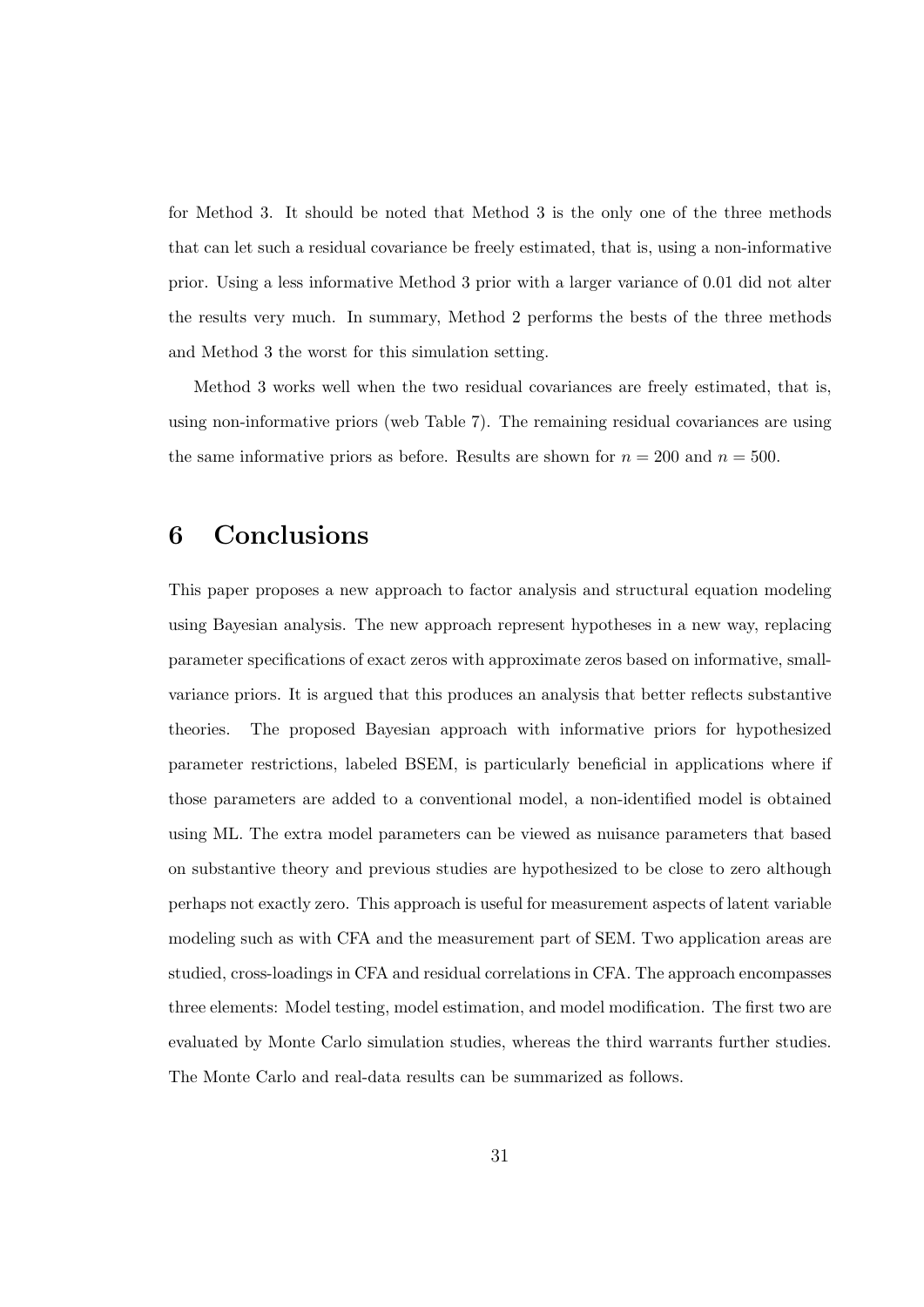### 6.1 Summary of findings

Model testing uses a Posterior Predictive Probability (PPP) approach that has not previously been investigated this extensively. It is found that PPP works well both for models with only non-informative priors and for the proposed BSEM approach where some parameters have informative priors. PPP is found to perform better than the ML likelihood-ratio  $\chi^2$  test at small sample sizes where ML typically inflates  $\chi^2$ , and is found to be less sensitive than ML to ignorable deviations from the correct model. PPP is found to have sufficient power to detect important model misspecifications.

Bayesian model estimation is shown to perform well with both non-informative and informative priors. Using BSEM with both ignorable and non-ignorable degrees of model misspecification, key parameters are well estimated in terms of their coverage. BSEM outperforms ML estimation with misspecified models.

BSEM also provides a counterpart to ML-based model modification. ML modification indices inform about model improvement when a single parameter is freed and can lead to a long series of modifications. In contrast, BSEM informs about model modification when all parameters are freed and does so in a single step. The simulations show sufficient power to detect model misspecification in terms of 95% Bayesian credibility intervals not covering zero.

An example for each of the two application areas show the promise of BSEM. For the Holzinger-Swineford example a well-fitting factor model is found that is superior to ML-based models. Instead of choosing between an ill-fitting ML CFA model and a wellfitting but unnecessarily weakly specified ML EFA model, BSEM maintains the spirit of CFA while allowing small cross-loadings. A comparison is also made with target rotation (Browne, 2001; Asparouhov & Muthén, 2009). Target rotation is similar to BSEM in that it replaces mechanical rotation with rotation guided by the researcher's judgement, in this case using zero targets for cross-loadings. It is different from BSEM by not allowing user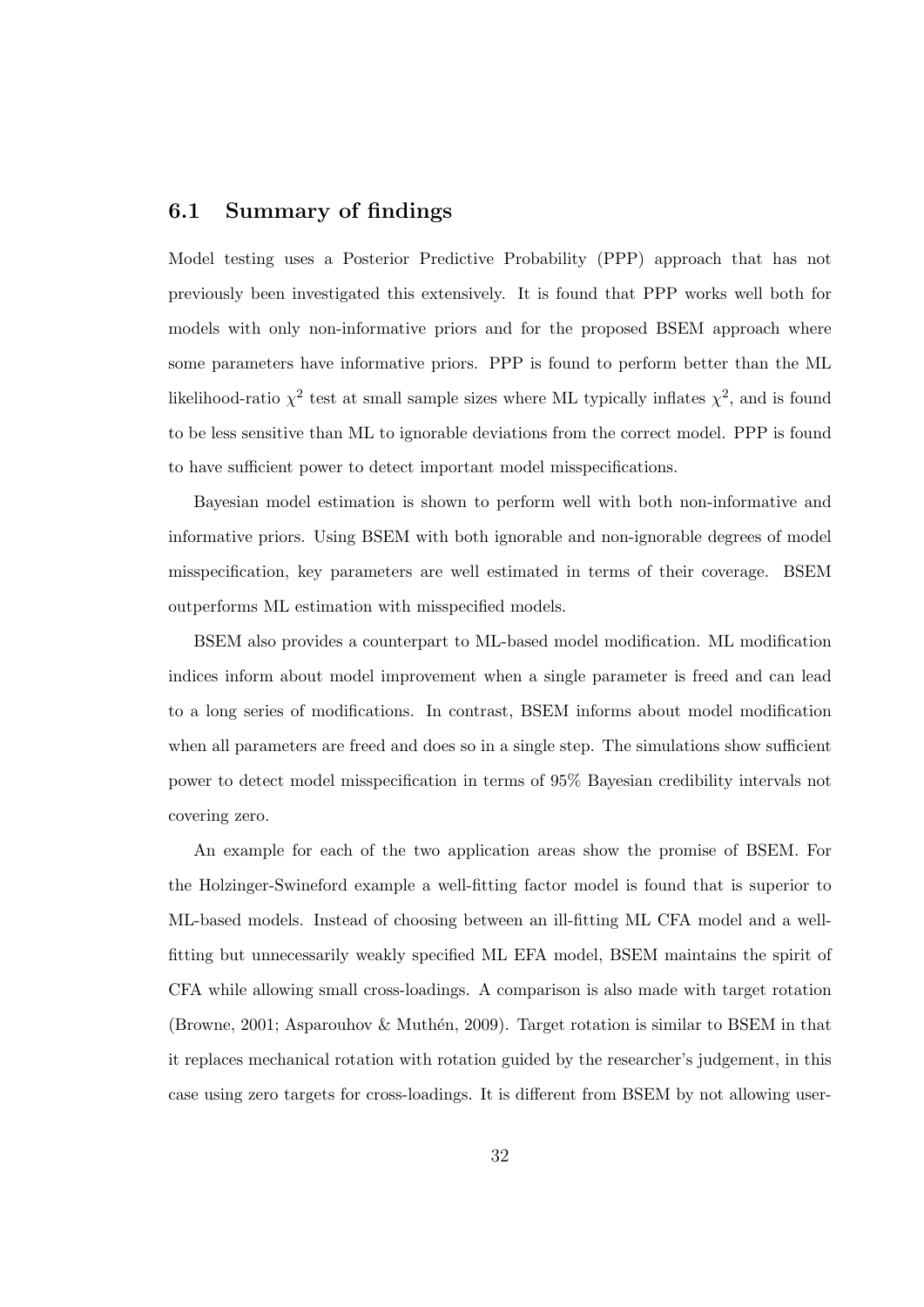specified stringency of closeness to zero by varying the prior variance, replacing that with least-square fitting. For the Holzinger-Swineford example, applying target rotation with zero targets for all cross-loadings gives results similar to EFA using Geomin or Quartimin rotation, except yielding more significant cross-loadings. BSEM using small-variance crossloading priors gives far simpler loading patterns, shrinking the cross-loadings toward the prior mean. A check of the degree of shrinkage that matches the data is provided by the BSEM PPP approach. Table 7 shows that for these data the prior variance choice does not have important impact on the results.

For the big-five personality example a well-fitting factor model is found that recovers the hypothesized factor loading pattern by allowing for a large number of small residual correlations. In contrast, ML CFA is ill-fitting even when allowing for a priori residual correlations, and ML EFA does not recover the hypothesized factor loading pattern.

Applying BSEM is easy and fast for analyses of cross-loadings. Analysis with residual covariances leads to heavier computations due to slow MCMC convergence. A further benefit of the Bayesian analysis is that estimation works well also for models that are large relative to the sample size (see also Asparouhov  $\&$  Muthen, 2010b).

### 6.2 Related approaches

BSEM with its adjoining PPP model test is similar in spirit to the frequentist conceptualization of "close fit" (Browne & Cudeck, 1993). ML model testing of close fit rather than conventional exact  $\chi^2$  fit is expressed by the root mean square error of approximation (RMSEA) fit index. In assessing differences between models, McCallum et al. (2006) also argue against exact fit as being of limited empirical interest given that it is never true in practice. RMSEA uses an overall approximate fit level deemed sufficient. In contrast, BSEM allows informative priors to reflect notions of closeness for each parameter.

Press (2003; chapter 15) discusses a Bayesian factor analysis approach that has some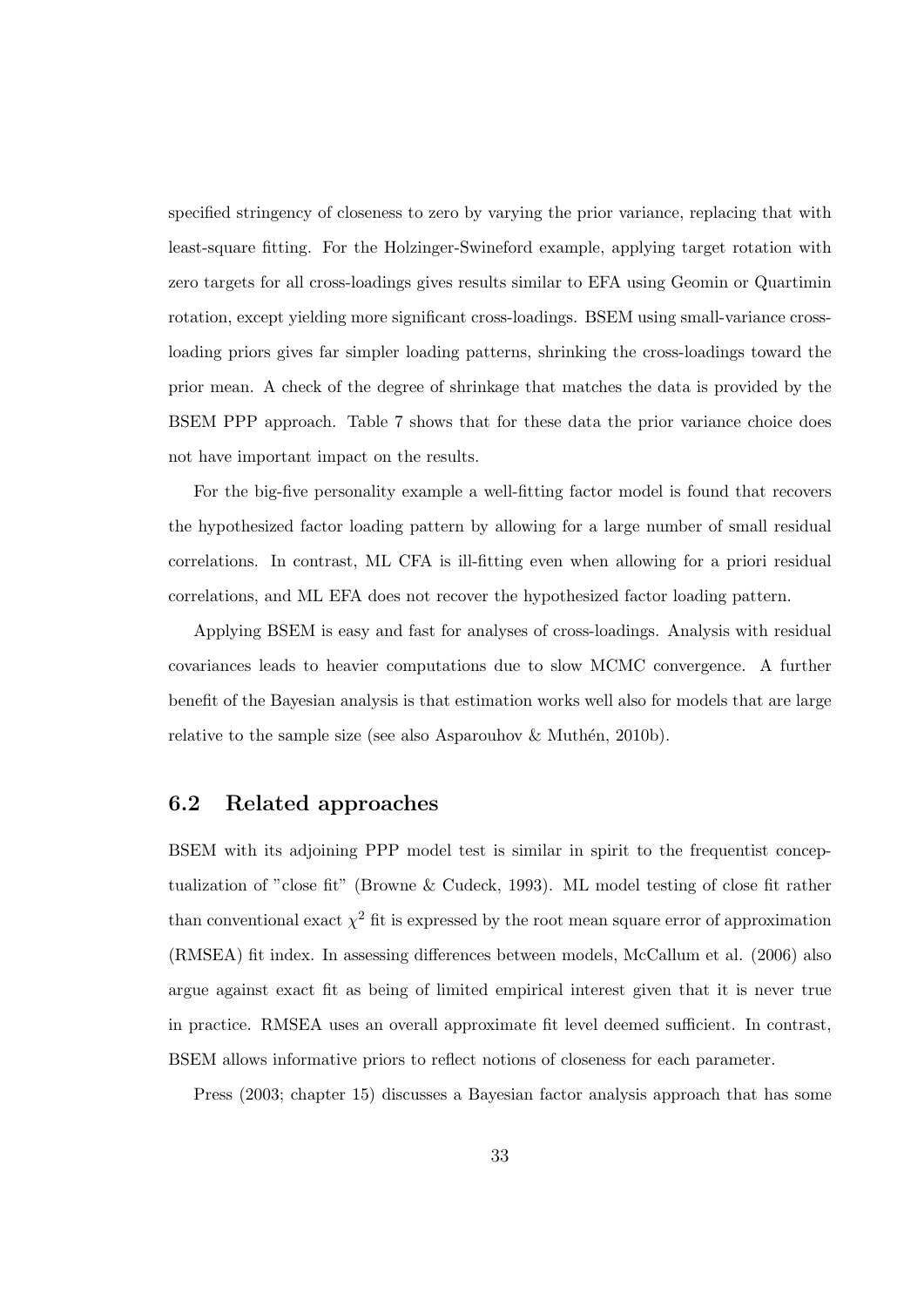similarities to the one proposed in this paper. The MCMC algorithm is not used but instead estimates are obtained as expected values in the posterior distributions. Press (2003) specifies a prior for the loading matrix with a mean that uses a specific "target" pattern of large and zero loadings. All loadings have the same prior variances. In the example (Press, 2003; pp. 368-372) the variances are chosen to give weakly informative priors. In contrast, the current approach has zero prior means for all loadings, with small prior variances for non-target loadings and large prior variances for target loadings so that target loadings are solely determined by the data. In this sense, the Press (2003) approach is closer to EFA and the current approach is closer to CFA.

In BSEM the ability to free all loadings in a measurement model can be viewed as the ability to form an EFA with the rotation guided by the priors. BSEM is, however, more general than EFA and essentially has the flexibility of ESEM (Asparouhov & Muth´en, 2009) because it can accommodate correlated residuals in an EFA model, it can accommodate covariates in an EFA model, and it can accommodate an EFA model as part of a larger model. In terms of the measurement model, while ESEM is exploratory in nature, BSEM has more of a confirmatory flavor. BSEM also generalizes ESEM in the following way. In ESEM the optimal rotation is determined based only on the unrotated loadings as in EFA, that is, the optimal rotation does not consider residual covariances or covariate direct effects in the optimal rotations. In contrast, in BSEM the optimal rotation is determined by all parts of the model.

## 6.3 BSEM extensions

BSEM can be extended to include equality constraints. A typical SEM example is multiplegroup analysis with measurement invariance. It is common to find small deviations from exact invariance that cause rejection by the ML LRT. Group differences in measurement intercept vectors and loading matrices can be given zero-mean, small-variance priors. The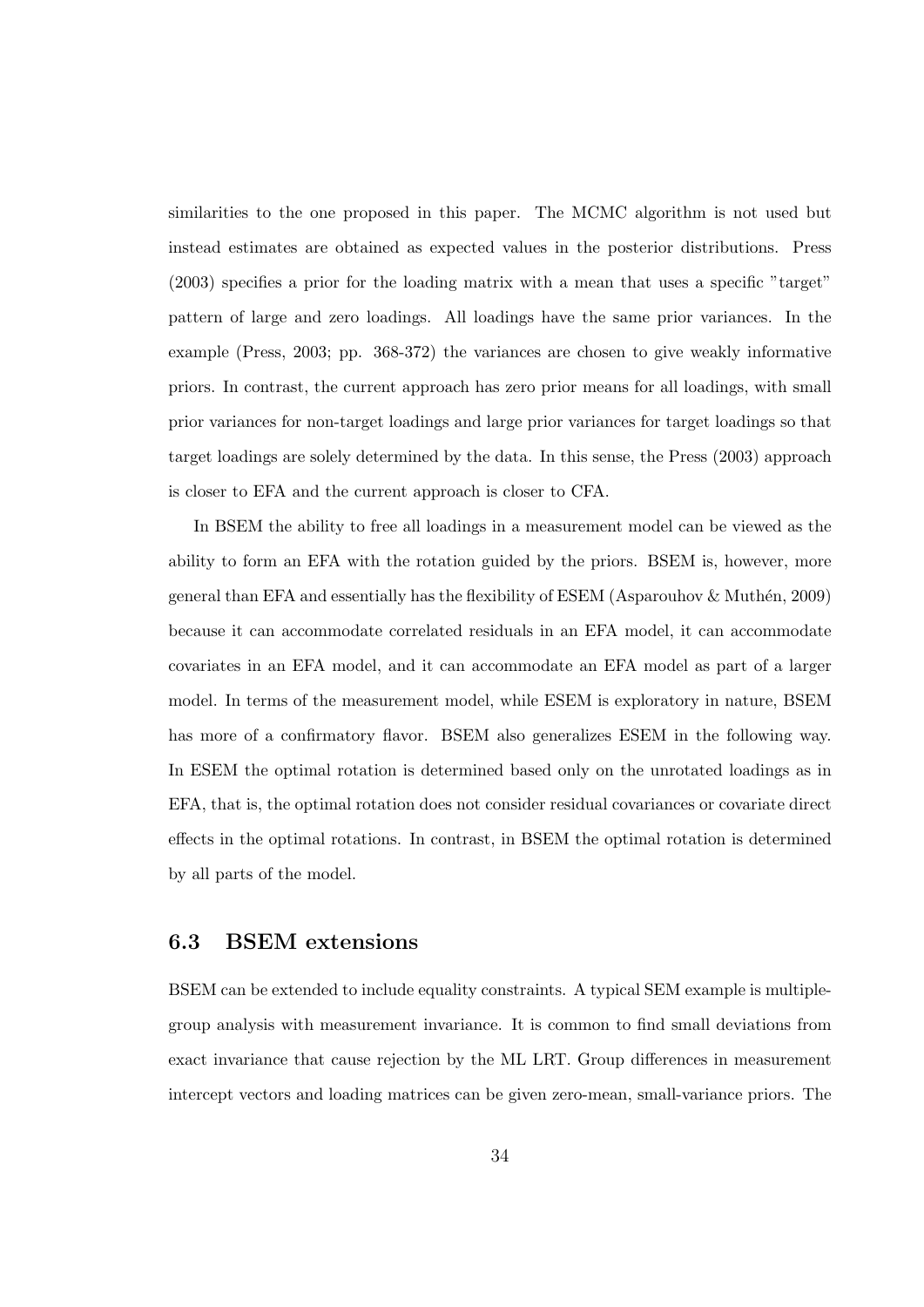special case of intercept non-invariance can be handled by letting the grouping variables be covariates that influence the factors, also referred to as MIMIC modeling (see, e.g., Muthén, 1989). Here, non-invariance is defined as direct effects from covariates to the factor indicators. With ML, including all direct effects results in a non-identified model, whereas BSEM solves the problem using zero-mean, small-variance priors for the direct effects. For a study of this extension, see

#### $www.stat model.com/examples/penn.shtml#baysem.$

The BSEM approach is not limited to measurement modeling, but is also applicable to restrictions on structural coefficients in SEM. For example, in a mediational model, a hypothesized absence of a substantively important direct effect may be specified as an informative normal prior with zero mean and variance that corresponds to a negligible effect. While the two application areas studied in this paper show the particular advantage of BSEM when ML estimation produces a non-identified model, this non-identification aspect is not a requirement for BSEM.

### 6.4 Reflections on analysis strategies

This paper discussed several factor analysis alternatives: Exploratory factor analysis using both mechanical and target rotation; confirmatory (ML and Bayes) factor analysis; BSEM with informative cross-loading priors; and BSEM with informative residual covariances. It is worthwhile to consider the different choices made with these different types of analyses in order to gain further understanding of the epistemological implications of BSEM.

One key aspect of factor analysis is the resulting factor correlations. The analysis of the Holzinger-Swineford data provides an illustration of the different factor correlation findings obtained by the different analysis alternatives. In EFA using oblique rotation, the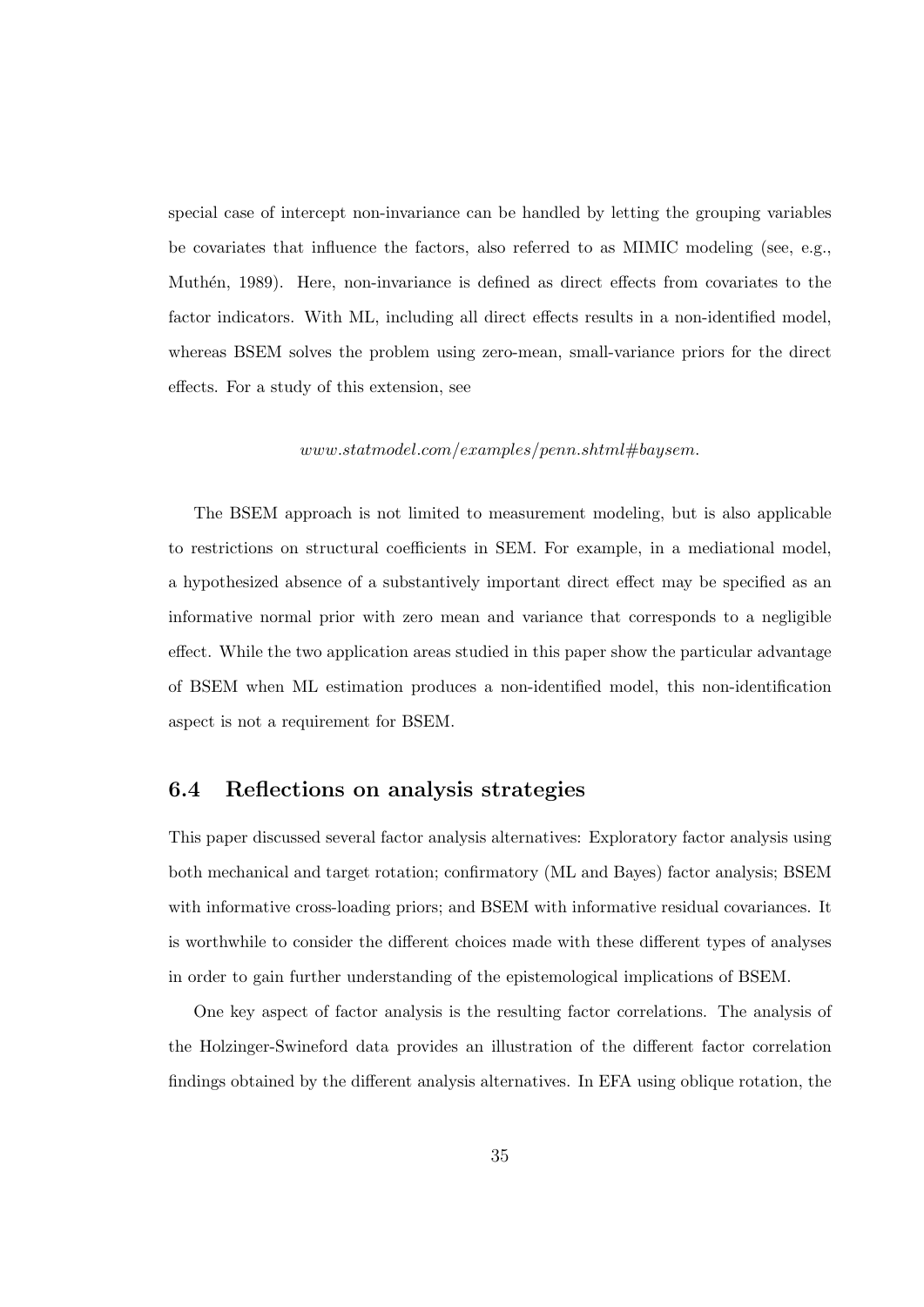non-zero correlations among the factors typically reduce the size of cross-loadings relative to orthogonal rotation because correlations among the factor indicators on different factors can be channeled via the factors. From the point of view of BSEM with informative crossloading priors the factor correlations from EFA with oblique rotation may be too low because too many non-zero cross-loadings are allowed. BSEM shrinks the cross-loadings toward their prior means of zero and the BSEM PPP gauges if a certain degree of shrinking, corresponding to a certain prior variance, is compatible with the data. In the Holzinger-Swineford data the EFA factor correlations were lower than the BSEM factor correlations and this is expected to generally be the case. EFA with target rotation did not change this picture.

ML CFA with correlated factors fixes many cross-loadings to zero so that the rotation of EFA is avoided. Because of the many cross-loadings fixed at zero, CFA tends to require higher factor correlations than EFA with oblique rotation in order to represent the correlations among the factor indicators (see also Asparouhov  $&$  Muthén, 2009; Marsh et al., 2009, 2010). From the point of view of BSEM with informative cross-loading priors, these CFA factor correlations are too high. This is because BSEM postulates cross-loadings that are not exactly zero, which in turn leads to lower BSEM factor correlations. In this sense, factor correlations from BSEM with informative priors for cross-loadings are expected to be a compromise between EFA and CFA factor correlations. This is the case for the Holzinger-Swineford data.

In the case of informative priors for residual covariances, BSEM is expected to result in smaller factor correlations than CFA with zero residual covariances given that less of the correlation among factor indicators need to be channeled via the factors.

Given these observations, a possible strategy is to use EFA with mechanical rotation in early pilot studies of a measurement instrument until a body of knowledge about the factor indicators and the factors has been built up. Although EFA was here carried out by ML,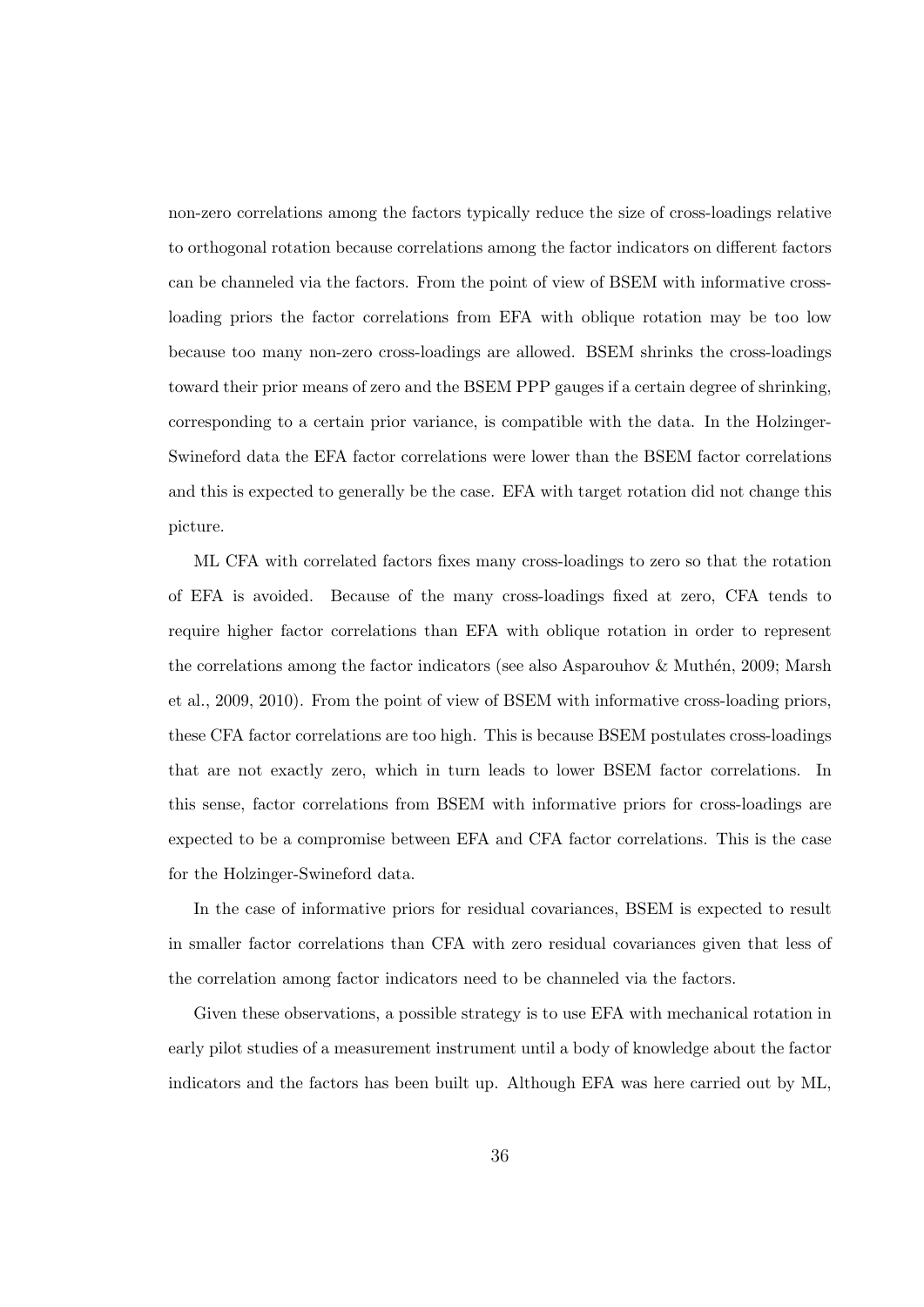it could also be carried out by Bayesian analysis with non-informative priors. A switch can then be made from EFA to BSEM with informative priors, where the informative priors can be chosen with smaller and smaller variances. In this sense, the Bayesian approach provides a continuum of analyses to be carried out in a series of studies, choosing priors to reflect increasing knowledge about the measurement situation. Here, ML CFA is the frequentist counterpart to the far end of the continuum. The Bayesian approach avoids the big increase in model parsimony going from an ML EFA to an ML CFA, which often leads to an ill-fitting CFA model. Similarly, it avoids the big jump in going directly to an ML CFA without preceding EFA steps as is currently often advocated, also typically leading to an ill-fitting CFA model.

As a final point, a devil's advocate may argue that the BSEM approach adds "junk parameters" to permit model fit. A first response in the context of cross-loadings is that EFA potentially adds more such parameters and unlike BSEM does not test statistically if they are needed. A more important response is that unlike CFA, BSEM allows the researcher to specify the degree of precision with which he or she wants to portray prior beliefs. For CFA the only choice is what corresponds to a prior variance of exactly zero, whereas with BSEM an exact zero is not required. For models and data where the choice of prior variance makes a difference to the interpretation of the results, this informs the researcher that the data does not carry enough information on the model. A more comforting situation is illustrated in Table 7, showing ignorable dependence on the prior variance choice.

## 6.5 Caveats

Several warnings are important for using BSEM. This is especially the case regarding the use of BSEM with informative priors and residual covariances. First, it may be difficult to balance the need for small residual covariances against small cross-loadings in that both aid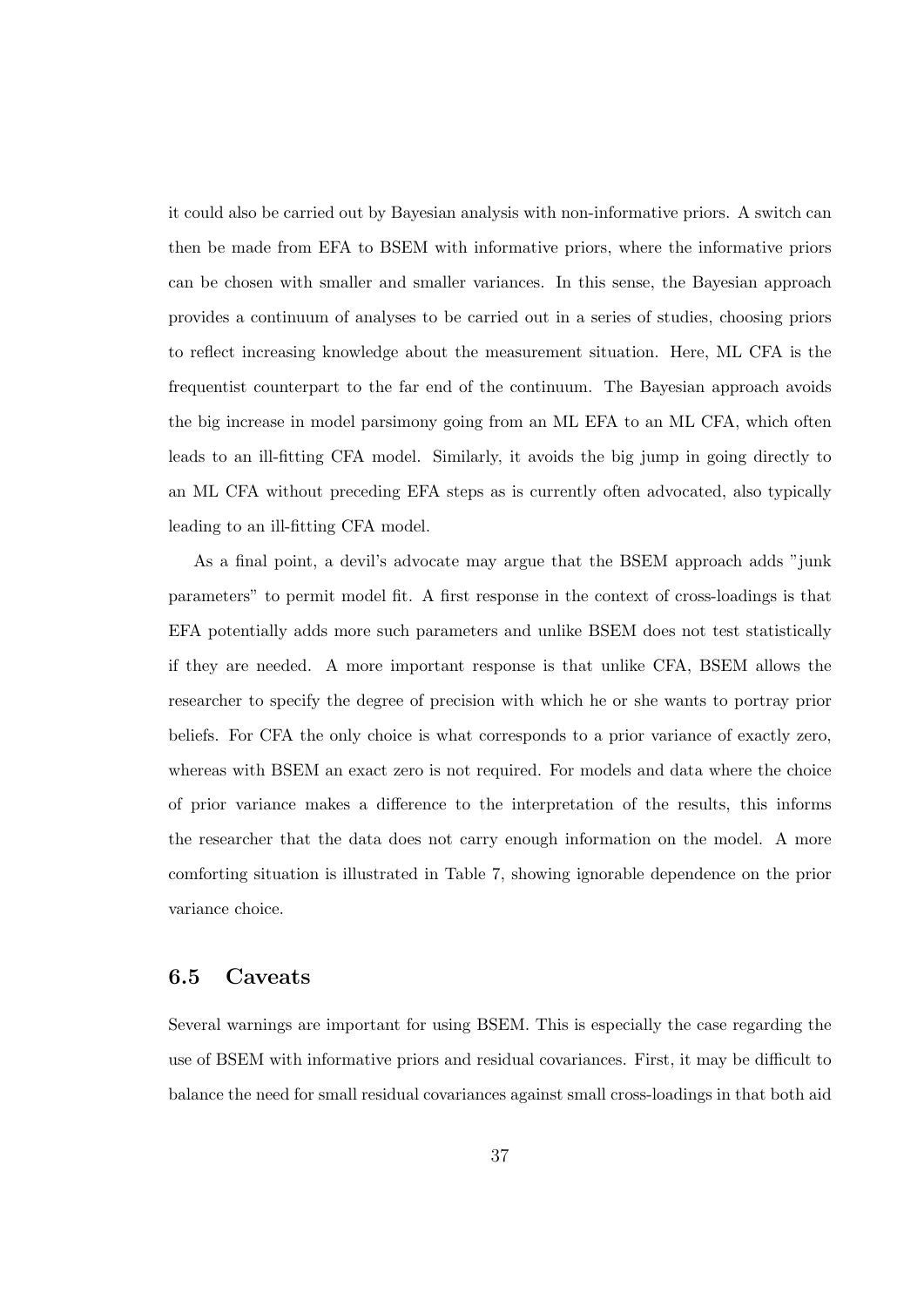in representing correlations among factor indicators. Second, allowing for small residual covariances may obscure the need to add minor but still important factors. Third, mediumsized residual covariances may obscure that the postulated factor pattern is misspecified.

Furthermore, this paper presents only a beginning of the study of BSEM. Much more experience is needed. For example, the PPP approach to model checking needs further study. How much are the p-values influenced by the number of variables and other model features? Preliminary investigations of moderate departures from the assumed multivariate normality of the observed variables does not seem to have a critical impact, but this needs to be studied further. Another question is to which extent the maximum PPP value should guide which prior the results should be reported for. Although priors should be decided on before the data are analyzed, often a range of priors are equally motivated. Also, it would be worthwhile to offer several posterior predictive tests, extending PPP beyond merely using the likelihood-ratio test statistic for the overall model and also focus on a particularly important part of the model implications. Furthermore, the idea of the BSEM-derived counterpart to modification indices needs to be evaluated. It is of interest to see if this is more likely to lead to the correct model when the initial model needs several modifications. More needs to be learned about the performance of BSEM parameter posterior estimation using different informative priors for different types of models, sample sizes, and variable distributions. Hopefully, this paper will stimulate such further research.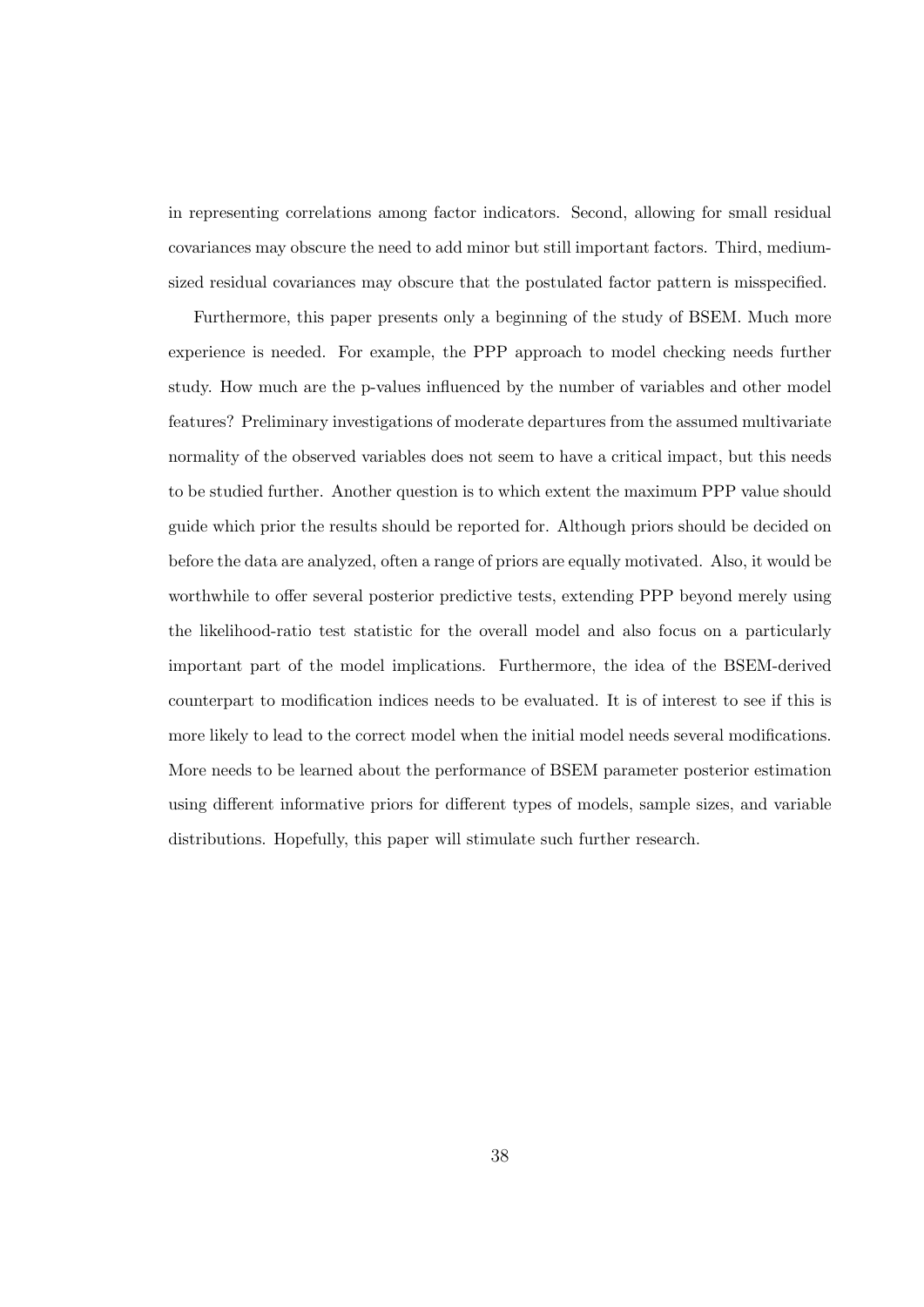## References

- [1] Asparouhov, T. & Muth´en, B. (2009). Exploratory structural equation modeling. Structural Equation Modeling, 16, 397-438.
- [2] Asparouhov, T. & Muthén, B. (2010a). Bayesian analysis using Mplus: Technical implementation. Technical appendix. Los Angeles: Muthén & Muthén. www.statmodel.com
- [3] Asparouhov, T. & Muthén, B. (2010b). Bayesian analysis of latent variable models using Mplus. Technical report. Los Angeles: Muthén & Muthén. www.statmodel.com
- [4] Barnard, J., McCulloch, R. E.,& Meng, X. L. (2000). Modeling covariance matrices in terms of standard deviations and correlations, with application to shrinkage. Statistica Sinica 10, 1281-1311.
- [5] Browne, M. W. (2001). An overview of analytic rotation in exploratory factor analysis. Multivariate Behavioral Research, 36, 111150.
- [6] Browne, M. W. & Cudeck, R. (1993). Alternative ways of assessing model fit. In: Bollen, K. A. & Long, J. S. (Eds.)Testing Structural Equation Models. pp. 136162. Beverly Hills, CA: Sage.
- [7] Browne, W.J. & Draper, D. (2006). A comparison of Bayesian and likelihood-based methods for fitting multilevel models.
- [8] Casella, G. & George, E.I. (1992). Explaining the Gibbs sampler. The American Statistician, 46, 167-174.
- [9] Chib, S. & Greenberg, E. (1998). Bayesian analysis of multivariate probit models. Biometrika 85, 347-361.
- [10] Cudeck, R. & O'Dell, L.L. (1994). Applications of standard error estimates in unrestricted factor analysis: Significance tests for factor loadings and correlations. Psychological Bulletin, 115, 475-487.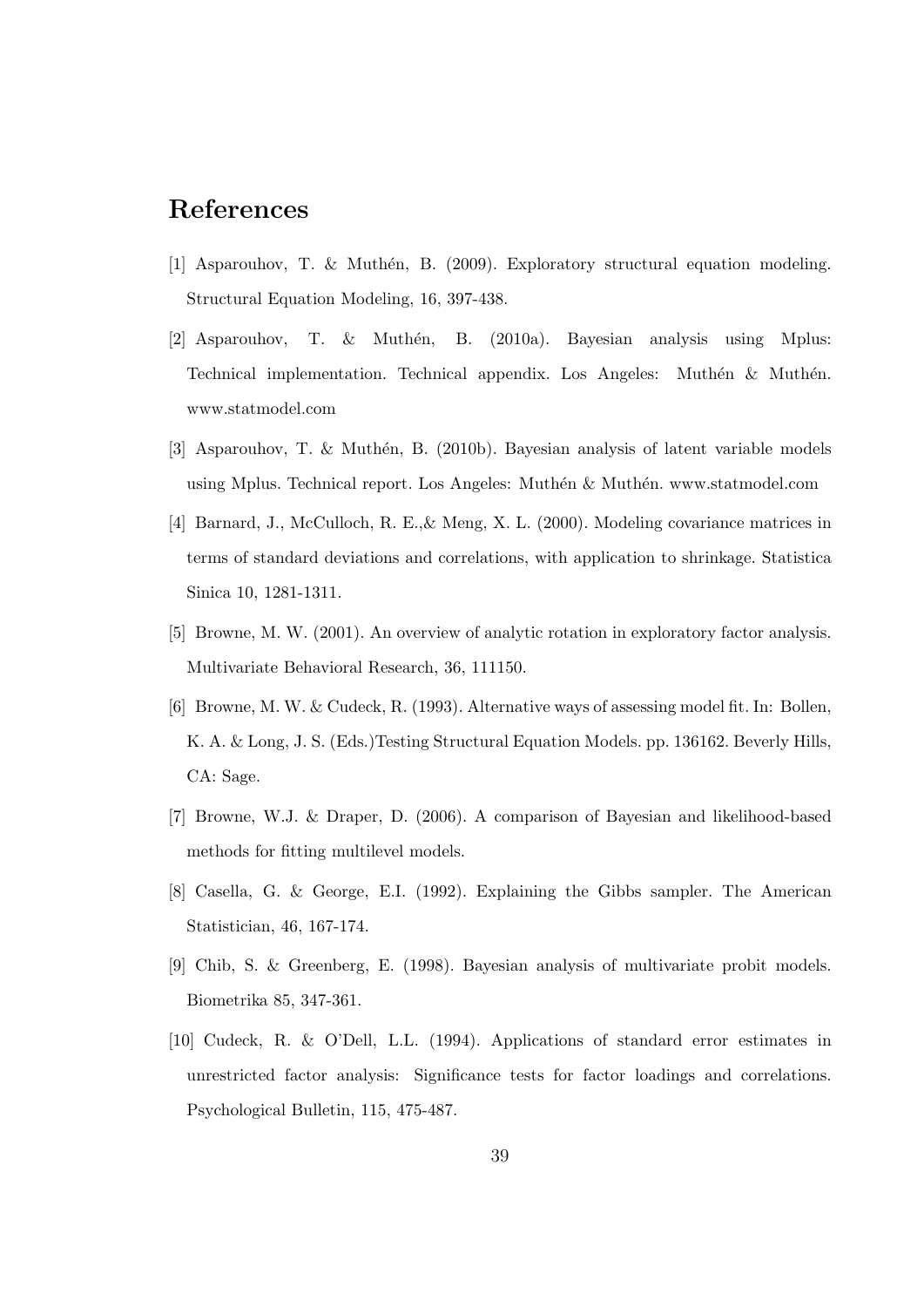- [11] Dominicus, A., Ripatti, S., Pedersen. N.L., & Palmgren, J. (2008). A random change point model for assessing the variability in repeated measures of cognitive function. Statistics in Medicine, 27, 5786-5798.
- [12] Enders, C.K. (2010). Applied missing data analysis. New York: Guilford Press.
- [13] Gelfand, A.E., Hills, S.E., Racine-Poon, A., & Smith, A.F.M. (1990). Illustration of Bayesian inference in normal data models using Gibbs sampling. Journal of the American Statistical Association, 85, 972-985.
- [14] Gelman, A. & Rubin, D.B. (1992). Inference from iterative simulation using multiple sequences. Statistical Science, 7, 457-511.
- [15] Gelman, A., Meng, X.L., Stern, H.S. & Rubin, D.B. (1996). Posterior predictive assessment of model fitness via realized discrepancies (with discussion). Statistica Sinica, 6, 733-807.
- [16] Gelman, A., Carlin, J.B., Stern, H.S. & Rubin, D.B. (2004). Bayesian data analysis. Second edition. Boca Raton: Chapman & Hall.
- [17] Green, P. (1996). MCMC in image analysis. In Gilks, W.R., Richardson, S., & Spiegelhalter, D.J. (eds.), Markov chain Monte Carlo in Practice. London: Chapman & Hall.
- [18] Gustafsson, J-E. (2002). Measurement from a hierarchical point of view. In H. I. Braun, D. N. Jackson, & D. E. Wiley (Eds.) The role of constructs in psychological and educational measurement (pp. 73-95). London: Lawrence Erlbaum Associates, Publishers.
- [19] Harman, H.H. (1976). Modern factor analysis. Third edition. Chicago: The University of Chicago Press.
- [20] Hayashi, K. & Marcoulides, G. A. (2006). Examining Identification Issues in Factor Analysis. Structural Equation Modeling, 13, 631-645.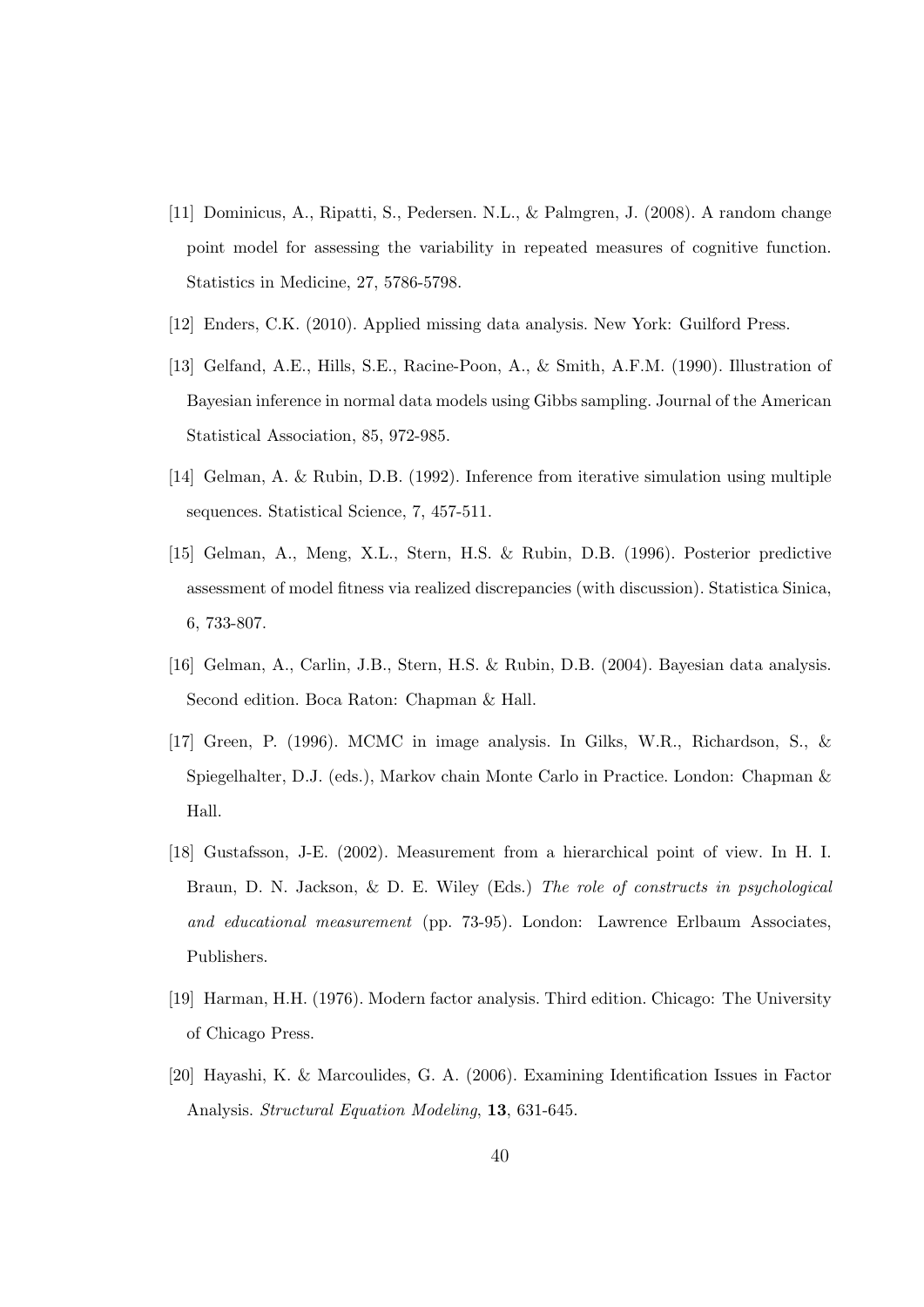- [21] Hjort, N.L., Dahl, F.A., & Steinbakk, G.H. (2006). Post-processing posterior predictive p values. Journal of the American Statistical Association, 101, 1157-1174.
- [22] Holzinger, K.J. & Swineford, F. (1939). A study in factor analysis: The stability of a bi-factor solution. Supplementary Educational Monographs. Chicago.: The University of Chicago Press.
- [23] Kruschke, J.K. (2010). Doing Bayesian data analysis: A tutorial with R and BUGS. New York: Elsevier.
- [24] Lee, S.Y. (2007). Structural equation modelng. A Bayesian approach. Chichester: John Wiley & Sons.
- [25] Lynch, S.M. (2010). Introduction to applied Bayesian statistics and estimation for social scientists. New York: Springer.
- [26] MacKinnon, D.P. (2008). Introduction to statistical mediation analysis. New York: Erlbaum.
- [27] Marsh, H.W., Muthén, B., Asparouhov, A., Ldtke, O., Robitzsch, A., Morin, A.J.S., & Trautwein, U. (2009). Exploratory structural equation modeling, Integrating CFA and EFA: Application to Students' Evaluations of University Teaching. Structural Equation Modeling, 16, 439-476.
- [28] Marsh, H.W., Nagengast, B., & Morin, A.J.S. (2010). Measurement invariance of bigfive factors over the lifespan: ESEM tests of gender, age, plasticity, maturity and la dolce vita effects.
- [29] McCallum, R.C., Roznowski, M., & Necowitz, L.B. (1992). Model modifications in covariance structure analysis: The problem of capitalizing on chance. Psychological Bulletin, 111, 490-504.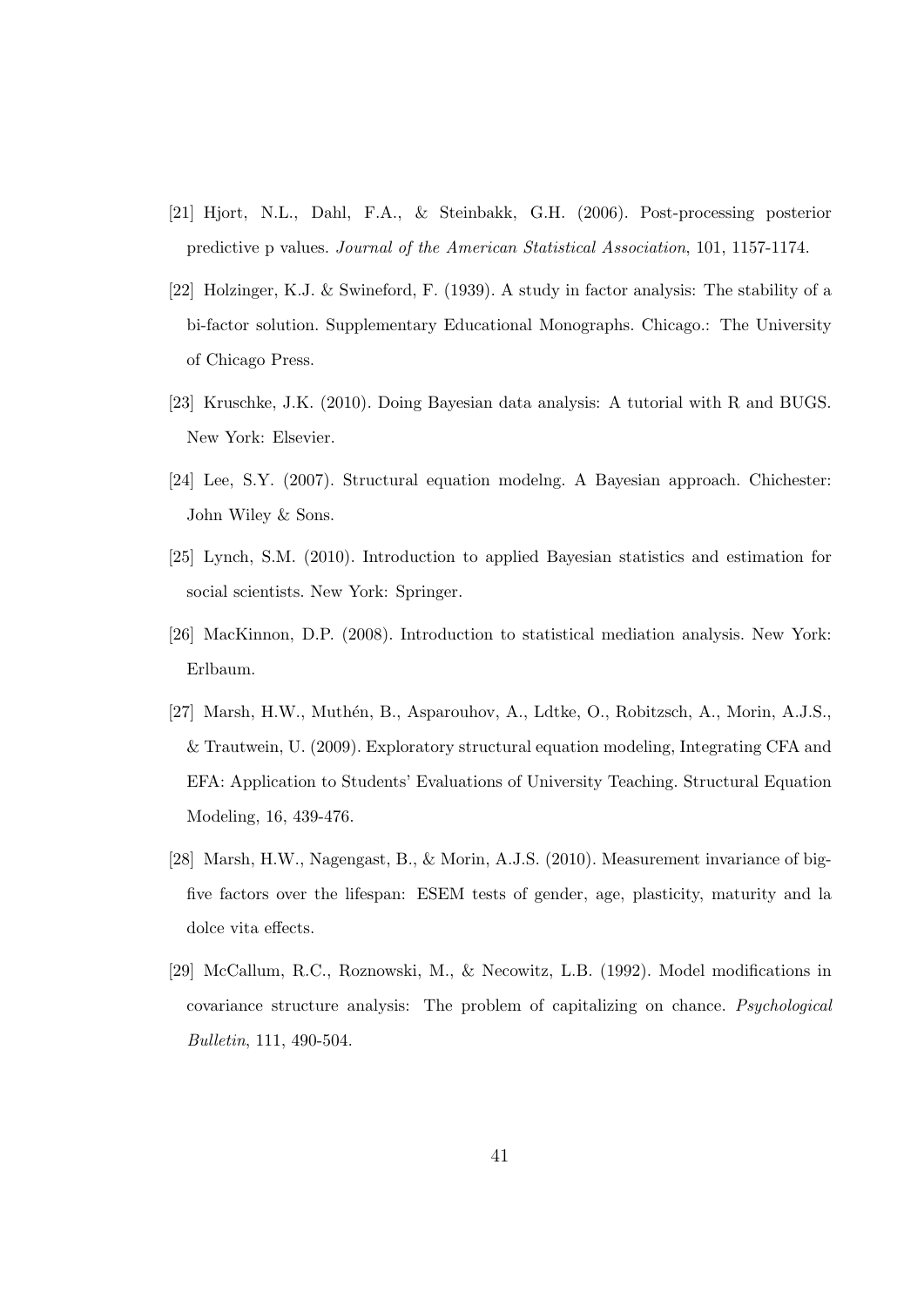- [30] McCallum, R. C., Browne, M.W., & Cai, L. (2006). Testing differences between nested covariance structure models: Power analysis and null hypotheses. Psychological Methods, 11, 19-35.
- [31] Muthén, B. (1989). Latent variable modeling in heterogeneous populations. Psychometrika, 54:4, 557-585.
- [32] Muthén, B. & Muthén, L. (1998-2010). Mplus User's Guide. Sixth Edition. Los Angeles, CA: Muthén & Muthén.
- [33] Press, S.J. (2003). Subjective and objective Bayesian statistics. Principles, models, and applications. Second edition. New York: John Wiley & Sons.
- [34] Rupp, A.A., Dey, D.K., & Zumbo, B.D. (2004). To Bayes or not to Bayes, from whether to when: Applications of Bayesian methodology to modeling. Structural Equation Modeling, 11, 424-451.
- [35] Schafer, J.L. (1997). Analysis of incomplete multivariate data. London: Chapman & Hall.
- [36] Scheines, R., Hoijtink, H., & Boomsma, A. (1999). Bayesian estimation and testing of structural equation models. Psychometrika, 64, 37-52.
- [37] Yuan, Y. & MacKinnon, D.P. (2009). Bayesian mediation analysis. Psychological Methods, 14, 301-322.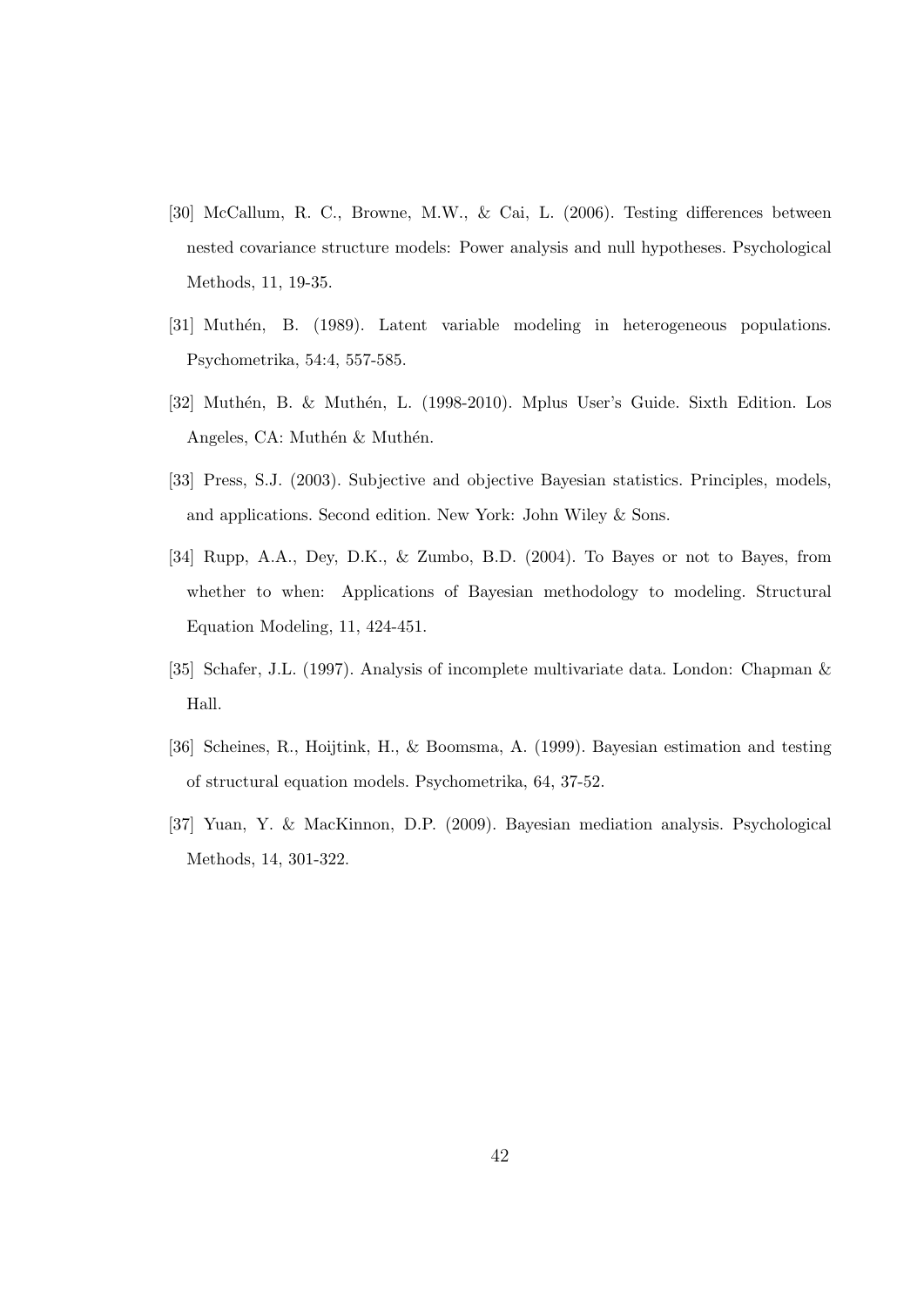## 7 Appendix

### 7.1 Obtaining the posterior distribution

Bayesian estimation uses Markov Chain Monte Carlo (MCMC) algorithms. The idea behind MCMC is that the conditional distribution of one set of parameters given other sets can be used to make random draws of parameter values, ultimately resulting in an approximation of the joint distribution of all the parameters. For a technical discussion, see, e.g., Gelman et al. (2004). For the technical implementation in Mplus, see Asparohov and Muthén (2010b). Denote by  $\pi_i$  a vector of unknowns consisting of parameters, latent variables, and missing observations at iteration i. The vector is divided into several sets,  $\pi = (\pi_{1i}, \pi_{2i}, \ldots, \pi_{Si})'$ . For example, in an application without latent variables and missing data, the parameters may be divided into means, intercepts, and slopes in one set and variance and residual variances in another set. Normal priors are commonly used for the first set while inverse-Gamma and inverse-Wishart priors are commonly used for the second set. The conditional distribution for the first set is normal and for the second set inverse-Gamma or inverse-Wishart.

The MCMC sequence of random draws can be described as follows. Using a set of parameter starting values, new  $\pi$  values are obtained by the following steps over  $i = 1, 2, \ldots, n$  iterations, in each step drawing from a conditional posterior parameter distribution:

Step 1: 
$$
\pi_{1,i}|\pi_{2,i-1},\ldots,\pi_{S,i-1},\text{ data, priors}
$$
 (10)

Step 2: 
$$
\pi_{2,i}|\pi_{1,i}, \pi_{3,i-1}, \ldots, \pi_{S,i-1}, data, priors
$$
 (11)

$$
\cdots \hspace{2.5cm} (12)
$$

Step S: 
$$
\pi_{S,i}|\pi_{1,i},\ldots,\pi_{S-1,i-1},\text{ data, priors.}
$$
 (13)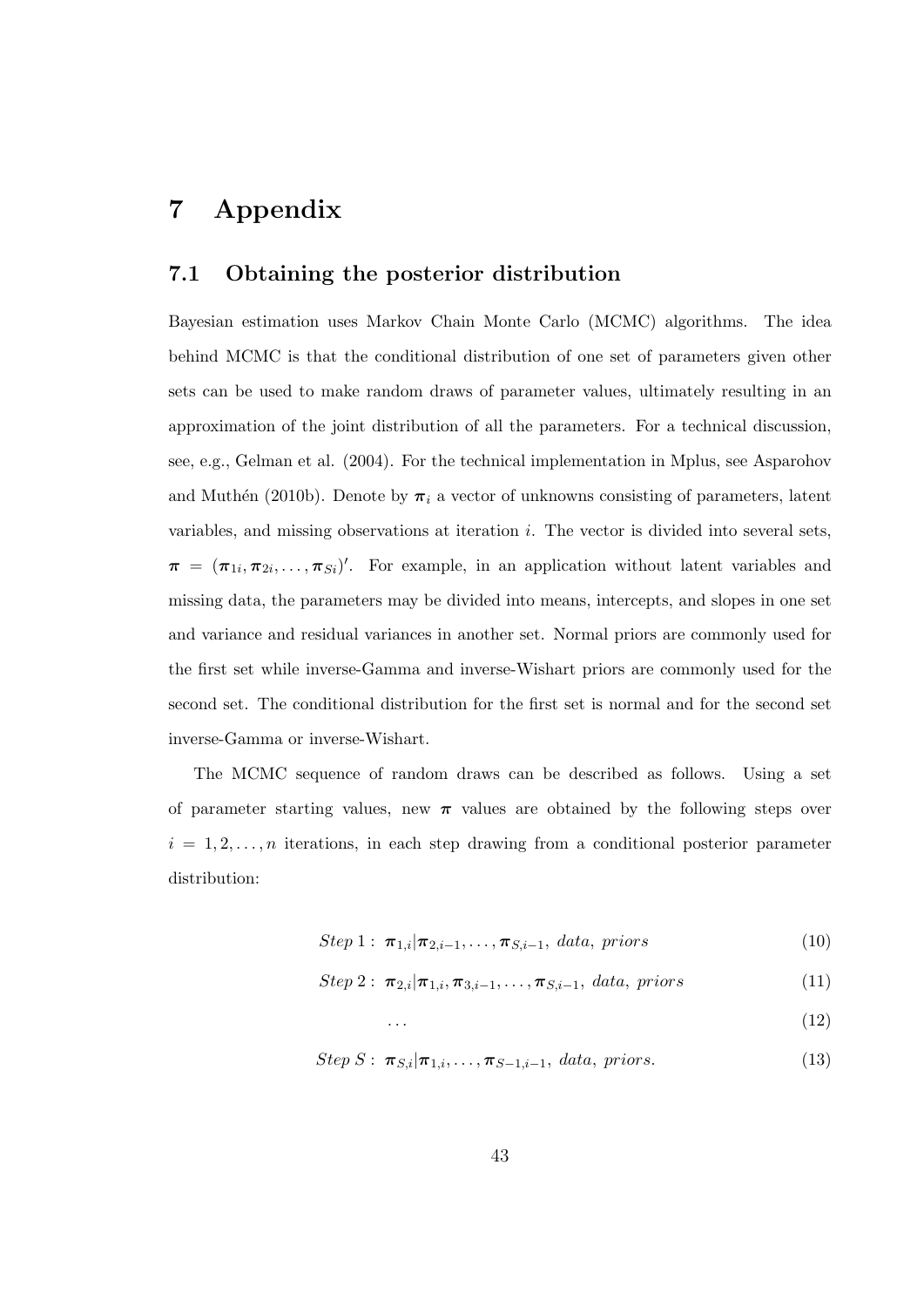For the step 1 iteration 1, the parameter values for iteration  $i - 1 = 0$  are starting values. Step 1 produces values for the parameters of  $\pi_1$ . In the step 2 iteration 1 those values and the starting values for the other parameters produce values for the parameters of  $\pi_2$ , and so on up to the step S iteration 1. Iterations  $2, \ldots, n$  go through the same steps in the same fashion. Typically, several MCMC chains are used, starting from different starting values and using different random seeds when making the random draws. The chains form independent sequences of iterations and gives an opportunity to monitor convergence.

In certain cases it is not possible to draw from the above conditional posterior distributions because they do not exist in explicit form. In such cases the Metropolis-Hastings algorithm (Gelman et al., 2004) is used instead. Suppose that in Step 1,  $\pi_{1,i}$  can not be explicitly drawn. Then  $\pi_{1,i}^*$  is drawn from a jumping distribution J and this draw is accepted as  $\pi_{1,i}$  with probability

$$
R = \frac{J(\pi_{1,i-1})}{J(\pi_{1,i}^*)} \frac{P(\pi_{1,i}^*|*)}{P(\pi_{1,i-1}|*)}.
$$

Otherwise  $\pi_{1,i-1}$  is used as the next draw  $\pi_{1,i}$ .

### 7.2 Assessing convergence

In the analyses of this paper convergence is investigated in the following way. Consider n iterations in m chains, where  $\pi_{ij}$  is the value of parameter  $\pi$  in iteration i of chain j.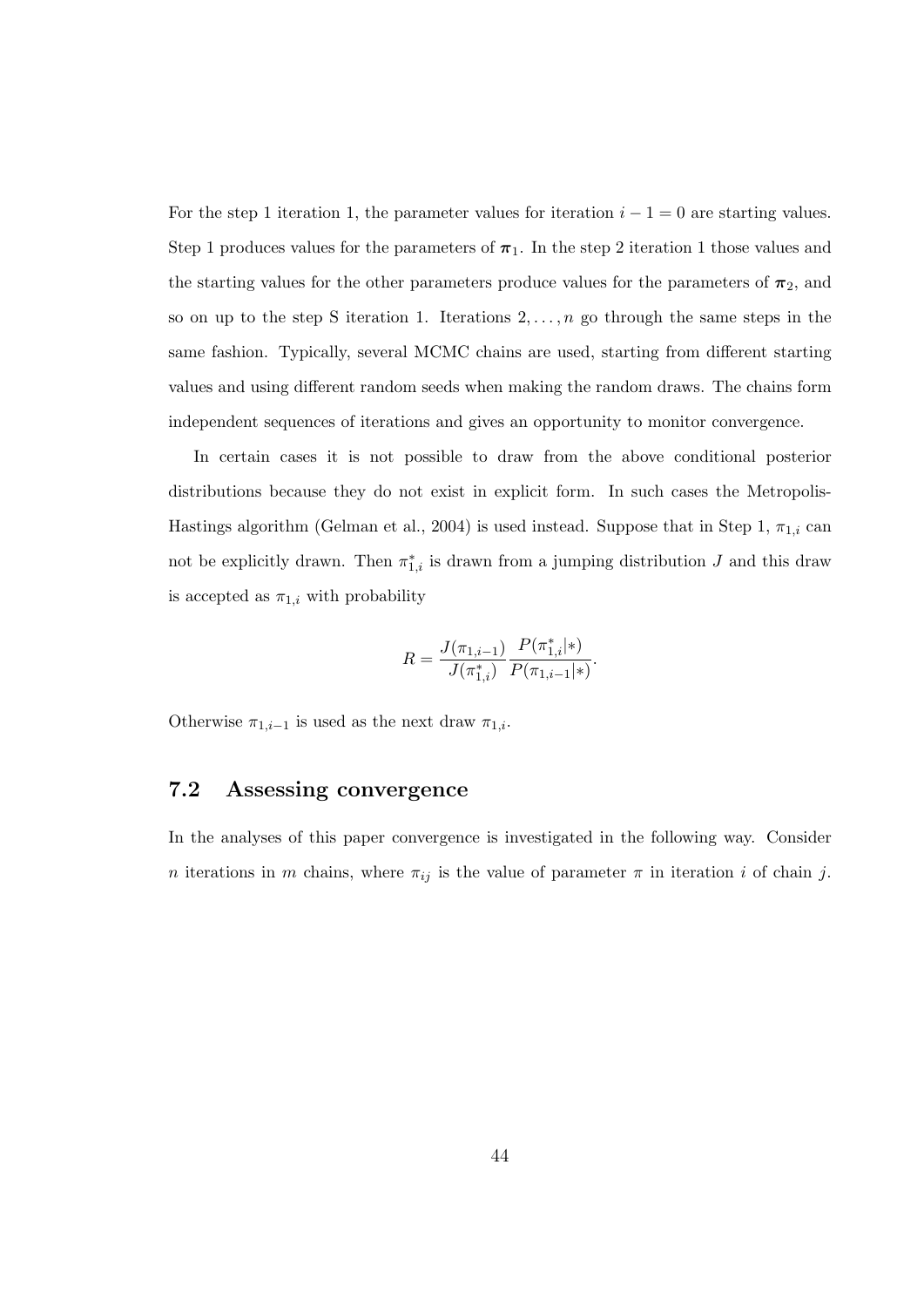Define the within- and between-chain variation as

$$
\bar{\pi}_{.j} = \frac{1}{n} \sum_{i=1}^{n} \pi_{ij},\tag{14}
$$

$$
\bar{\pi}_{..} = \frac{1}{m} \sum_{j=1}^{m} \bar{\pi}_{.j},\tag{15}
$$

$$
W = \frac{1}{m} \sum_{j=1}^{m} \frac{1}{n} \sum_{i=1}^{n} (\pi_{ij} - \bar{\pi}_{.j})^2,
$$
\n(16)

$$
B = \frac{1}{m-1} \sum_{j=1}^{m} (\bar{\pi}_{.j} - \bar{\pi}_{..})^2.
$$
 (17)

Convergence is determined using the Gelman-Rubin convergence diagnostic (Gelman & Rubin (1992); Gelman et al., 2004). This considers the potential scale reduction factor (PSR),

$$
PSR = \sqrt{\frac{W+B}{W}},\tag{18}
$$

where a PSR value not much larger than 1 is considered evidence of convergence. Gelman et al. (2004) suggests 1.1, or smaller values for all parameters. This means that convergence is achieved when the between-chain variation is small relative to the within-chain variation. Gelman et al. (2004) use a slightly different definition of their potential scale reduction  $\ddot{R}$ , but the difference relative to (18) is a negligible factor of  $n/(n-1)$ . It may be the case, however, that PSR convergence observed after  $n$  iterations may be negated when using more iterations. Because of this, a longer chain should be run to check that PSR values are close to 1 in a long sequence of iterations.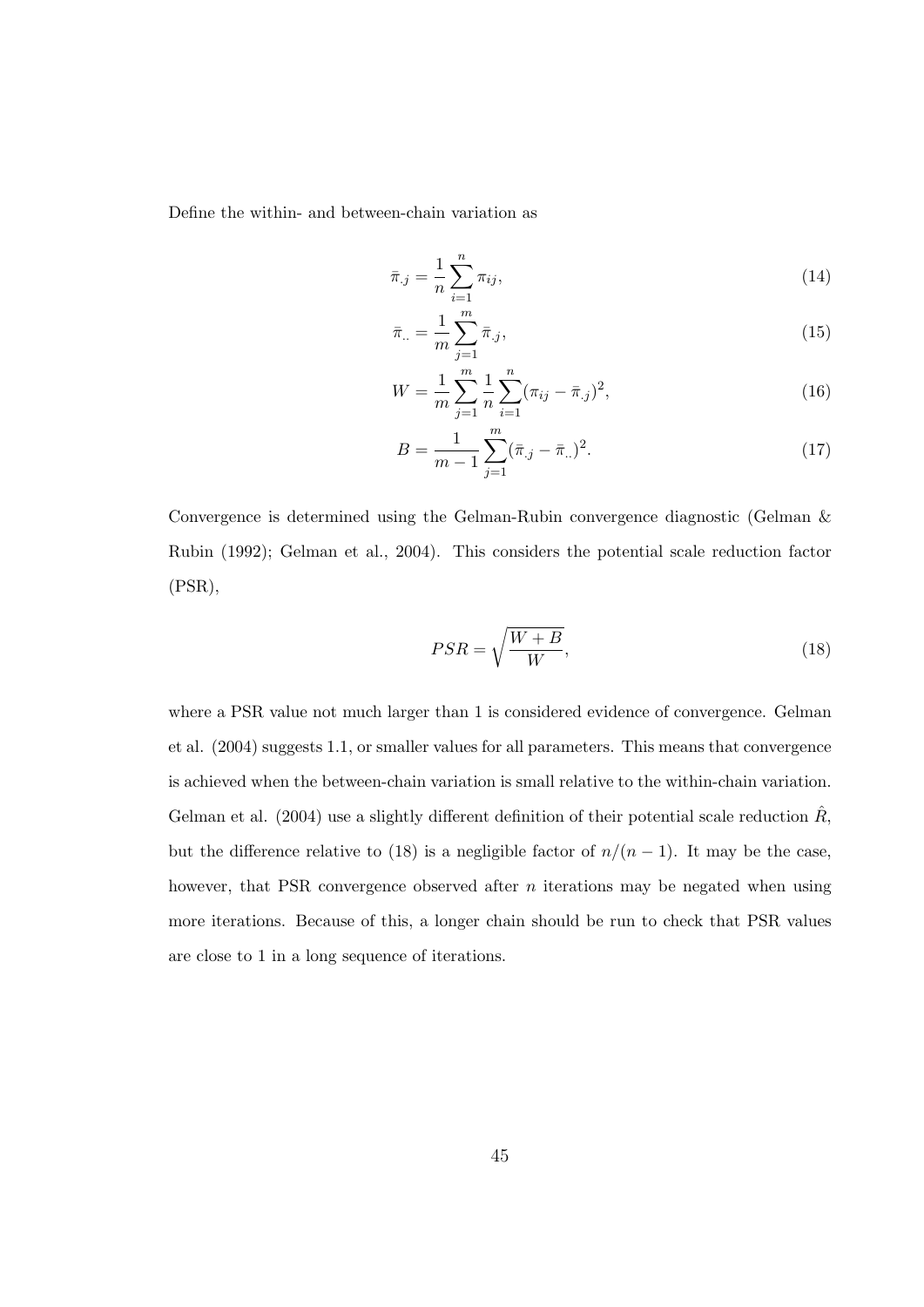## 7.3 Priors

The density of the inverse-Wishart distribution  $IW(S, d)$  with d degrees of freedom is given by

$$
\frac{|S|^{d/2}|X|^{-(d+p+1)/2}Exp(-Tr(SX^{-1})/2)}{2^{dp/2}\Gamma_p(d/2)},
$$
\n(19)

where  $\Gamma_p$  is the multivariate gamma function and the argument X of the density is a positive density function. To use an informative prior with a certain expected value one can use the fact that the mean of the distribution is

$$
\frac{S}{d-p-1}.\tag{20}
$$

The mean exist and is finite only if  $d > p + 1$ . If  $d \leq p + 1$  then one can use the fact that the mode of the distribution is

$$
\frac{S}{d+p+1}.\tag{21}
$$

The variance, i.e., the level of informativeness is controlled exclusively by the parameter d. The larger the value of d the more informative the prior is.

To evaluate the informativeness of the prior one can consider the marginal distribution of the diagonal elements. The marginal distribution of the j−th diagonal entry is

$$
IG((d-p+1)/2, \mathbf{S}_{jj}/2). \tag{22}
$$

Thus the marginal mean is

$$
\frac{S_{jj}}{d-p-1} \tag{23}
$$

if  $d > p + 1$  and the marginal variance is

$$
\frac{2S_{jj}^2}{(d-p-1)^2(d-p-3)}
$$
\n(24)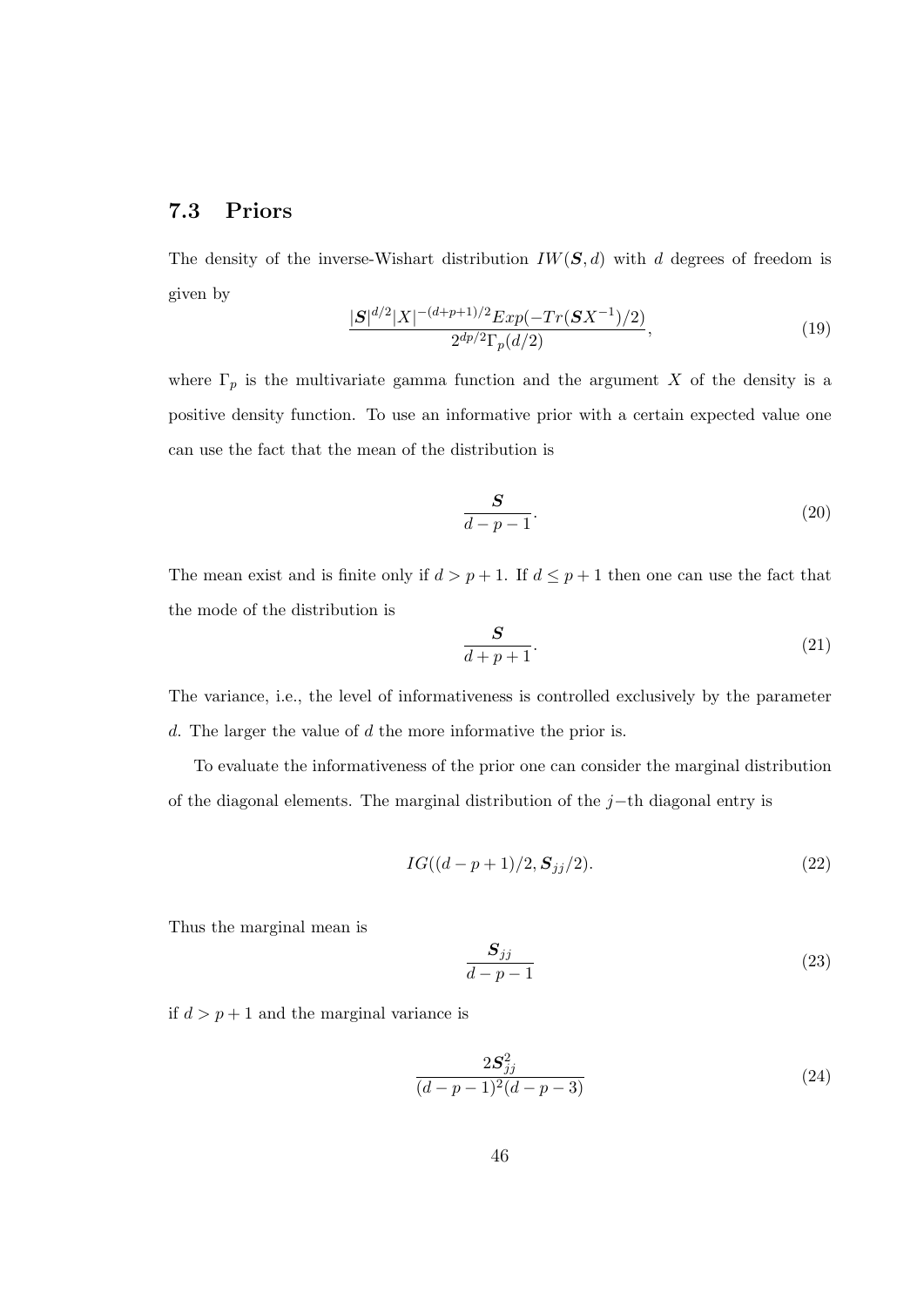if  $d > p + 3$ . To use an informative prior with a certain variance one can multiply the desired expected value by  $(d - p - 1)$  to get S.

The marginal distribution of the off-diagonal elements can not be expressed in closed form, but the marginal mean for the  $(i, j)$  off-diagonal element is

$$
\frac{S_{ij}}{d-p-1} \tag{25}
$$

if  $d > p + 1$  and the marginal variance is

$$
\frac{(d-p+1)\mathbf{S}_{ij}^2 + (d-p-1)\mathbf{S}_{ii}\mathbf{S}_{jj}}{(d-p)(d-p-1)^2(d-p-3)}
$$
(26)

if  $d > p + 3$ . As an example, using an identity matrix  $S = I$  and  $d = p + 6$  for  $IW(S, d)$ gives mean zero and variance  $= 0.0111$  (standard deviation  $= 0.1054$ ).

It is clear that stating the level of informativeness using inverse-Wishart priors is rigid as the informativeness of one parameter in the matrix determines the informativeness of all other parameters. A special case is of particular interest. Setting the prior to  $IW(D, p+1)$ where  $\bm{D}$  is a diagonal matrix, the marginal distribution for all correlations is uniform on the interval  $(-1, 1)$  while the marginal distributions of the variance is  $IG(1, d_{jj}/2)$ . The values of the diagonal elements  $d_{jj}$  can be set to match the mode of the desired prior with the mode of  $IG(1, d_{jj}/2)$  which is  $d_{jj}/4$ . Note however that the mean can not be used for this purpose since the mean of  $IG(1, d_{jj}/2)$  is infinity. Only the mode is defined for this distribution. In this case the marginal distribution of the diagonal elements has infinite mean and variance. The marginal for the covariance elements has mean zero by symmetry but also has an infinite variance. The marginal mean for the correlation parameter is zero and the marginal variance for the correlation parameter is 1/3.

More generally setting the prior to  $IW(D, d)$  where D is a diagonal matrix, the marginal distribution for all correlations is the beta distribution  $B((d-p+1)/2,(d-p+1)/2)$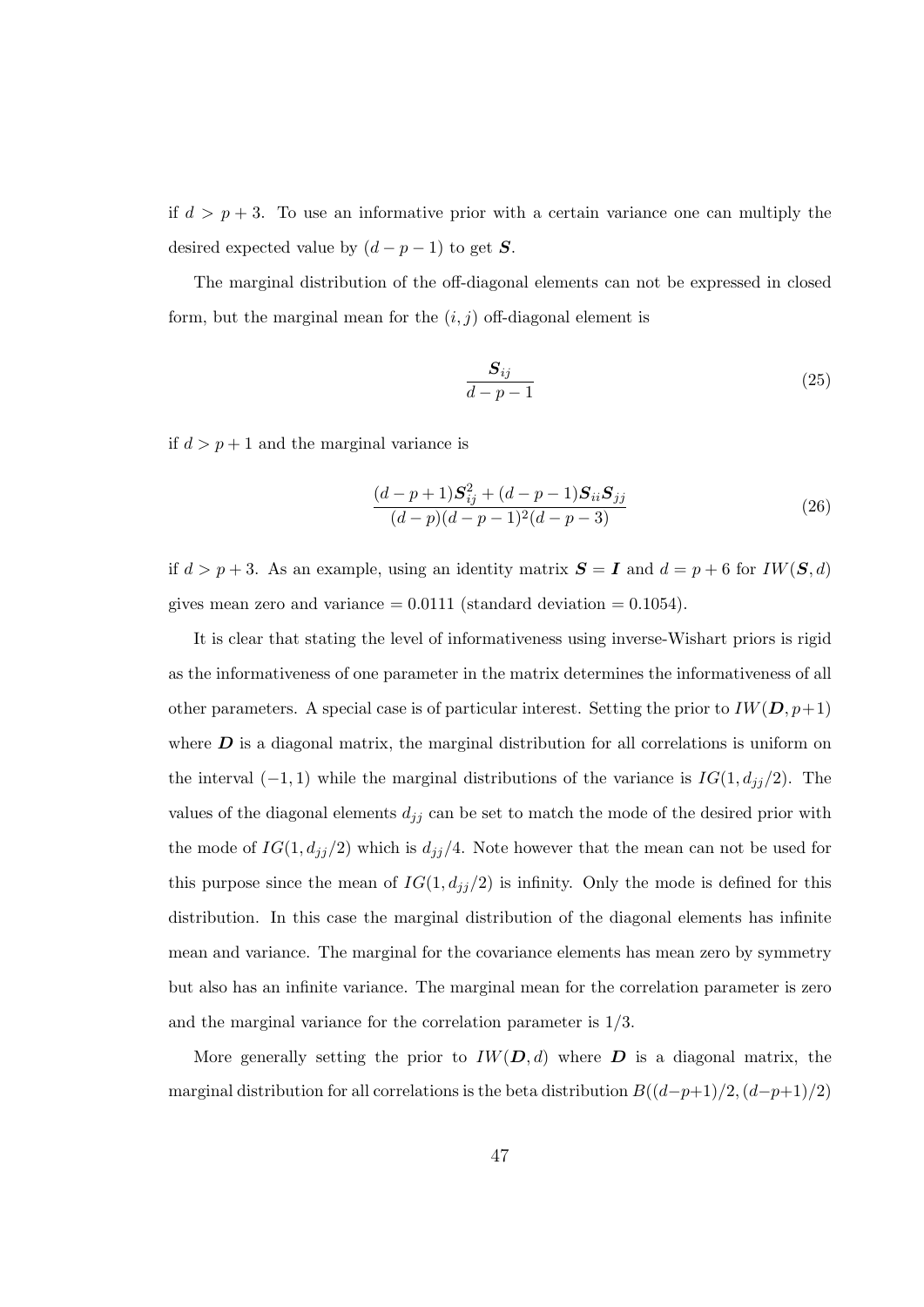on the interval (-1,1), if  $d \geq p$  with mean 0 and variance

$$
\frac{1}{d-p+2}.\tag{27}
$$

Note also that the posterior distribution in the MCMC generation for the variance covariance parameter with prior  $IW(S, d)$  is a weighted average of  $S/d$  and the sample variance where the weights are  $d/(n + d)$  and  $n/(n + d)$  respectively, where n is the sample size.. Thus one can interpret the degrees of freedom parameter  $d$  as the number of observations added to the sample with the prior variance covariance matrix. Naturally as the sample size increases the weight  $d/(n + d)$  will converge to 0 and the effect of the prior matrix  $S$  will diminish. To maintain the same effect of the prior on the estimation for larger sample sizes the degrees of freedom parameter should be chosen proportionally larger.

More information on the inverse-Wishart distribution and the marginal distributions of all the entries in the matrix can be found in Barnard et al. (2000).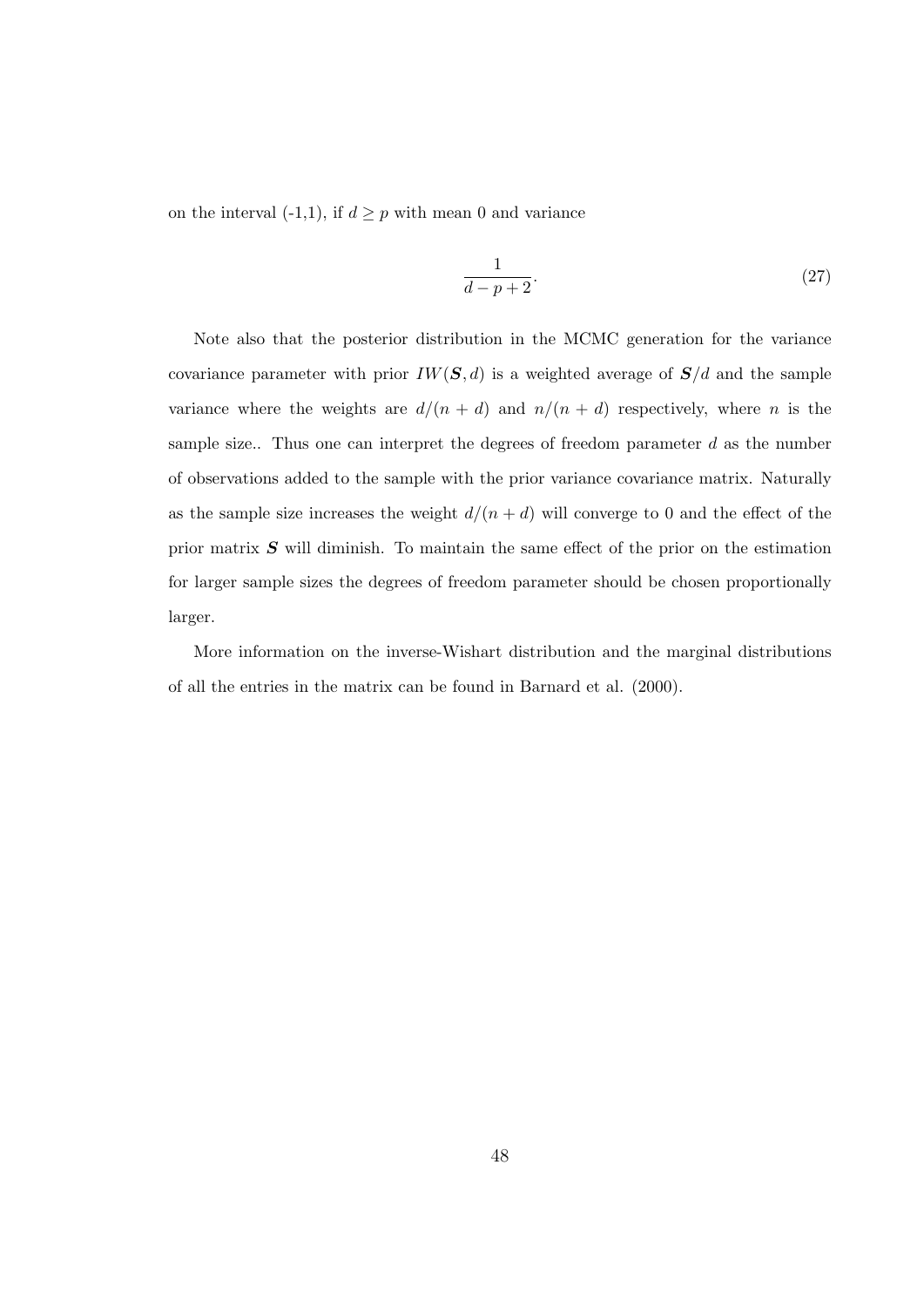# List of Figures

| Prior, likelihood, and posterior for a parameter $\dots \dots \dots \dots \dots \dots$ |  |
|----------------------------------------------------------------------------------------|--|
|                                                                                        |  |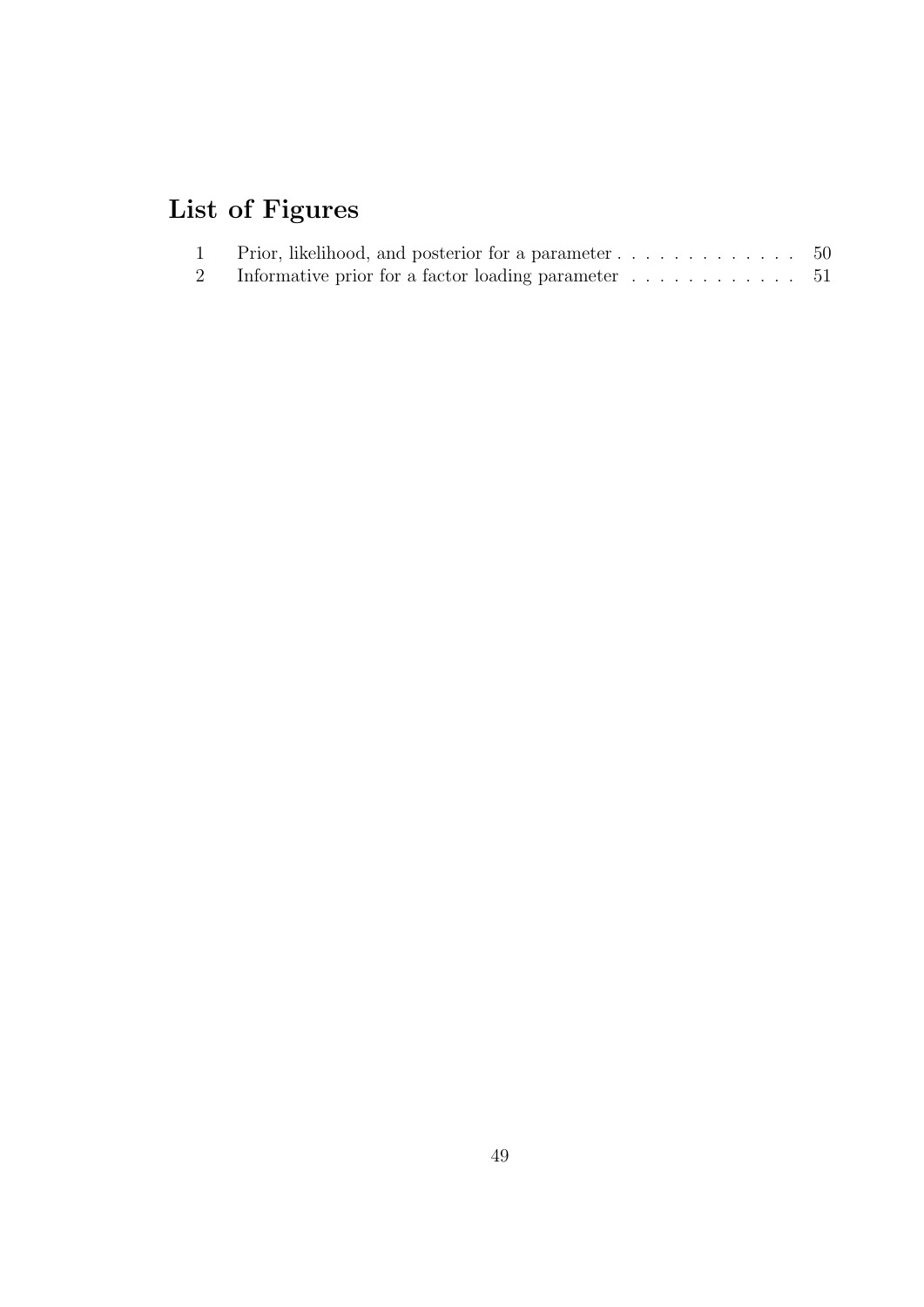Figure 1: Prior, likelihood, and posterior for a parameter

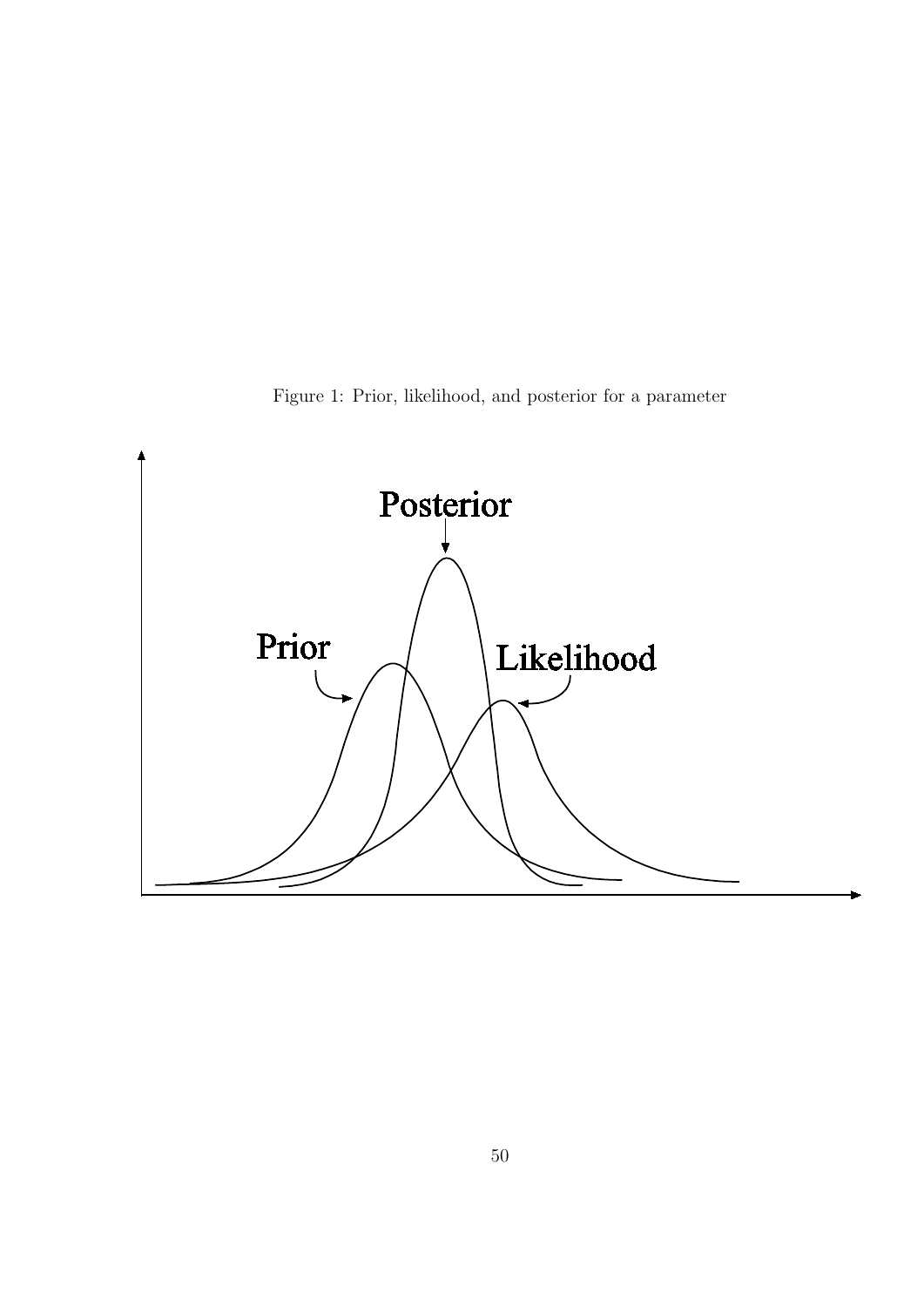Figure 2: Informative prior for a factor loading parameter

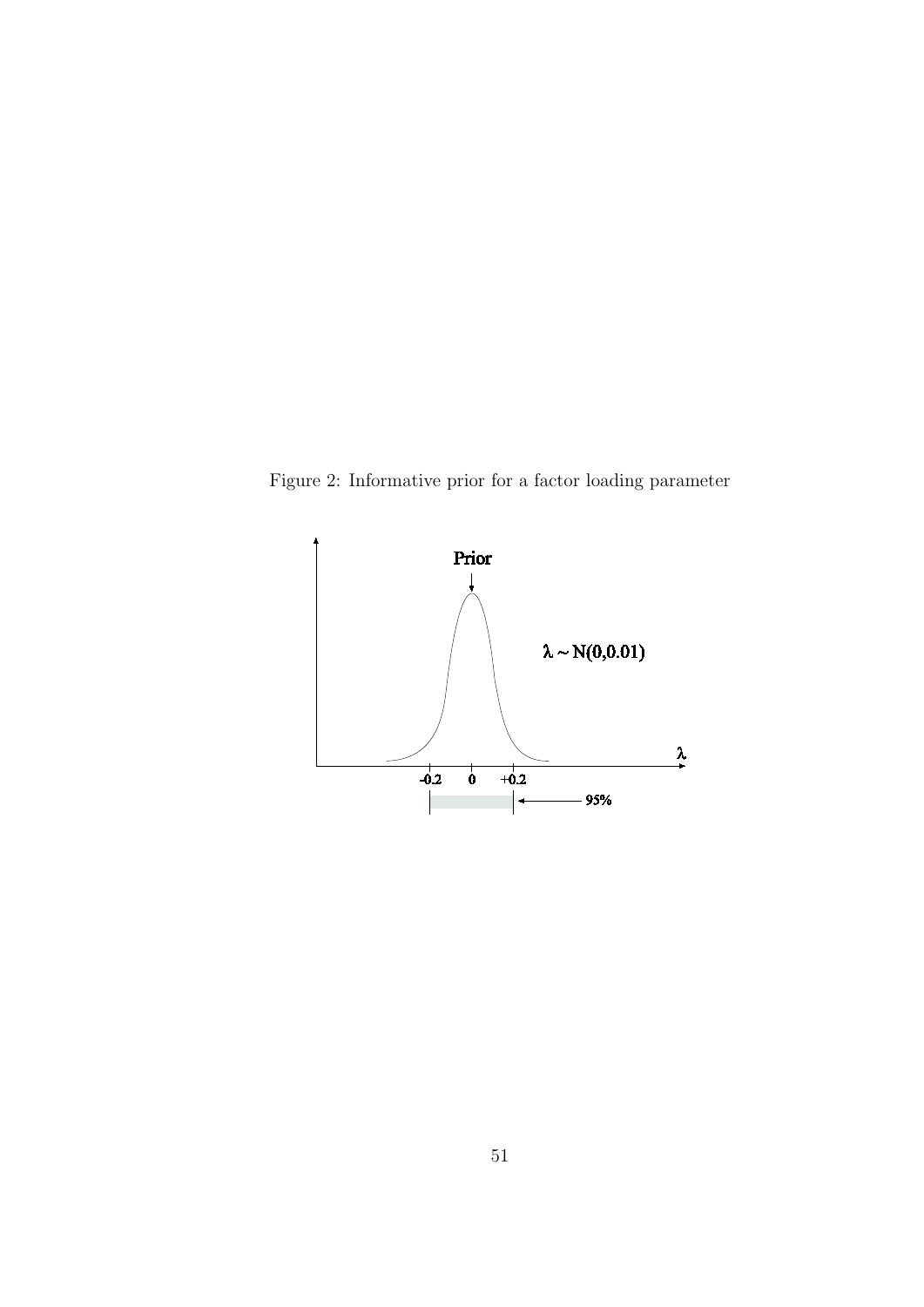# List of Tables

| $\mathbf{1}$   | Choice of variance for a normal prior with mean zero $\dots \dots$                                                                  | 53 |
|----------------|-------------------------------------------------------------------------------------------------------------------------------------|----|
| $\overline{2}$ | Holzinger-Swineford's hypothesized four domains measured by 19 tests                                                                | 54 |
| 3              | ML model testing results for Holzinger-Swineford data for Grant-                                                                    |    |
|                |                                                                                                                                     | 55 |
| 4              | Holzinger-Swineford ML EFA using 19 variables and Geomin rotation:                                                                  |    |
|                | Four-factor solution<br>and the company of the                                                                                      | 56 |
| 5              | ML versus Bayes model testing results for Holzinger-Swineford data                                                                  |    |
|                | for Grant-White $(n = 145)$ and Pasteur $(n = 156) \dots \dots \dots$                                                               | 57 |
| 6              | Bayes for Holzinger-Swineford example: Four-factor solution using                                                                   |    |
|                | informative priors for cross-loadings $\dots \dots \dots \dots \dots \dots \dots$                                                   | 58 |
| $\overline{7}$ | Effects of using different variances for the informative priors of the                                                              |    |
|                | cross-loadings for the Holzinger-Swineford data                                                                                     | 59 |
| 8              | Factor loading pattern for simulation study of cross-loadings                                                                       | 60 |
| 9              | Rejection rates for ML CFA and Bayes CFA with non-informative priors                                                                | 61 |
| 10             | Bayesian analysis using informative, small-variance priors for cross-                                                               |    |
|                |                                                                                                                                     | 62 |
| 11             | Bayesian analysis using informative, small-variance priors for cross-                                                               |    |
|                |                                                                                                                                     | 63 |
| 12             | Wording and hypothesized factor loading pattern for the 15 items used                                                               |    |
|                | to measure the big-five personality factors in the British Household                                                                |    |
|                | Panel data ("I see myself as someone who ") $\ldots \ldots \ldots \ldots$                                                           | 64 |
| 13             | ML model testing results for big-five personality factors using British                                                             |    |
|                | Household Panel data for females $(n = 691)$ and males $(n = 589)$                                                                  | 65 |
| 14             | ML exploratory factor analysis of the big-five personality factors using                                                            |    |
|                | British Household Panel data<br>$\mathcal{L}_{\text{max}}$ , $\mathcal{L}_{\text{max}}$<br><u>a di serie di serie di serie di s</u> | 66 |
| 15             | Bayesian analysis using informative, small-variance priors for residual                                                             |    |
|                | correlations using data for BHPS females and males, Method 2.                                                                       | 67 |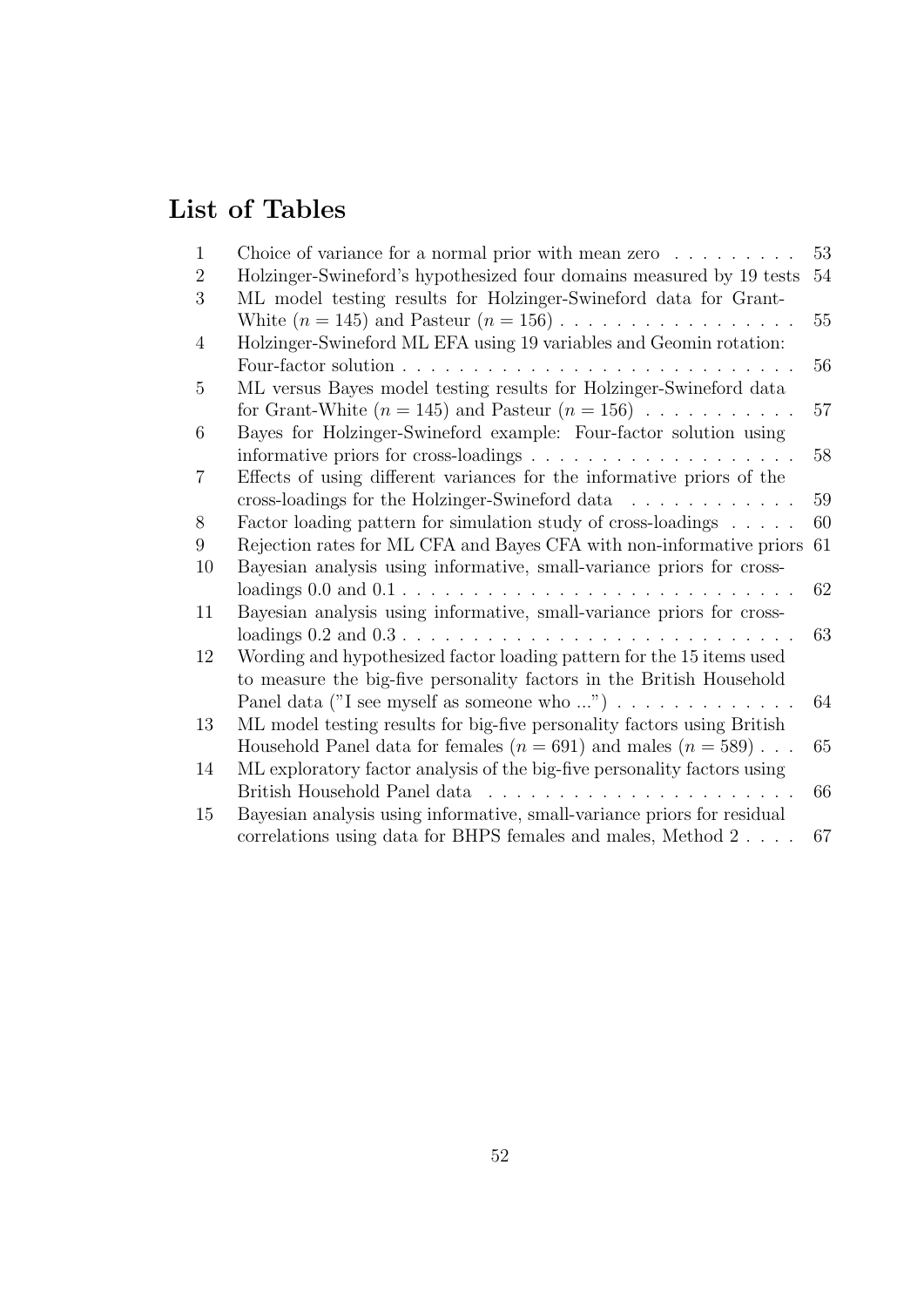| Variance | 90% limits | $95\%$ limits |
|----------|------------|---------------|
| 0.001    | $\pm 0.05$ | $\pm 0.06$    |
| 0.005    | $\pm 0.12$ | $\pm 0.14$    |
| 0.01     | $\pm 0.16$ | $\pm 0.20$    |
| 0.02     | $\pm 0.23$ | $\pm 0.28$    |
| 0.03     | $\pm 0.28$ | $\pm 0.34$    |
| 0.04     | $\pm 0.33$ | $\pm 0.39$    |
| 0.05     | $\pm 0.37$ | $+0.44$       |
| 0.06     | $\pm 0.40$ | $\pm 0.48$    |
| $0.07\,$ | $\pm 0.44$ | $\pm 0.52$    |
| 0.08     | $+0.47$    | $\pm 0.55$    |
| 0.09     | $\pm 0.49$ | $\pm 0.59$    |
| 0.10     | $\pm 0.52$ | $\pm 0.62$    |
|          |            |               |

Table 1: Choice of variance for a normal prior with mean zero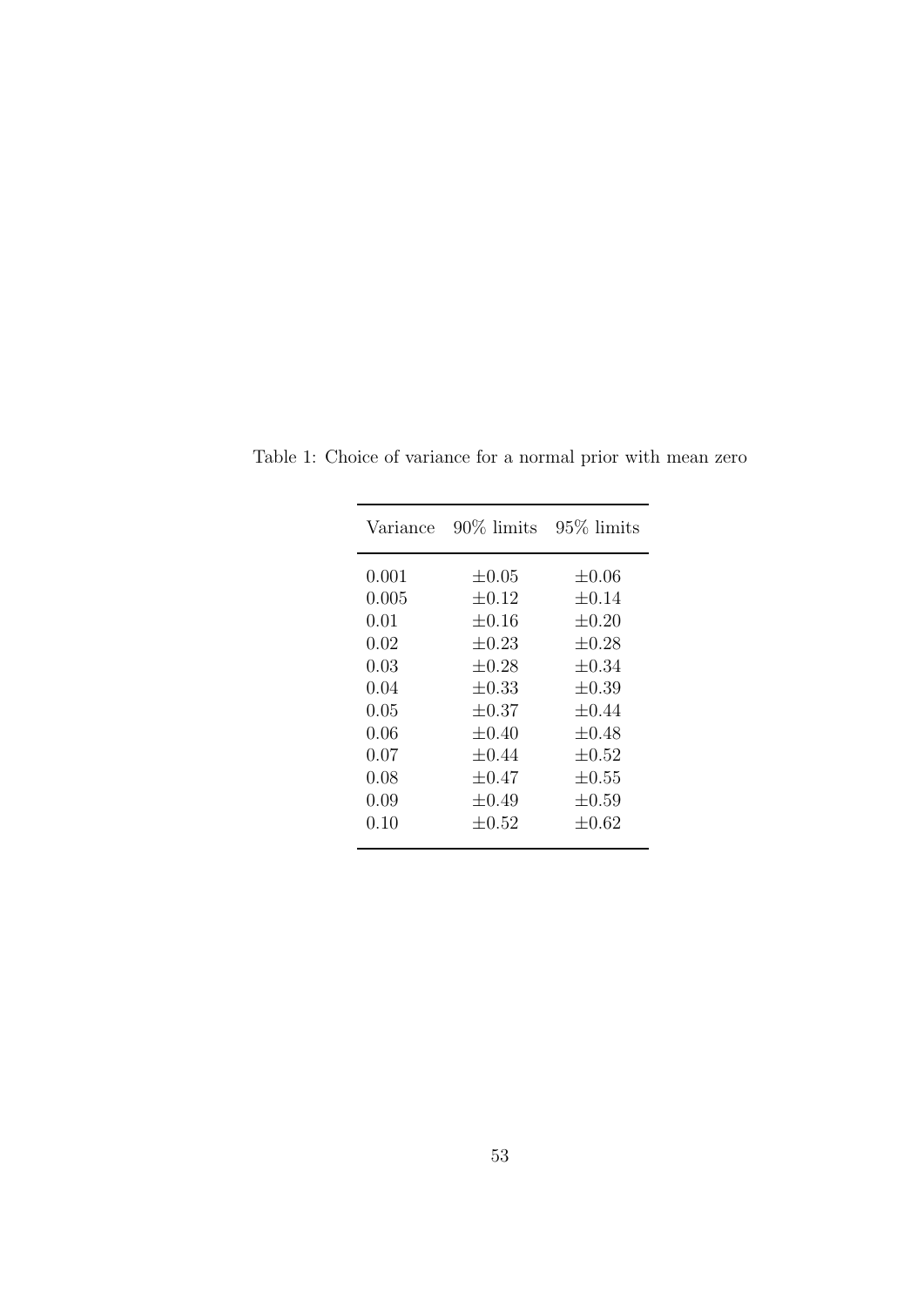|          |   | Spatial Verbal | Speed    | Memory   |
|----------|---|----------------|----------|----------|
| visual   | Χ | 0              | 0        | 0        |
| cubes    | Χ | 0              | 0        | 0        |
| paper    | X | 0              | 0        | O        |
| flags    | Χ | 0              | 0        | 0        |
| general  | 0 | X              | 0        | 0        |
| paragrap | 0 | Χ              | O        | 0        |
| sentence | 0 | X              | 0        | 0        |
| wordc    | 0 | X              | 0        | 0        |
| wordm    | 0 | X              | 0        | 0        |
| addition | 0 | $\Omega$       | X        | 0        |
| code     | 0 | 0              | X        | 0        |
| counting | 0 | 0              | X        | $\Omega$ |
| straight | 0 | 0              | X        | 0        |
| wordr    | 0 | 0              | $\theta$ | X        |
| numberr  | 0 | 0              | 0        | X        |
| figurer  | 0 | 0              | 0        | X        |
| object   | 0 | 0              | 0        | X        |
| numberf  | 0 | 0              | 0        | X        |
| figurew  | 0 | 0              | 0        | X        |

Table 2: Holzinger-Swineford's hypothesized four domains measured by 19 tests

Factor loading pattern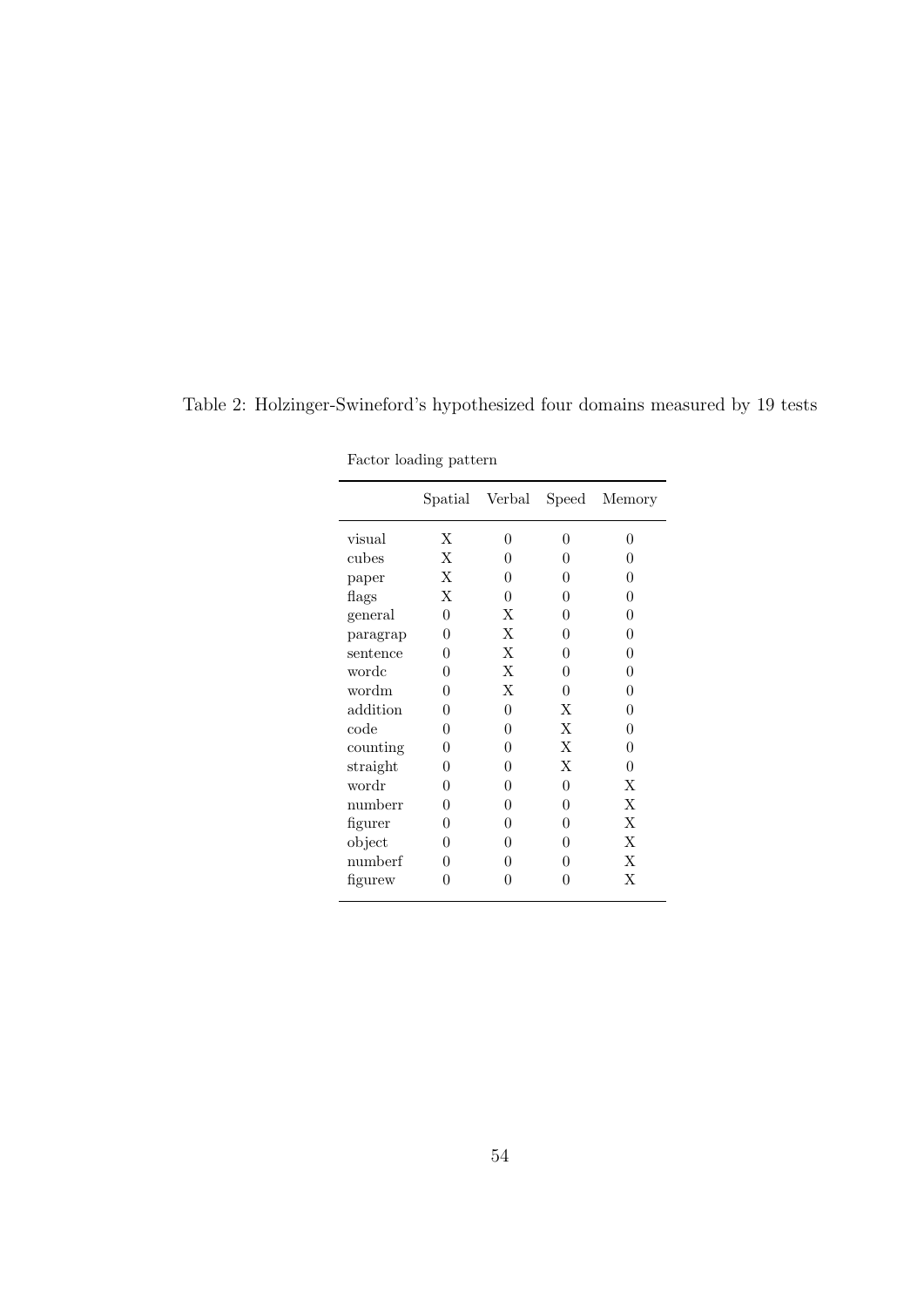Table 3: ML model testing results for Holzinger-Swineford data for Grant-White  $(n = 145)$  and Pasteur $(n = 156)$ 

| Model             | $\chi^2$   | df         | p-value        | RMSEA          | CFI            |
|-------------------|------------|------------|----------------|----------------|----------------|
| Grant-White       |            |            |                |                |                |
| CFA<br><b>EFA</b> | 216<br>110 | 146<br>101 | 0.000<br>0.248 | 0.057<br>0.025 | 0.930<br>0.991 |
| Pasteur           |            |            |                |                |                |
| CFA<br>EFA        | 261<br>128 | 146<br>101 | 0.000<br>0.036 | 0.071<br>0.041 | 0.882<br>0.972 |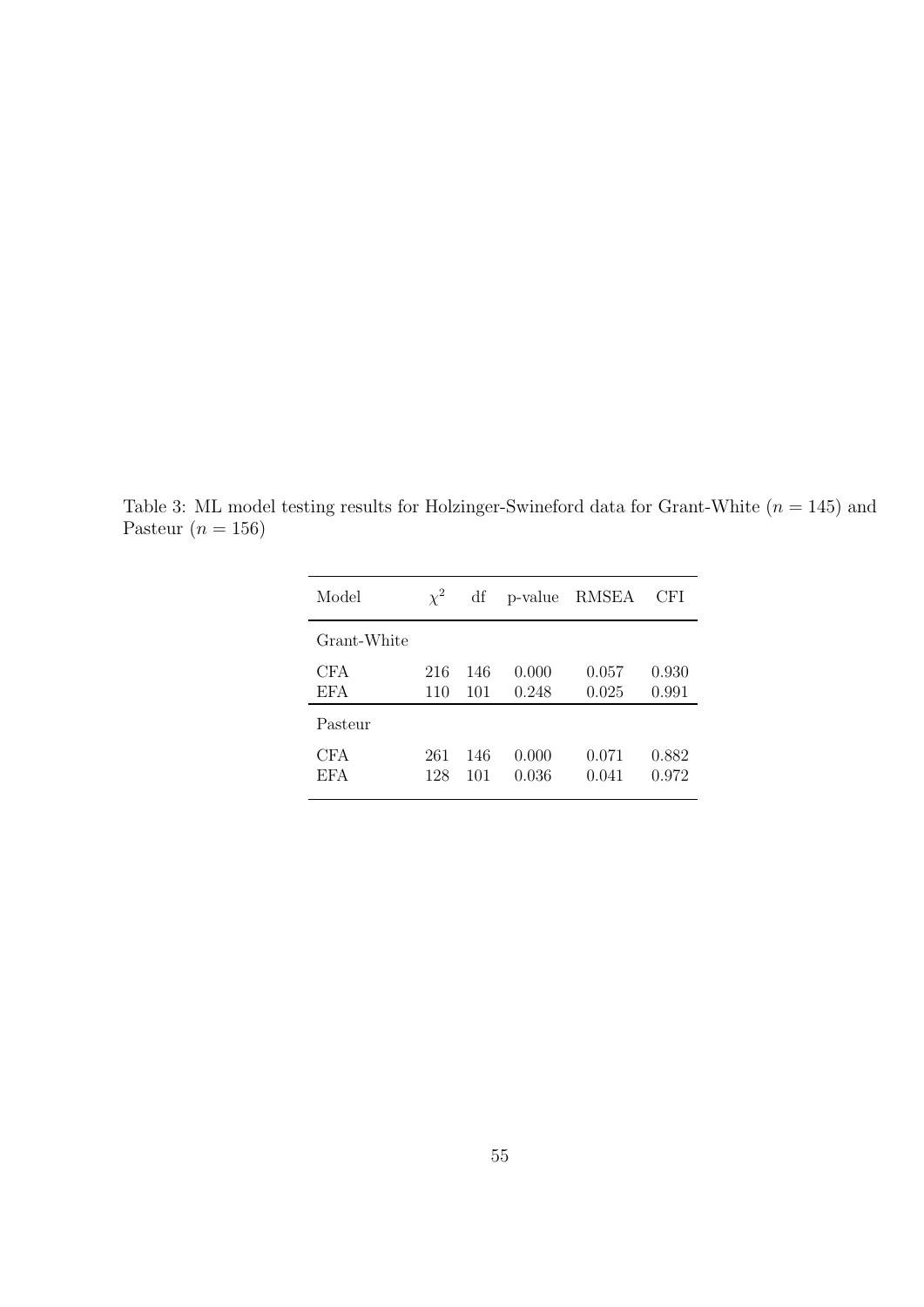Table 4: Holzinger-Swineford ML EFA using 19 variables and Geomin rotation: Four-factor solution

## Loadings

|          | Grant-White |          |          | Pasteur  |           |          |          |           |
|----------|-------------|----------|----------|----------|-----------|----------|----------|-----------|
|          | Spatial     | Verbal   | Speed    | Memory   | Spatial   | Verbal   | Speed    | Memory    |
| visual   | $0.628*$    | 0.065    | 0.091    | 0.085    | $0.580*$  | $0.307*$ | $-0.001$ | 0.053     |
| cubes    | $0.485*$    | 0.050    | 0.007    | $-0.003$ | $0.521*$  | 0.027    | $-0.078$ | $-0.059$  |
| paper    | $0.406*$    | 0.107    | 0.084    | 0.083    | $0.484*$  | 0.101    | $-0.016$ | $-0.229*$ |
| flags    | $0.579*$    | 0.160    | 0.013    | 0.026    | $0.687*$  | $-0.051$ | 0.067    | 0.101     |
| general  | 0.042       | $0.752*$ | 0.126    | $-0.051$ | $-0.043$  | $0.838*$ | 0.042    | $-0.118$  |
| paragrap | 0.021       | $0.804*$ | $-0.056$ | 0.098    | 0.026     | $0.800*$ | $-0.006$ | 0.069     |
| sentence | $-0.039$    | $0.844*$ | 0.085    | $-0.057$ | $-0.045$  | $0.911*$ | $-0.054$ | $-0.029$  |
| wordc    | 0.094       | $0.556*$ | $0.197*$ | 0.019    | 0.098     | $0.695*$ | 0.008    | 0.083     |
| wordm    | 0.004       | $0.852*$ | $-0.074$ | 0.069    | $0.143*$  | $0.793*$ | 0.029    | $-0.023$  |
| addition | $-0.302*$   | 0.029    | $0.824*$ | 0.078    | $-0.247*$ | 0.067    | $0.664*$ | 0.026     |
| code     | 0.012       | 0.050    | $0.479*$ | $0.279*$ | 0.004     | $0.262*$ | $0.552*$ | 0.082     |
| counting | 0.045       | $-0.159$ | $0.826*$ | $-0.014$ | 0.073     | $-0.034$ | $0.656*$ | $-0.166$  |
| straight | $0.346*$    | 0.043    | $0.570*$ | $-0.055$ | $0.266*$  | $-0.034$ | $0.526*$ | $-0.056$  |
| wordr    | $-0.024$    | 0.117    | $-0.020$ | $0.523*$ | $-0.005$  | 0.020    | $-0.039$ | $0.726*$  |
| numberr  | 0.069       | 0.021    | $-0.026$ | $0.515*$ | $-0.026$  | $-0.057$ | $-0.057$ | $0.604*$  |
| figurer  | $0.354*$    | $-0.033$ | $-0.077$ | $0.515*$ | $0.329*$  | 0.042    | 0.168    | $0.403*$  |
| object   | $-0.195$    | 0.045    | 0.154    | $0.685*$ | $-0.123$  | $-0.005$ | $0.333*$ | $0.469*$  |
| numberf  | 0.225       | $-0.127$ | $0.246*$ | $0.450*$ | $-0.014$  | 0.092    | 0.092    | $0.427*$  |
| figurew  | 0.069       | 0.099    | 0.058    | $0.365*$ | 0.139     | 0.013    | $0.237*$ | $0.291*$  |

Factor Correlations

|              | Grant-White |          |          |        |          |          | Pasteur  |        |
|--------------|-------------|----------|----------|--------|----------|----------|----------|--------|
|              | Spatial     | Verbal   | Speed    | Memory | Spatial  | Verbal   | Speed    | Memory |
| Spatial      | 1.000       |          |          |        | 1.000    |          |          |        |
| Verbal       | $0.378*$    | 1.000    |          |        | $0.186*$ | 1.000    |          |        |
| <b>Speed</b> | $0.372*$    | $0.386*$ | 1.000    |        | 0.214    | $0.326*$ | 1.000    |        |
| Memory       | $0.307*$    | $0.380*$ | $0.375*$ | 1.000  | $0.190*$ | 0.100    | $0.242*$ | 1.000  |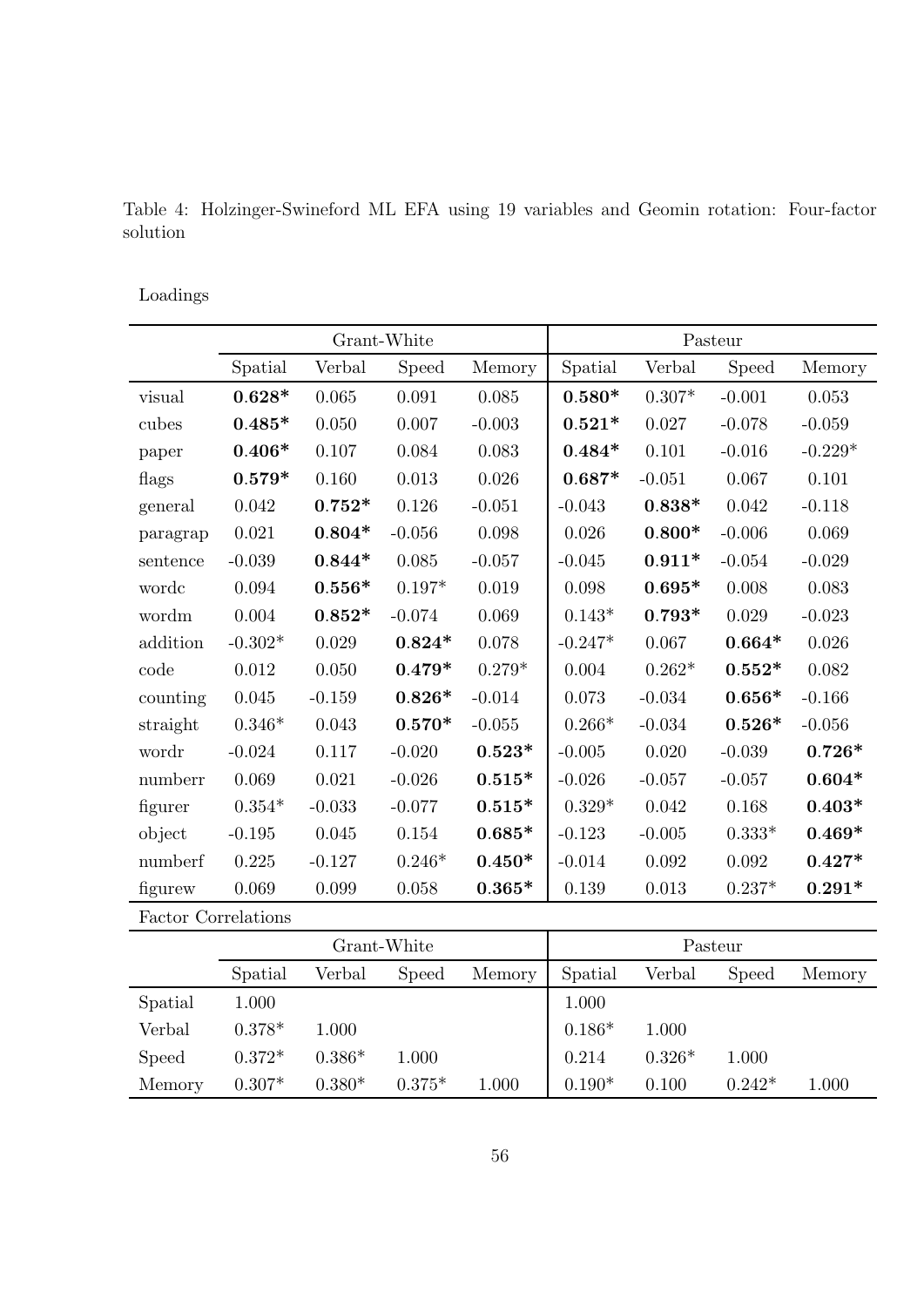| ML analysis                         |            |             |                                                    |                |                |
|-------------------------------------|------------|-------------|----------------------------------------------------|----------------|----------------|
| Model                               | $\chi^2$   | df          | p-value                                            | <b>RMSEA</b>   | <b>CFI</b>     |
| Grant-White                         |            |             |                                                    |                |                |
| <b>CFA</b><br><b>EFA</b>            | 216<br>110 | 146<br>101  | 0.000<br>0.248                                     | 0.057<br>0.025 | 0.930<br>0.991 |
| Pasteur                             |            |             |                                                    |                |                |
| <b>CFA</b><br><b>EFA</b>            | 261<br>128 | 146<br>101  | 0.000<br>0.036                                     | 0.071<br>0.041 | 0.882<br>0.972 |
|                                     |            |             |                                                    |                |                |
| Bayesian analysis                   |            |             |                                                    |                |                |
| Model                               |            |             | Sample LRT 2.5% PP limit 97.5% PP limit PP p-value |                |                |
| Grant-White                         |            |             |                                                    |                |                |
| <b>CFA</b><br>CFA w. cross-loadings | 219<br>142 | 12<br>$-39$ | 112<br>61                                          | 0.006<br>0.361 |                |
| Pasteur                             |            |             |                                                    |                |                |

Table 5: ML versus Bayes model testing results for Holzinger-Swineford data for Grant-White  $(n = 145)$  and Pasteur  $(n = 156)$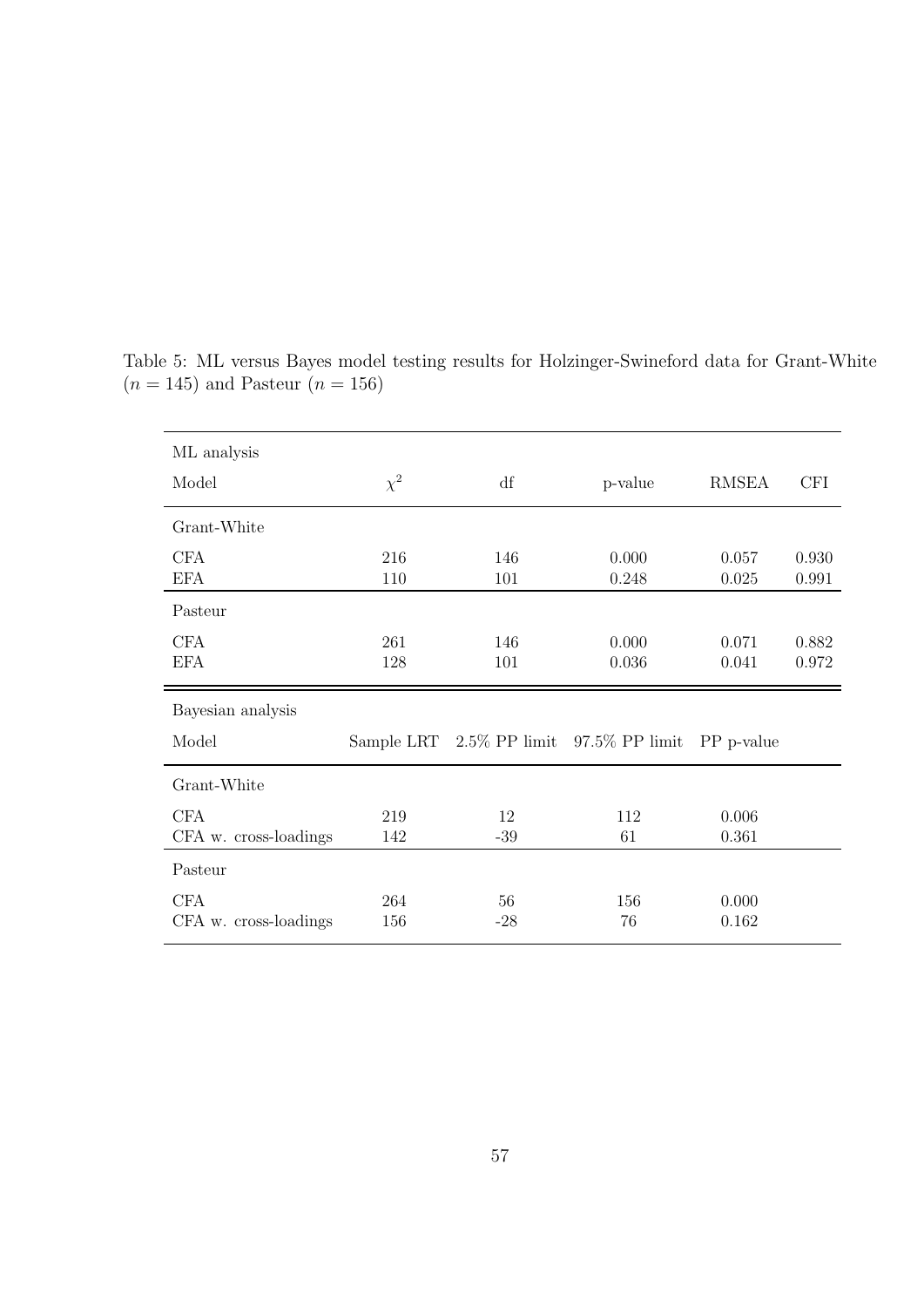|          | Grant-White |          |          | Pasteur  |          |          |             |                |
|----------|-------------|----------|----------|----------|----------|----------|-------------|----------------|
|          | Spatial     | Verbal   | Speed    | Memory   | Spatial  | Verbal   | Speed       | Memory         |
| visual   | $0.640*$    | 0.012    | 0.050    | 0.047    | $0.633*$ | 0.145    | 0.027       | 0.039          |
| cubes    | $0.521*$    | $-0.008$ | $-0.010$ | $-0.012$ | $0.504*$ | $-0.027$ | $-0.041$    | $-0.030$       |
| paper    | $0.456*$    | 0.040    | 0.041    | 0.047    | $0.515*$ | 0.018    | $-0.024$    | $-0.118$       |
| flags    | $0.672*$    | 0.046    | $-0.020$ | 0.005    | $0.677*$ | $-0.095$ | 0.026       | 0.093          |
| general  | 0.037       | $0.788*$ | 0.049    | $-0.040$ | $-0.056$ | $0.856*$ | 0.027       | $-0.084$       |
| paragrap | $-0.001$    | $0.837*$ | $-0.053$ | 0.030    | 0.015    | $0.801*$ | $-0.011$    | 0.050          |
| sentence | $-0.045$    | $0.885*$ | 0.021    | $-0.055$ | $-0.063$ | $0.925*$ | $-0.032$    | $-0.036$       |
| wordc    | 0.053       | $0.612*$ | 0.096    | 0.029    | 0.055    | $0.694*$ | $\,0.013\,$ | 0.063          |
| wordm    | $-0.012$    | $0.886*$ | $-0.086$ | 0.020    | 0.092    | $0.803*$ | 0.001       | 0.012          |
| addition | $-0.172*$   | 0.030    | $0.795*$ | 0.004    | $-0.147$ | $-0.004$ | $0.655*$    | 0.010          |
| code     | $-0.002$    | 0.054    | $0.560*$ | 0.130    | $-0.004$ | 0.111    | $0.655*$    | 0.049          |
| counting | 0.013       | $-0.092$ | $0.828*$ | $-0.049$ | 0.025    | $-0.058$ | $0.616*$    | $-0.057$       |
| straight | $0.189*$    | 0.043    | $0.633*$ | $-0.035$ | 0.132    | $-0.067$ | $0.558*$    | 0.001          |
| wordr    | $-0.040$    | 0.044    | $-0.031$ | $0.556*$ | $-0.058$ | 0.006    | $-0.090$    | $0.731*$       |
| numberr  | 0.003       | $-0.004$ | $-0.038$ | $0.552*$ | 0.006    | $-0.098$ | $-0.106$    | $0.634*$       |
| figurer  | 0.132       | $-0.024$ | $-0.049$ | $0.573*$ | $0.156*$ | 0.027    | 0.064       | $0.517*$       |
| object   | $-0.139$    | 0.014    | 0.029    | $0.724*$ | $-0.097$ | 0.007    | 0.122       | $0.545*$       |
| numberf  | 0.099       | $-0.071$ | 0.095    | $0.564*$ | $-0.029$ | 0.041    | 0.003       | $0.474*$       |
| figurew  | $0.012\,$   | 0.045    | 0.007    | $0.445*$ | 0.049    | 0.018    | 0.085       | $0.397^{\ast}$ |

Table 6: Bayes for Holzinger-Swineford example: Four-factor solution using informative priors for cross-loadings

Loadings

Factor Correlations

|              |          |          | Grant-White  |        |          | Pasteur  |          |        |
|--------------|----------|----------|--------------|--------|----------|----------|----------|--------|
|              | Spatial  | Verbal   | <b>Speed</b> | Memory | Spatial  | Verbal   | Speed    | Memory |
| Spatial      | 1.000    |          |              |        | 1.000    |          |          |        |
| Verbal       | $0.535*$ | 1.000    |              |        | $0.348*$ | 1.000    |          |        |
| <b>Speed</b> | $0.471*$ | $0.443*$ | 1.000        |        | 0.307    | $0.457*$ | 1.000    |        |
| Memory       | $0.526*$ | $0.515*$ | $0.557*$     | 1.000  | $0.324*$ | 0.179    | $0.405*$ | 1.000  |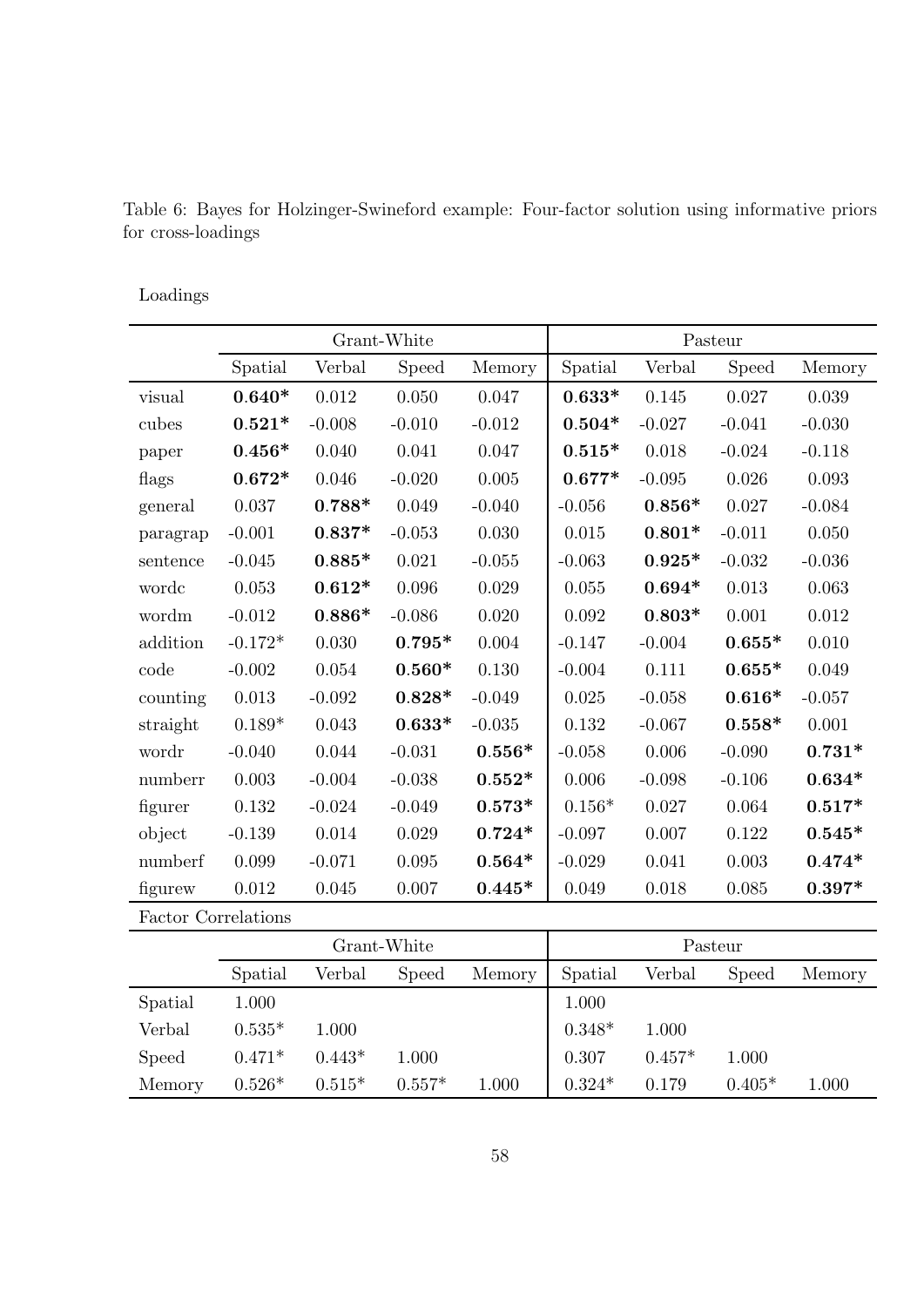| Grant-White<br>0.189(0.078)<br>0.01<br>0.20<br>0.361<br>$0.443 - 0.557$<br>$0.248$ $(.096)$<br>0.02<br>0.28<br>0.441<br>$0.439 - 0.542$<br>$0.275$ $(.109)$<br>0.03<br>0.34<br>0.457<br>$0.423 - 0.530$<br>$0.292$ $(.120)$<br>0.04<br>0.39<br>0.455<br>$0.413 - 0.521$<br>$0.303$ $(.130)$<br>0.05<br>0.44<br>0.453<br>$0.404 - 0.513$<br>$0.309$ $(.139)$<br>0.06<br>0.48<br>$0.400 - 0.510$<br>0.447<br>0.07<br>$0.315$ $(.148)$<br>0.52<br>0.439<br>$0.395 - 0.508$<br>0.08<br>0.55<br>0.319(0.156)<br>0.439<br>$0.387 - 0.508$<br>0.09<br>0.59<br>0.435<br>0.323(0.163)<br>$0.378 - 0.506$<br>0.327(0.171)<br>1.00<br>0.62<br>0.427<br>$0.369 - 0.504$<br>Pasteur<br>0.20<br>0.132(0.076)<br>0.01<br>0.162<br>$0.179 - 0.457$<br>$0.201$ $(.088)$<br>0.02<br>$0.184 - 0.441$<br>0.28<br>0.205<br>$0.223$ $(.098)$<br>0.03<br>0.34<br>0.219<br>$0.188 - 0.431$<br>0.04<br>0.39<br>0.218<br>$0.237$ $(.106)$<br>$0.189 - 0.424$<br>0.05<br>0.44<br>0.247(0.115)<br>0.205<br>$0.175 - 0.408$<br>$0.255$ $(.122)$<br>0.06<br>0.48<br>0.196<br>$0.175 - 0.402$<br>$0.261$ $(.128)$<br>0.07<br>0.52<br>0.195<br>$0.176 - 0.397$<br>0.08<br>0.55<br>0.192<br>$0.176 - 0.394$<br>none<br>0.09<br>0.59<br>0.187<br>$0.177 - 0.391$<br>none<br>0.10<br>0.62<br>0.185<br>$0.177 - 0.388$<br>none | Prior<br>variance | $95\%$ cross-<br>loading limit | <b>PPP</b> | Cross-loading<br>(Posterior SD) | Factor corr. range |
|--------------------------------------------------------------------------------------------------------------------------------------------------------------------------------------------------------------------------------------------------------------------------------------------------------------------------------------------------------------------------------------------------------------------------------------------------------------------------------------------------------------------------------------------------------------------------------------------------------------------------------------------------------------------------------------------------------------------------------------------------------------------------------------------------------------------------------------------------------------------------------------------------------------------------------------------------------------------------------------------------------------------------------------------------------------------------------------------------------------------------------------------------------------------------------------------------------------------------------------------------------------------------------------------|-------------------|--------------------------------|------------|---------------------------------|--------------------|
|                                                                                                                                                                                                                                                                                                                                                                                                                                                                                                                                                                                                                                                                                                                                                                                                                                                                                                                                                                                                                                                                                                                                                                                                                                                                                            |                   |                                |            |                                 |                    |
|                                                                                                                                                                                                                                                                                                                                                                                                                                                                                                                                                                                                                                                                                                                                                                                                                                                                                                                                                                                                                                                                                                                                                                                                                                                                                            |                   |                                |            |                                 |                    |
|                                                                                                                                                                                                                                                                                                                                                                                                                                                                                                                                                                                                                                                                                                                                                                                                                                                                                                                                                                                                                                                                                                                                                                                                                                                                                            |                   |                                |            |                                 |                    |
|                                                                                                                                                                                                                                                                                                                                                                                                                                                                                                                                                                                                                                                                                                                                                                                                                                                                                                                                                                                                                                                                                                                                                                                                                                                                                            |                   |                                |            |                                 |                    |
|                                                                                                                                                                                                                                                                                                                                                                                                                                                                                                                                                                                                                                                                                                                                                                                                                                                                                                                                                                                                                                                                                                                                                                                                                                                                                            |                   |                                |            |                                 |                    |
|                                                                                                                                                                                                                                                                                                                                                                                                                                                                                                                                                                                                                                                                                                                                                                                                                                                                                                                                                                                                                                                                                                                                                                                                                                                                                            |                   |                                |            |                                 |                    |
|                                                                                                                                                                                                                                                                                                                                                                                                                                                                                                                                                                                                                                                                                                                                                                                                                                                                                                                                                                                                                                                                                                                                                                                                                                                                                            |                   |                                |            |                                 |                    |
|                                                                                                                                                                                                                                                                                                                                                                                                                                                                                                                                                                                                                                                                                                                                                                                                                                                                                                                                                                                                                                                                                                                                                                                                                                                                                            |                   |                                |            |                                 |                    |
|                                                                                                                                                                                                                                                                                                                                                                                                                                                                                                                                                                                                                                                                                                                                                                                                                                                                                                                                                                                                                                                                                                                                                                                                                                                                                            |                   |                                |            |                                 |                    |
|                                                                                                                                                                                                                                                                                                                                                                                                                                                                                                                                                                                                                                                                                                                                                                                                                                                                                                                                                                                                                                                                                                                                                                                                                                                                                            |                   |                                |            |                                 |                    |
|                                                                                                                                                                                                                                                                                                                                                                                                                                                                                                                                                                                                                                                                                                                                                                                                                                                                                                                                                                                                                                                                                                                                                                                                                                                                                            |                   |                                |            |                                 |                    |
|                                                                                                                                                                                                                                                                                                                                                                                                                                                                                                                                                                                                                                                                                                                                                                                                                                                                                                                                                                                                                                                                                                                                                                                                                                                                                            |                   |                                |            |                                 |                    |
|                                                                                                                                                                                                                                                                                                                                                                                                                                                                                                                                                                                                                                                                                                                                                                                                                                                                                                                                                                                                                                                                                                                                                                                                                                                                                            |                   |                                |            |                                 |                    |
|                                                                                                                                                                                                                                                                                                                                                                                                                                                                                                                                                                                                                                                                                                                                                                                                                                                                                                                                                                                                                                                                                                                                                                                                                                                                                            |                   |                                |            |                                 |                    |
|                                                                                                                                                                                                                                                                                                                                                                                                                                                                                                                                                                                                                                                                                                                                                                                                                                                                                                                                                                                                                                                                                                                                                                                                                                                                                            |                   |                                |            |                                 |                    |
|                                                                                                                                                                                                                                                                                                                                                                                                                                                                                                                                                                                                                                                                                                                                                                                                                                                                                                                                                                                                                                                                                                                                                                                                                                                                                            |                   |                                |            |                                 |                    |
|                                                                                                                                                                                                                                                                                                                                                                                                                                                                                                                                                                                                                                                                                                                                                                                                                                                                                                                                                                                                                                                                                                                                                                                                                                                                                            |                   |                                |            |                                 |                    |
|                                                                                                                                                                                                                                                                                                                                                                                                                                                                                                                                                                                                                                                                                                                                                                                                                                                                                                                                                                                                                                                                                                                                                                                                                                                                                            |                   |                                |            |                                 |                    |
|                                                                                                                                                                                                                                                                                                                                                                                                                                                                                                                                                                                                                                                                                                                                                                                                                                                                                                                                                                                                                                                                                                                                                                                                                                                                                            |                   |                                |            |                                 |                    |
|                                                                                                                                                                                                                                                                                                                                                                                                                                                                                                                                                                                                                                                                                                                                                                                                                                                                                                                                                                                                                                                                                                                                                                                                                                                                                            |                   |                                |            |                                 |                    |
|                                                                                                                                                                                                                                                                                                                                                                                                                                                                                                                                                                                                                                                                                                                                                                                                                                                                                                                                                                                                                                                                                                                                                                                                                                                                                            |                   |                                |            |                                 |                    |
|                                                                                                                                                                                                                                                                                                                                                                                                                                                                                                                                                                                                                                                                                                                                                                                                                                                                                                                                                                                                                                                                                                                                                                                                                                                                                            |                   |                                |            |                                 |                    |

Table 7: Effects of using different variances for the informative priors of the cross-loadings for the Holzinger-Swineford data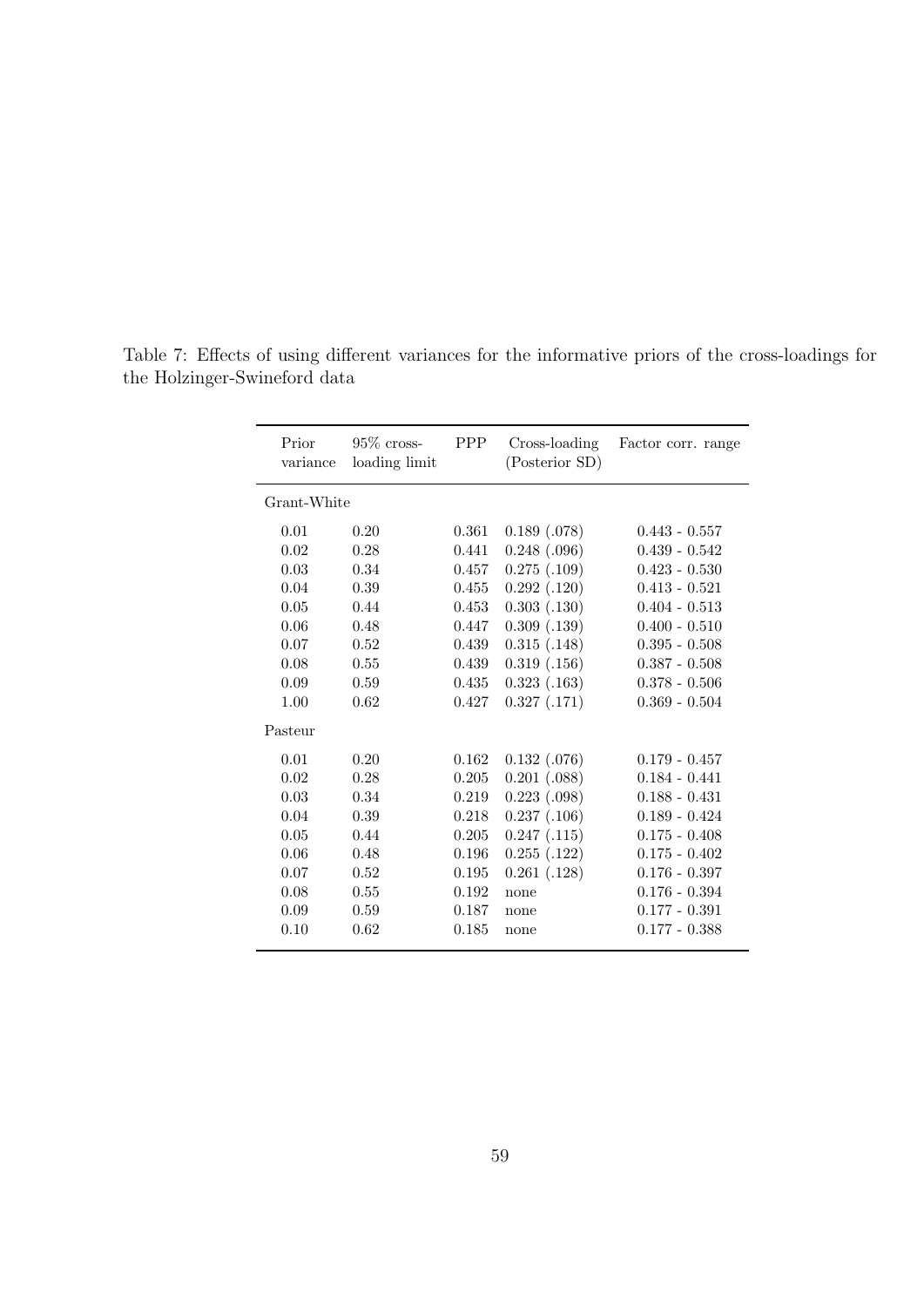| Factor loading pattern |                                  |                |                         |  |  |  |  |
|------------------------|----------------------------------|----------------|-------------------------|--|--|--|--|
|                        | $_{\rm F1}$<br>$_{\rm F2}$<br>F3 |                |                         |  |  |  |  |
| y1                     | Х                                | 0              | $\overline{\mathbf{x}}$ |  |  |  |  |
| y2                     | Χ                                | $\overline{0}$ | $\overline{0}$          |  |  |  |  |
| y3                     | Х                                | $\overline{0}$ | $\overline{0}$          |  |  |  |  |
| y4                     | Х                                | $\overline{0}$ | $\overline{0}$          |  |  |  |  |
| y5                     | Х                                | 0              | $\overline{0}$          |  |  |  |  |
| y <sub>6</sub>         | $\bar{x}$                        | Χ              | $\overline{0}$          |  |  |  |  |
| y7                     | $\overline{0}$                   | Χ              | $\overline{0}$          |  |  |  |  |
| y8                     | $\overline{0}$                   | Χ              | $\overline{0}$          |  |  |  |  |
| y9                     | $\overline{0}$                   | Χ              | $\overline{0}$          |  |  |  |  |
| y10                    | $\overline{0}$                   | Х              | $\overline{0}$          |  |  |  |  |
| y11                    | 0                                | $\mathbf x$    | X                       |  |  |  |  |
| y12                    | $\overline{0}$                   | $\overline{0}$ | Х                       |  |  |  |  |
| y13                    | $\overline{0}$                   | $\overline{0}$ | X                       |  |  |  |  |
| y14                    | $\overline{0}$                   | $\overline{0}$ | $\overline{X}$          |  |  |  |  |
| y15                    | 0                                | $\Omega$       | Х                       |  |  |  |  |

Table 8: Factor loading pattern for simulation study of cross-loadings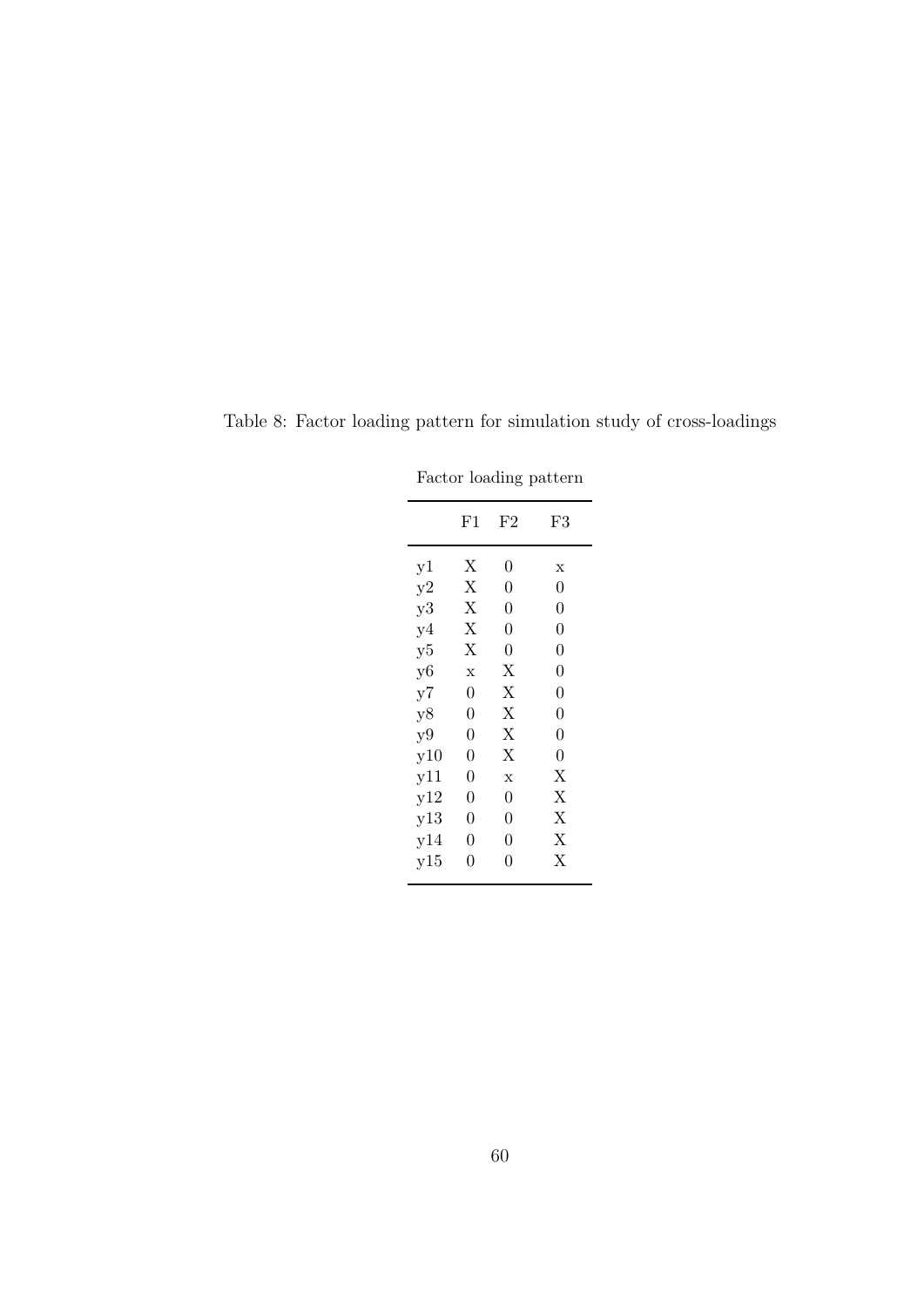|         |     |       | Cross-loading Sample size ML LRT rejection rate Bayes PPP rejection rate |
|---------|-----|-------|--------------------------------------------------------------------------|
| 0.0     | 100 | 0.172 | 0.036                                                                    |
|         | 200 | 0.090 | 0.032                                                                    |
|         | 500 | 0.060 | 0.024                                                                    |
| 0.1     | 100 | 0.226 | 0.056                                                                    |
|         | 200 | 0.228 | 0.080                                                                    |
|         | 500 | 0.460 | 0.262                                                                    |
| $0.2\,$ | 100 | 0.488 | 0.196                                                                    |
|         | 200 | 0.726 | 0.474                                                                    |
|         | 500 | 0.998 | 0.984                                                                    |
| 0.3     | 100 | 0.830 | 0.544                                                                    |
|         | 200 | 0.996 | 0.944                                                                    |
|         | 500 | 1.000 | 1.000                                                                    |

Table 9: Rejection rates for ML CFA and Bayes CFA with non-informative priors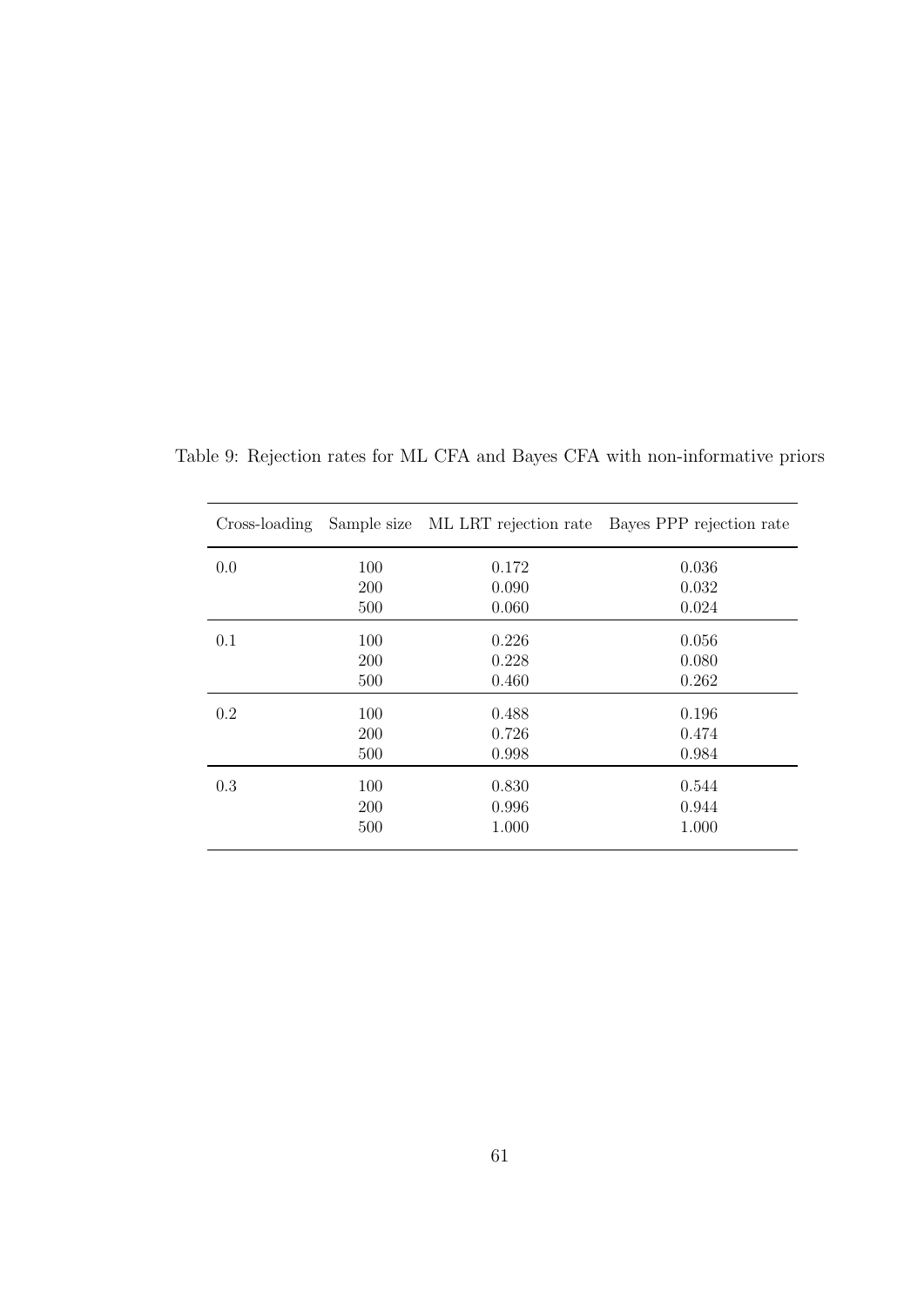| Parameter                                                              |            | Estimates |           | S.E.    | M.S.E. | 95\%  | $%$ Sig |
|------------------------------------------------------------------------|------------|-----------|-----------|---------|--------|-------|---------|
|                                                                        | Population | Average   | Std. Dev. | Average |        | Cover | Coeff   |
| Cross-loading = 0.0, n=100, 5% reject proportion for the PPP = $0.006$ |            |           |           |         |        |       |         |
| Major loading                                                          | 0.800      | 0.8472    | 0.1212    | 0.1310  | 0.0169 | 0.950 | 1.000   |
| Cross-loading                                                          | 0.000      | 0.0141    | 0.0455    | 0.0732  | 0.0023 | 0.998 | 0.002   |
| Factor variance                                                        | 1.000      | 0.9864    | 0.2595    | 0.2624  | 0.0674 | 0.930 | 1.000   |
| Factor correlation                                                     | 0.500      | 0.4967    | 0.0869    | 0.1076  | 0.0075 | 0.980 | 0.982   |
| Cross-loading = 0.0, n=200, 5% reject proportion for the PPP = $0.002$ |            |           |           |         |        |       |         |
| Major loading                                                          | 0.800      | 0.8311    | 0.0893    | 0.0894  | 0.0089 | 0.942 | 1.000   |
| Cross-loading                                                          | 0.000      | 0.0079    | 0.0421    | 0.0633  | 0.0018 | 1.000 | 0.000   |
| Factor variance                                                        | 1.000      | 0.9662    | 0.1799    | 0.1840  | 0.0335 | 0.948 | 1.000   |
| Factor correlation                                                     | 0.500      | 0.4962    | 0.0605    | 0.0860  | 0.0037 | 0.990 | 1.000   |
| Cross-loading = 0.0, n=500, 5% reject proportion for the PPP = $0.010$ |            |           |           |         |        |       |         |
| Major loading                                                          | 0.800      | 0.8161    | 0.0520    | 0.0552  | 0.0030 | 0.962 | 1.000   |
| Cross-loading                                                          | 0.000      | 0.0033    | 0.0313    | 0.0530  | 0.0010 | 1.000 | 0.000   |
| Factor variance                                                        | 1.000      | 0.9741    | 0.1096    | 0.1293  | 0.0127 | 0.958 | 1.000   |
| Factor correlation                                                     | 0.500      | 0.4960    | 0.0406    | 0.0708  | 0.0017 | 1.000 | 1.000   |
| Cross-loading = 0.1, n=100, 5% reject proportion for the PPP = $0.006$ |            |           |           |         |        |       |         |
| Major loading                                                          | 0.800      | 0.8218    | 0.1177    | 0.1263  | 0.0143 | 0.950 | 1.000   |
| Cross-loading                                                          | 0.100      | 0.0594    | 0.0449    | 0.0728  | 0.0037 | 0.982 | 0.038   |
| Factor variance                                                        | 1.000      | 1.0600    | 0.2738    | 0.2808  | 0.0784 | 0.934 | 1.000   |
| Factor correlation                                                     | 0.500      | 0.5206    | 0.0850    | 0.1047  | 0.0076 | 0.976 | 0.992   |
| Cross-loading = 0.1, n=200, 5% reject proportion for the PPP = $0.006$ |            |           |           |         |        |       |         |
| Major loading                                                          | 0.800      | 0.8151    | 0.0860    | 0.0882  | 0.0076 | 0.950 | 1.000   |
| Cross-loading                                                          | 0.000      | 0.0666    | 0.0424    | 0.0636  | 0.0029 | 0.978 | 0.098   |
| Factor variance                                                        | 1.000      | 1.0217    | 0.1895    | 0.1978  | 0.0363 | 0.942 | 1.000   |
| Factor correlation                                                     | 0.500      | 0.5204    | 0.0602    | 0.0843  | 0.0040 | 0.984 | 1.000   |
| Cross-loading = 0.1, n=500, 5% reject proportion for the PPP = $0.008$ |            |           |           |         |        |       |         |
| Major loading                                                          | 0.800      | 0.8089    | 0.0517    | 0.0551  | 0.0027 | 0.964 | 1.000   |
| Cross-loading                                                          | 0.100      | 0.0732    | 60316     | 0.0532  | 0.0017 | 0.990 | 0.176   |
| Factor variance                                                        | 1.000      | 1.0169    | 0.1160    | 0.1371  | 0.0137 | 0.972 | 1.000   |
| Factor correlation                                                     | 0.500      | 0.5229    | 0.0404    | 0.0688  | 0.0022 | 0.998 | 1.000   |

Table 10: Bayesian analysis using informative, small-variance priors for cross-loadings 0.0 and 0.1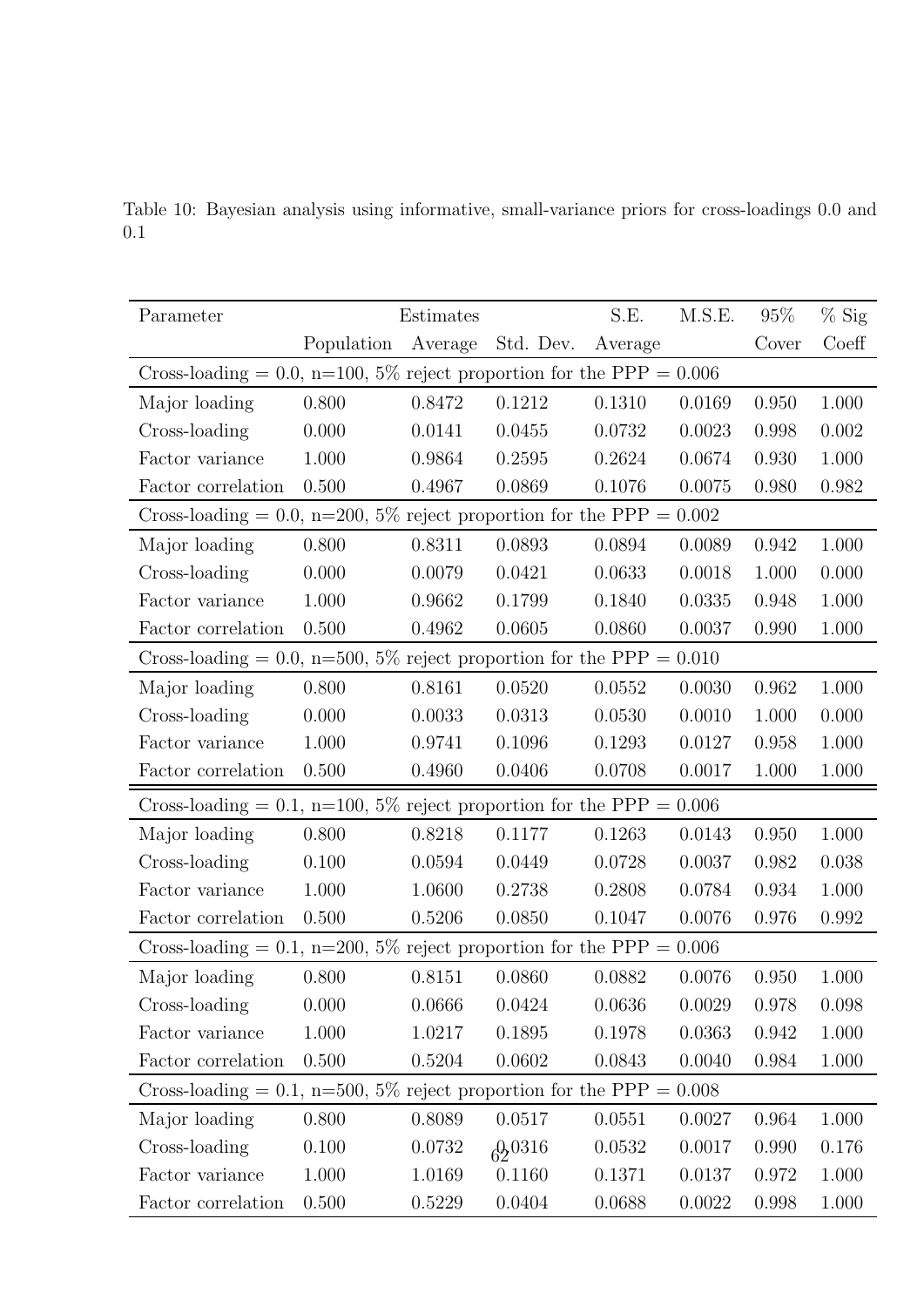| Parameter                                                              |            | Estimates |             | S.E.    | M.S.E. | 95\%  | $%$ Sig |
|------------------------------------------------------------------------|------------|-----------|-------------|---------|--------|-------|---------|
|                                                                        | Population | Average   | Std. Dev.   | Average |        | Cover | Coeff   |
| Cross-loading = 0.2, n=100, 5% reject proportion for the PPP = $0.010$ |            |           |             |         |        |       |         |
| Major loading                                                          | 0.800      | 0.7952    | 0.1152      | 0.1217  | 0.0133 | 0.952 | 1.000   |
| Cross-loading                                                          | 0.200      | 0.1024    | 0.0453      | 0.0731  | 0.0116 | 0.840 | 0.188   |
| Factor variance                                                        | 1.000      | 1.1522    | 0.2990      | 0.3018  | 0.1124 | 0.908 | 1.000   |
| Factor correlation                                                     | 0.500      | 0.5439    | 0.0819      | 0.1023  | 0.0086 | 0.966 | 0.996   |
| Cross-loading = 0.2, n=200, 5% reject proportion for the PPP = $0.004$ |            |           |             |         |        |       |         |
| Major loading                                                          | 0.800      | 0.7979    | 0.0835      | 0.0859  | 0.0070 | 0.940 | 1.000   |
| Cross-loading                                                          | 0.200      | 0.1239    | 0.0418      | 0.0638  | 0.0075 | 0.856 | 0.492   |
| Factor variance                                                        | 1.000      | 1.0850    | 0.1978      | 0.2109  | 0.0463 | 0.942 | 1.000   |
| Factor correlation                                                     | 0.500      | 0.5424    | 0.0581      | 0.0823  | 0.0052 | 0.974 | 1.000   |
| Cross-loading = 0.2, n=500, 5% reject proportion for the PPP = $0.006$ |            |           |             |         |        |       |         |
| Major loading                                                          | 0.800      | 0.8010    | 0.0514      | 0.0554  | 0.0026 | 0.964 | 1.000   |
| Cross-loading                                                          | 0.200      | 0.1427    | 0.0327      | 0.0541  | 0.0044 | 0.922 | 0.854   |
| Factor variance                                                        | 1.000      | 1.0595    | 0.1222      | 0.1473  | 0.0184 | 0.966 | 1.000   |
| Factor correlation                                                     | 0.500      | 0.5445    | 0.0382      | 0.0669  | 0.0034 | 0.986 | 1.000   |
| Cross-loading = 0.3, n=100, 5% reject proportion for the PPP = $0.012$ |            |           |             |         |        |       |         |
| Major loading                                                          | 0.800      | 0.7671    | 0.1104      | 0.1166  | 0.0139 | 0.924 | 1.000   |
| Cross-loading                                                          | 0.300      | 0.1428    | 0.0460      | 0.0734  | 0.0268 | 0.364 | 0.470   |
| Factor variance                                                        | 1.000      | 1.2532    | 0.3158      | 0.3281  | 0.1636 | 0.860 | 1.000   |
| Factor correlation                                                     | 0.500      | 0.5650    | 0.0810      | 0.0999  | 0.0108 | 0.952 | 0.996   |
| Cross-loading = 0.3, n=200, 5% reject proportion for the PPP = $0.012$ |            |           |             |         |        |       |         |
| Major loading                                                          | 0.800      | 0.7790    | 0.0807      | 0.0836  | 0.0069 | 0.948 | 1.000   |
| Cross-loading                                                          | 0.300      | 0.1755    | 0.0419      | 0.0640  | 0.0173 | 0.518 | 0.856   |
| Factor variance                                                        | 1.000      | 1.1623    | 0.2134      | 0.2257  | 0.0718 | 0.890 | 1.000   |
| Factor correlation                                                     | 0.500      | 0.5642    | 0.0577      | 0.0804  | 0.0075 | 0.950 | 1.000   |
| Cross-loading = 0.3, n=500, 5% reject proportion for the PPP = $0.006$ |            |           |             |         |        |       |         |
| Major loading                                                          | 0.800      | 0.7891    | 0.0493      | 0.0553  | 0.0025 | 0.958 | 1.000   |
| Cross-loading                                                          | 0.300      | 0.2077    | $63^{0318}$ | 0.0545  | 0.0095 | 0.640 | 1.000   |
| Factor variance                                                        | 1.000      | 1.1116    | 0.1252      | 0.1573  | 0.0281 | 0.930 | 1.000   |
| Factor correlation                                                     | 0.500      | 0.5636    | 0.0368      | 0.0661  | 0.0054 | 0.960 | 1.000   |

Table 11: Bayesian analysis using informative, small-variance priors for cross-loadings 0.2 and 0.3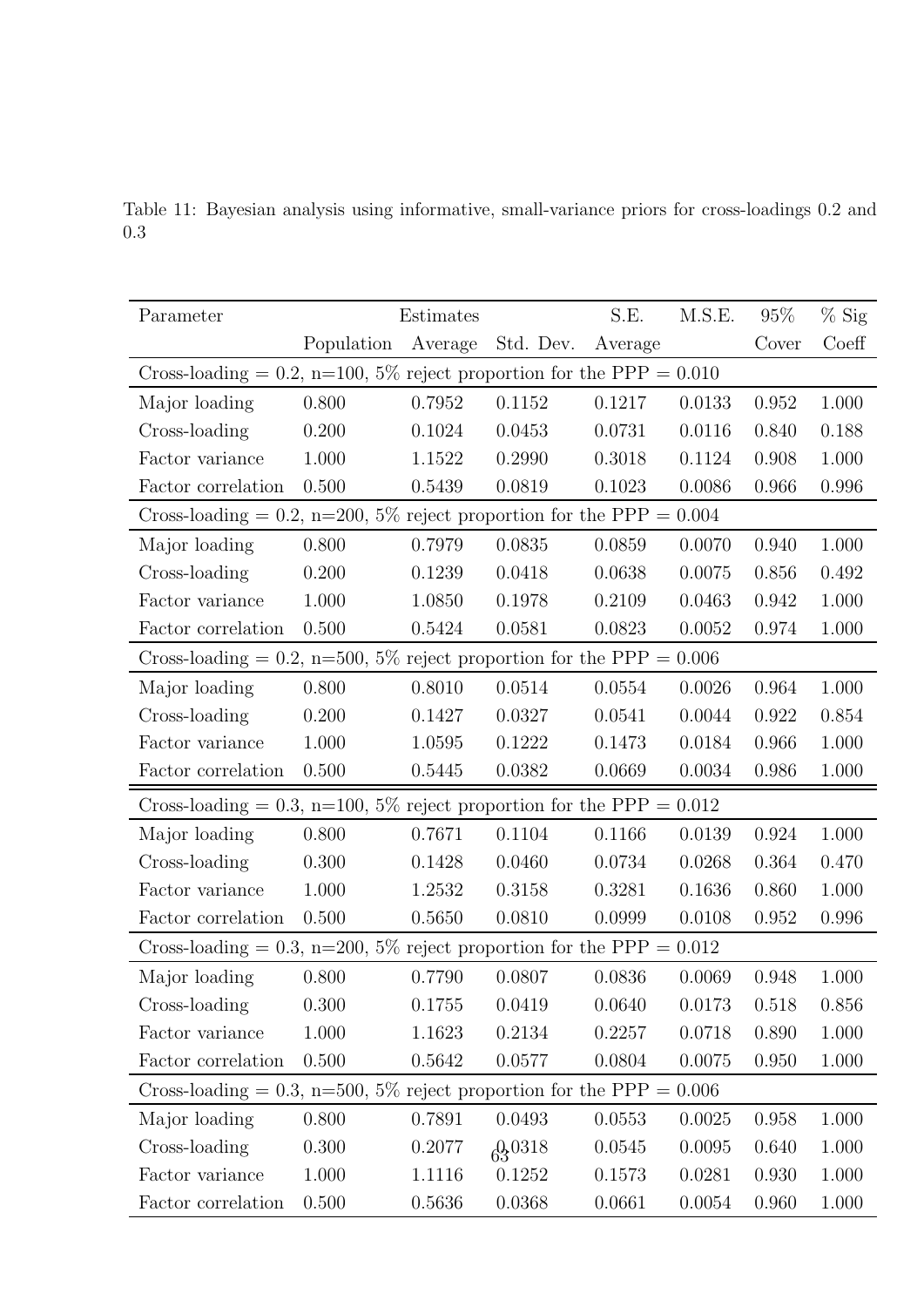Table 12: Wording and hypothesized factor loading pattern for the 15 items used to measure the big-five personality factors in the British Household Panel data ("I see myself as someone who ...")

|                                                       | Agreeableness Conscientiousness Extraversion Neuroticism Openness |  |  |
|-------------------------------------------------------|-------------------------------------------------------------------|--|--|
| y1: Is sometimes rude to others (reverse-scored)      |                                                                   |  |  |
| y2: Has a forgiving nature                            |                                                                   |  |  |
| y3: Is considerate and kind to almost everyone        |                                                                   |  |  |
| y4: Does a thorough job                               |                                                                   |  |  |
| y5: Tends to be lazy (reverse-scored)                 |                                                                   |  |  |
| y <sub>6</sub> : Does things efficiently              |                                                                   |  |  |
| y7: Is talkative                                      |                                                                   |  |  |
| y8: Is outgoing, sociable                             |                                                                   |  |  |
| y9: Is reserved (reverse-scored)                      |                                                                   |  |  |
| y10: Worries a lot                                    |                                                                   |  |  |
| y11: Gets nervous easily                              |                                                                   |  |  |
| y12: Is relaxed, handles stress well (reverse-scored) |                                                                   |  |  |
| y13: Is original, comes up with new ideas             |                                                                   |  |  |
| y14: Values artistic, aesthetic experiences           |                                                                   |  |  |
| y15: Has an active imagination                        |                                                                   |  |  |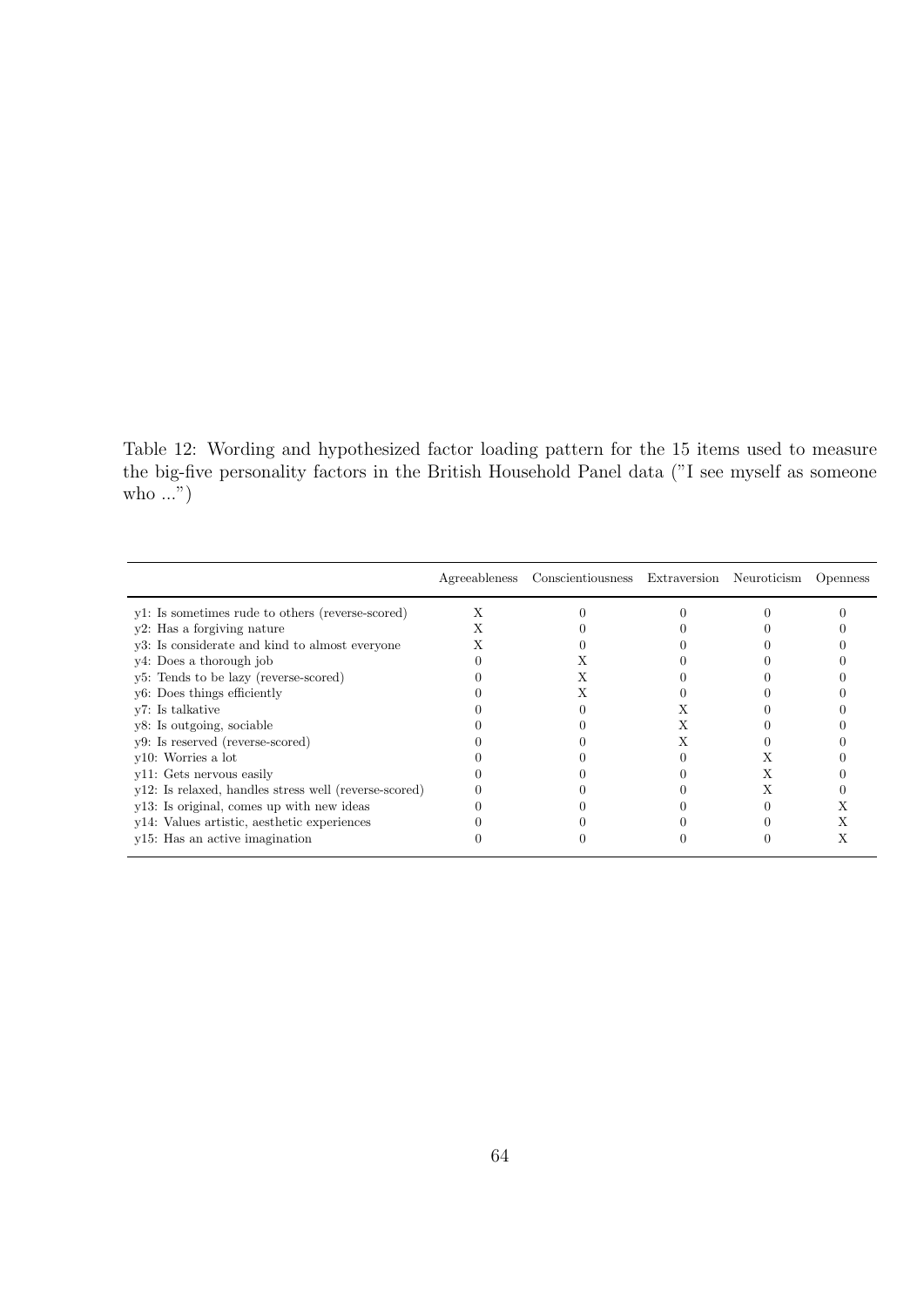| Model                                            | $\chi^2$          | df             | p-value                 | RMSEA                   | CFI                     |
|--------------------------------------------------|-------------------|----------------|-------------------------|-------------------------|-------------------------|
| Females                                          |                   |                |                         |                         |                         |
| <b>CFA</b><br>$CFA + CUs$<br><b>EFA</b>          | 552<br>432<br>183 | 80<br>74<br>40 | 0.000<br>0.000<br>0.000 | 0.092<br>0.084<br>0.072 | 0.795<br>0.845<br>0.938 |
| Males<br><b>CFA</b><br>$CFA + CUs$<br><b>EFA</b> | 516<br>442<br>113 | 80<br>74<br>40 | 0.000<br>0.000<br>0.000 | 0.096<br>0.092<br>0.056 | 0.795<br>0.826<br>0.965 |

Table 13: ML model testing results for big-five personality factors using British Household Panel data for females  $(n = 691)$  and males  $(n = 589)$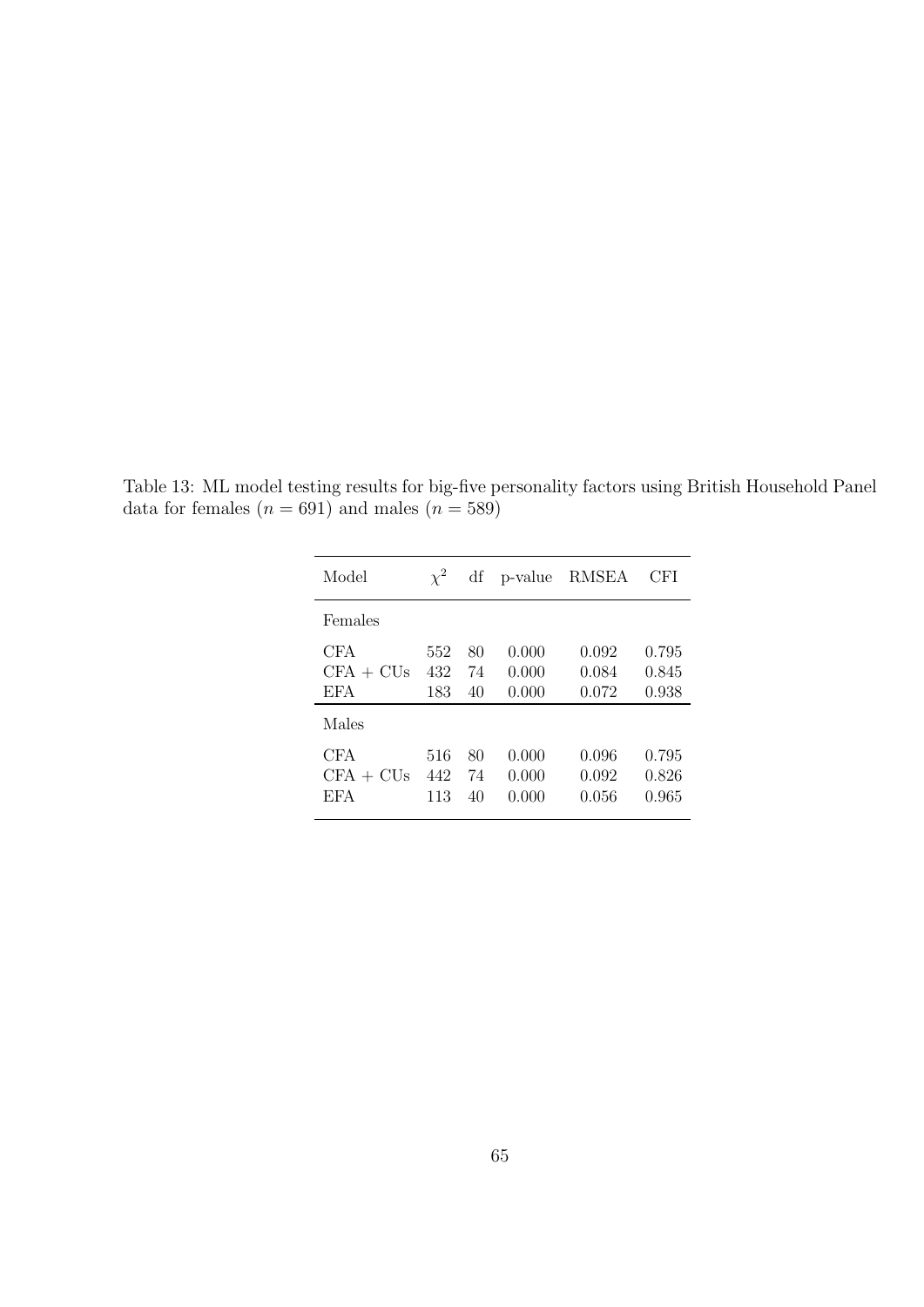Table 14: ML exploratory factor analysis of the big-five personality factors using British Household Panel data

| Loadings |  |
|----------|--|
|          |  |

|                     |                |           | Females     |             |             |             |             | Males       |           |             |
|---------------------|----------------|-----------|-------------|-------------|-------------|-------------|-------------|-------------|-----------|-------------|
|                     | F1             | $\rm F2$  | Extraver    | Neurot      | Open        | F1          | F2          | Extraver    | Neurot    | Open        |
| y1                  | $0.827*$       | 0.000     | 0.014       | $-0.011$    | $-0.005$    | $0.389*$    | 0.010       | $-0.016$    | $-0.083$  | $-0.294*$   |
| y2                  | $0.147*$       | $0.215*$  | $0.323*$    | $0.033\,$   | $0.020\,$   | 0.188       | $0.447*$    | $0.123*$    | $-0.030$  | $-0.011$    |
| y3                  | $0.103^{\ast}$ | $0.569*$  | $0.280*$    | 0.046       | $-0.095*$   | $0.506*$    | $0.469*$    | 0.026       | 0.042     | $-0.030$    |
| y4                  | 0.018          | $0.455*$  | $-0.003$    | $-0.025$    | $0.270*$    | $0.406*$    | $-0.011$    | $0.119*$    | 0.010     | $0.272*$    |
| y <sub>5</sub>      | $0.365*$       | $0.220*$  | $-0.039$    | $-0.068$    | $0.009\,$   | $0.654*$    | $-0.449*$   | $-0.037$    | 0.009     | $0.004\,$   |
| y <sub>6</sub>      | $-0.016$       | $0.852*$  | 0.001       | $-0.052$    | 0.087       | $0.656*$    | 0.077       | 0.020       | $-0.090$  | $0.141*$    |
| y7                  | $-0.154*$      | 0.053     | $0.541*$    | $\,0.015\,$ | $0.129*$    | 0.047       | $\,0.015\,$ | $0.629*$    | $0.045\,$ | $0.123\,$   |
| y8                  | $-0.041$       | $-0.024$  | $0.748*$    | $-0.049$    | $-0.002$    | 0.012       | $\,0.024\,$ | $0.795*$    | $-0.051$  | $\,0.032\,$ |
| y9                  | 0.064          | $-0.416*$ | $0.346*$    | $-0.116*$   | $\,0.031\,$ | $-0.156$    | $-0.380*$   | $0.396*$    | $-0.010$  | $-0.049$    |
| y10                 | $-0.045$       | 0.061     | $\,0.063\,$ | $0.727*$    | 0.036       | $\,0.023\,$ | 0.020       | $-0.029$    | $0.698*$  | $0.294*$    |
| y11                 | 0.021          | 0.001     | $-0.039$    | $0.670*$    | 0.013       | $-0.075$    | $0.279*$    | $-0.052$    | $0.519*$  | 0.021       |
| y12                 | 0.022          | $-0.250*$ | $-0.061$    | $0.547*$    | $-0.063$    | $-0.004$    | $-0.311*$   | $\,0.051\,$ | $0.648*$  | $-0.109$    |
| y13                 | $0.024\,$      | $0.011\,$ | $-0.036$    | $-0.107$    | $0.764*$    | 0.069       | $-0.007$    | $-0.001$    | $-0.023$  | $0.734*$    |
| y14                 | 0.011          | $-0.088*$ | 0.038       | $0.125*$    | $0.659*$    | $-0.073$    | $0.057\,$   | $\,0.035\,$ | $0.036\,$ | $0.486*$    |
| y15                 | $-0.054$       | $0.140*$  | 0.087       | $-0.014$    | $0.541*$    | 0.002       | $0.006\,$   | $0.038\,$   | $-0.146*$ | $0.671*$    |
| Factor correlations |                |           |             |             |             |             |             |             |           |             |
|                     |                |           | Females     |             |             |             |             | Males       |           |             |
|                     | $\rm F1$       | $\rm F2$  | Extraver    | Neurot      | Open        | $\rm F1$    | F2          | Extraver    | Neurot    | Open        |
| F1                  | $1.000\,$      |           |             |             |             | 1.000       |             |             |           |             |
| F2                  | $0.151*$       | 1.000     |             |             |             | $0.399*$    | 1.000       |             |           |             |
| Extraver            | $-0.024$       | $0.362*$  | 1.000       |             |             | $0.268*$    | $0.200*$    | 1.000       |           |             |

Open  $-0.142^*$   $0.229^*$   $0.473^*$   $-0.175^*$   $1.000$   $0.344^*$   $0.397^*$   $0.454^*$   $-0.180^*$   $1.000$ 

Neurot -0.085  $0.100^*$  -0.108\* 1.000  $\Big|$  -0.311\* 0.065 -0.252\* 1.000